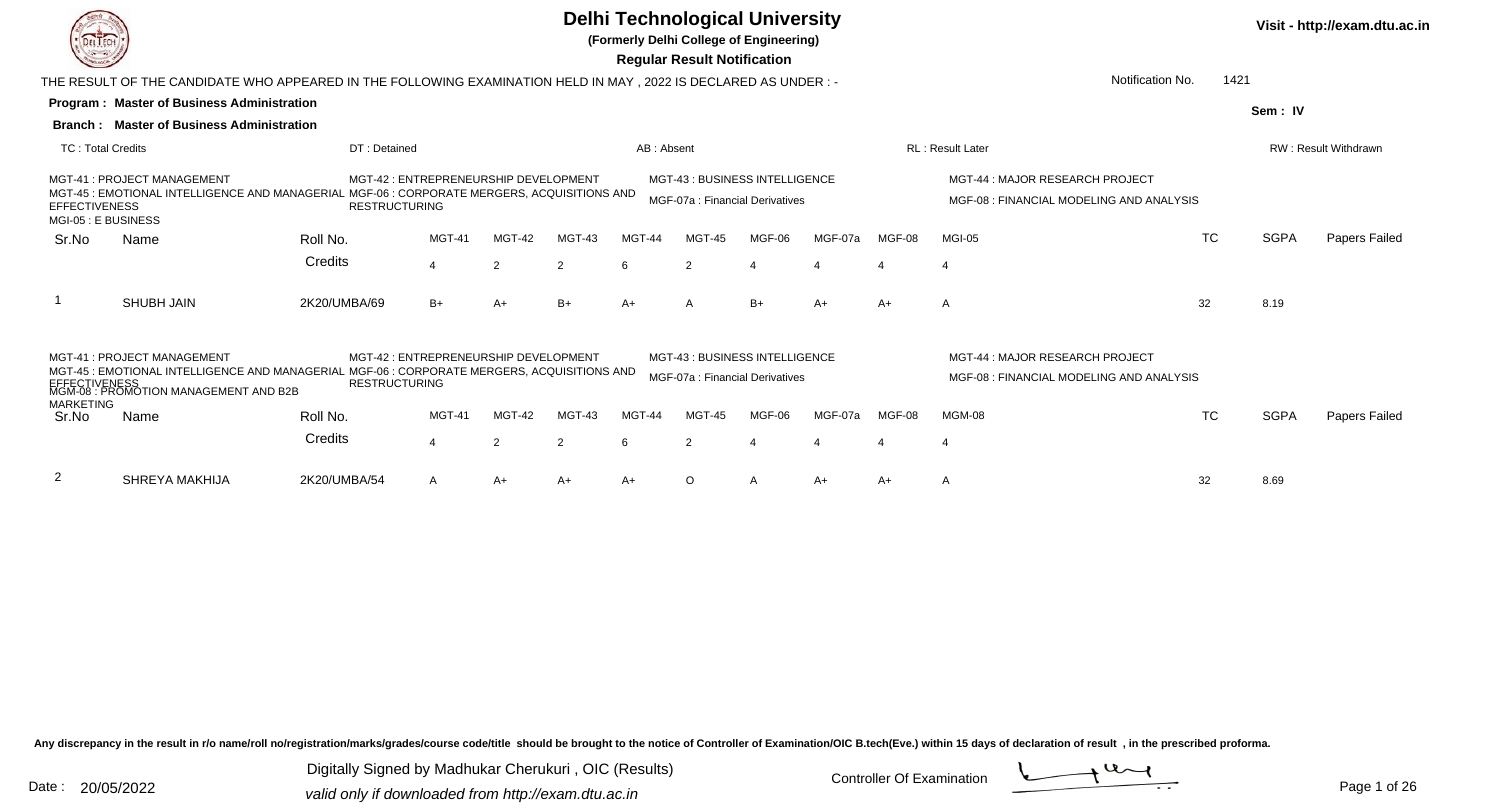

**(Formerly Delhi College of Engineering)**

**Visit - http://exam.dtu.ac.in**

 **Regular Result Notification**

|                          | THE RESULT OF THE CANDIDATE WHO APPEARED IN THE FOLLOWING EXAMINATION HELD IN MAY , 2022 IS DECLARED AS UNDER :-                                                |                      |                                       |         |                |               |                                                                   |                       |         |          | Notification No.                                                           | 1421      |             |                      |
|--------------------------|-----------------------------------------------------------------------------------------------------------------------------------------------------------------|----------------------|---------------------------------------|---------|----------------|---------------|-------------------------------------------------------------------|-----------------------|---------|----------|----------------------------------------------------------------------------|-----------|-------------|----------------------|
|                          | Program: Master of Business Administration                                                                                                                      |                      |                                       |         |                |               |                                                                   |                       |         |          |                                                                            |           | Sem: IV     |                      |
|                          | <b>Branch: Master of Business Administration</b>                                                                                                                |                      |                                       |         |                |               |                                                                   |                       |         |          |                                                                            |           |             |                      |
| <b>TC: Total Credits</b> |                                                                                                                                                                 | DT: Detained         |                                       |         |                | AB: Absent    |                                                                   |                       |         |          | RL: Result Later                                                           |           |             | RW: Result Withdrawn |
| <b>EFFECTIVENESS</b>     | MGT-41: PROJECT MANAGEMENT<br>MGT-45 : EMOTIONAL INTELLIGENCE AND MANAGERIAL MGF-06 : CORPORATE MERGERS, ACQUISITIONS AND<br>MGM-10 : DIGITAL MARKETING         | <b>RESTRUCTURING</b> | MGT-42 : ENTREPRENEURSHIP DEVELOPMENT |         |                |               | MGT-43: BUSINESS INTELLIGENCE<br>MGF-07a : Financial Derivatives  |                       |         |          | MGT-44: MAJOR RESEARCH PROJECT<br>MGF-08 : FINANCIAL MODELING AND ANALYSIS |           |             |                      |
| Sr.No                    | Name                                                                                                                                                            | Roll No.             | MGT-41                                | MGT-42  | MGT-43         | <b>MGT-44</b> | MGT-45                                                            | MGF-06                | MGF-07a | MGF-08   | <b>MGM-10</b>                                                              | <b>TC</b> | <b>SGPA</b> | Papers Failed        |
|                          |                                                                                                                                                                 | Credits              | $\overline{4}$                        | 2       | 2              | 6             | 2                                                                 | $\boldsymbol{\Delta}$ |         |          | $\overline{4}$                                                             |           |             |                      |
| $\mathbf{3}$             | <b>KUNAL K RAJPUT</b>                                                                                                                                           | 2K20/UMBA/51         | $B+$                                  | $B+$    | $B+$           | $A+$          | A                                                                 | B                     | $A+$    | A+       | A+                                                                         | 32        | 8.06        |                      |
| 4                        | <b>ADITI AGGARWAL</b>                                                                                                                                           | 2K20/UMBA/56         | A                                     | A+      | A              | A+            | А                                                                 | A                     | A+      | A+       | A+                                                                         | 32        | 8.63        |                      |
| 5                        | <b>MUSKAN GOEL</b>                                                                                                                                              | 2K20/UMBA/63         | B                                     | $\circ$ | А              | A+            | $B+$                                                              | B <sub>1</sub>        | $A+$    | A+       | $A+$                                                                       | 32        | 8.13        |                      |
| 6                        | <b>ABHIJAY VERMA</b>                                                                                                                                            | 2K20/UMBA/74         | A                                     | A       | A              | A+            | А                                                                 | $B+$                  | A       | A+       | A+                                                                         | 32        | 8.31        |                      |
| <b>EFFECTIVENESS</b>     | MGT-41: PROJECT MANAGEMENT<br>MGT-45 : EMOTIONAL INTELLIGENCE AND MANAGERIAL MGF-06 : CORPORATE MERGERS, ACQUISITIONS AND<br>MGM-13: Strategic Brand Management | <b>RESTRUCTURING</b> | MGT-42 : ENTREPRENEURSHIP DEVELOPMENT |         |                |               | MGT-43 : BUSINESS INTELLIGENCE<br>MGF-07a : Financial Derivatives |                       |         |          | MGT-44: MAJOR RESEARCH PROJECT<br>MGF-08 : FINANCIAL MODELING AND ANALYSIS |           |             |                      |
| Sr.No                    | Name                                                                                                                                                            | Roll No.             | <b>MGT-41</b>                         | MGT-42  | MGT-43         | <b>MGT-44</b> | <b>MGT-45</b>                                                     | MGF-06                | MGF-07a | MGF-08   | <b>MGM-13</b>                                                              | <b>TC</b> | <b>SGPA</b> | Papers Failed        |
|                          |                                                                                                                                                                 | Credits              | $\overline{4}$                        | 2       | $\overline{2}$ | 6             | $\overline{2}$                                                    | $\boldsymbol{\Delta}$ | 4       | $\Delta$ | $\overline{4}$                                                             |           |             |                      |
| 7                        | <b>NAMAN JAIN</b>                                                                                                                                               | 2K20/UMBA/87         | В                                     | A       | $A+$           | $\circ$       | B+                                                                | A+                    | $\circ$ | $\circ$  | A                                                                          | 32        | 8.75        |                      |
|                          |                                                                                                                                                                 |                      |                                       |         |                |               |                                                                   |                       |         |          |                                                                            |           |             |                      |

Any discrepancy in the result in r/o name/roll no/registration/marks/grades/course code/title should be brought to the notice of Controller of Examination/OIC B.tech(Eve.) within 15 days of declaration of result, in the pr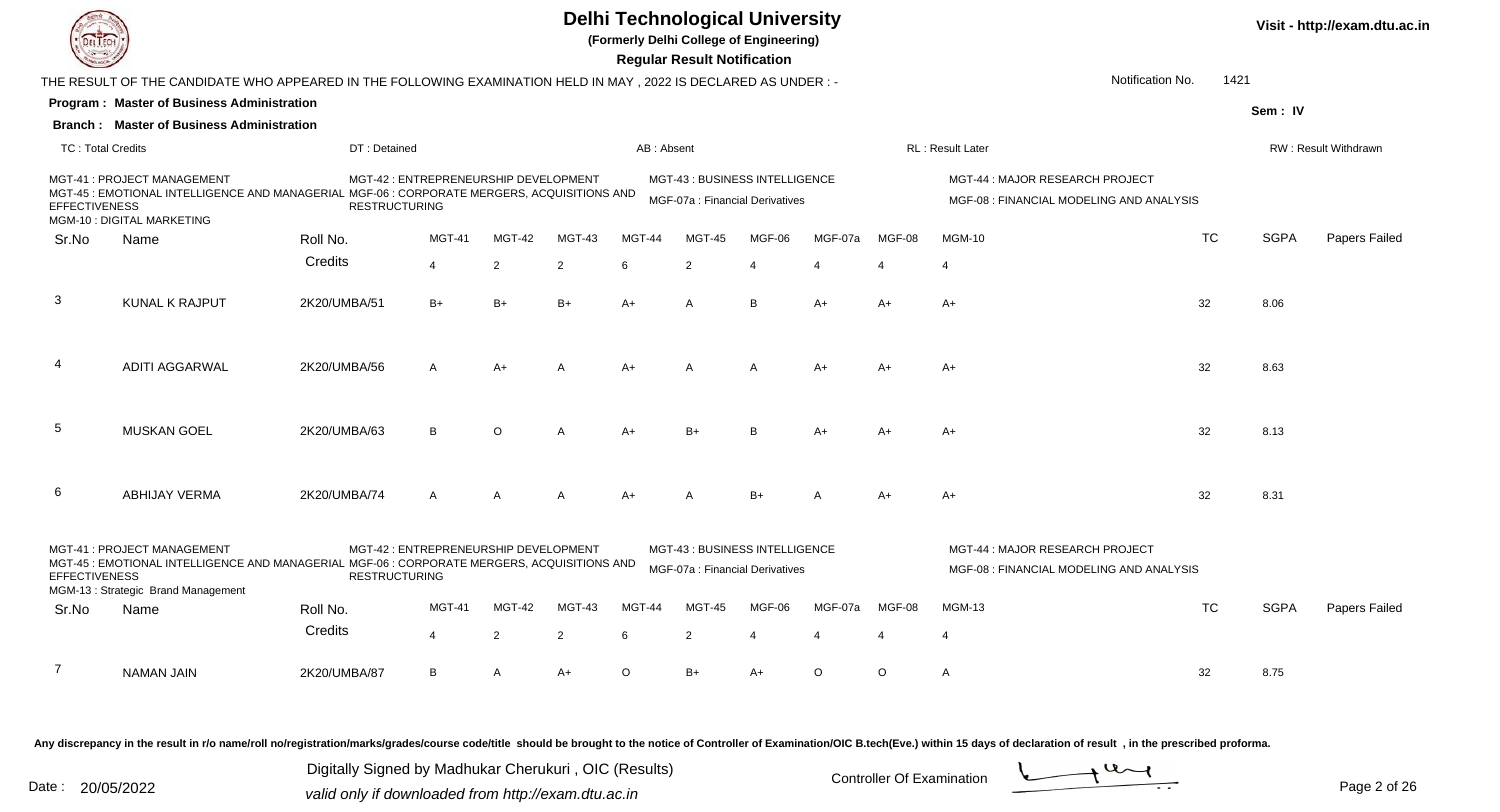

**(Formerly Delhi College of Engineering)**

 **Regular Result Notification**

|                          | THE RESULT OF THE CANDIDATE WHO APPEARED IN THE FOLLOWING EXAMINATION HELD IN MAY, 2022 IS DECLARED AS UNDER :-                                                                       |                      |                                       |               |                | Notification No.<br>1421 |                                                                  |        |          |          |                                                                             |           |             |                      |
|--------------------------|---------------------------------------------------------------------------------------------------------------------------------------------------------------------------------------|----------------------|---------------------------------------|---------------|----------------|--------------------------|------------------------------------------------------------------|--------|----------|----------|-----------------------------------------------------------------------------|-----------|-------------|----------------------|
|                          | <b>Program: Master of Business Administration</b>                                                                                                                                     |                      |                                       |               |                |                          |                                                                  |        |          |          |                                                                             |           | Sem: IV     |                      |
|                          | <b>Branch: Master of Business Administration</b>                                                                                                                                      |                      |                                       |               |                |                          |                                                                  |        |          |          |                                                                             |           |             |                      |
| <b>TC: Total Credits</b> |                                                                                                                                                                                       | DT: Detained         |                                       |               |                | AB: Absent               |                                                                  |        |          |          | <b>RL</b> : Result Later                                                    |           |             | RW: Result Withdrawn |
| <b>EFFECTIVENESS</b>     | MGT-41 : PROJECT MANAGEMENT<br>MGT-45 : EMOTIONAL INTELLIGENCE AND MANAGERIAL MGF-06 : CORPORATE MERGERS, ACQUISITIONS AND<br>MGS-04 : TOTAL QUALITY MANAGEMENT                       | <b>RESTRUCTURING</b> | MGT-42 : ENTREPRENEURSHIP DEVELOPMENT |               |                |                          | MGT-43: BUSINESS INTELLIGENCE<br>MGF-07a : Financial Derivatives |        |          |          | MGT-44 : MAJOR RESEARCH PROJECT<br>MGF-08 : FINANCIAL MODELING AND ANALYSIS |           |             |                      |
| Sr.No                    | Name                                                                                                                                                                                  | Roll No.             | <b>MGT-41</b>                         | MGT-42        | MGT-43         | MGT-44                   | <b>MGT-45</b>                                                    | MGF-06 | MGF-07a  | MGF-08   | MGS-04                                                                      | <b>TC</b> | <b>SGPA</b> | Papers Failed        |
|                          |                                                                                                                                                                                       | Credits              | $\overline{4}$                        | 2             | $\overline{2}$ | 6                        | 2                                                                |        |          |          | $\overline{4}$                                                              |           |             |                      |
| -8                       | <b>ANKITA SINGH</b>                                                                                                                                                                   | 2K20/UMBA/04         | A                                     | A+            | A              | $\circ$                  | A+                                                               | $A+$   | $\circ$  | $\Omega$ | $A+$                                                                        | 32        | 9.25        |                      |
| 9                        | <b>SOURABH MITTAL</b>                                                                                                                                                                 | 2K20/UMBA/42         | B+                                    | A+            | $A+$           | $\Omega$                 | $\Omega$                                                         | A+     | $\Omega$ | $A+$     | A                                                                           | 32        | 9.00        |                      |
|                          | MGT-41: PROJECT MANAGEMENT<br>MGT-45 : EMOTIONAL INTELLIGENCE AND MANAGERIAL MGF-06 : CORPORATE MERGERS, ACQUISITIONS AND<br>ΓΙ <u>VENESS</u><br>∶E-LEARNING AND KNOWLEDGE MANAGEMENT | <b>RESTRUCTURING</b> | MGT-42 : ENTREPRENEURSHIP DEVELOPMENT |               |                |                          | MGT-43: BUSINESS INTELLIGENCE<br>MGF-07a : Financial Derivatives |        |          |          | MGT-44 : MAJOR RESEARCH PROJECT<br>MGI-05 : E BUSINESS                      |           |             |                      |
| Sr.No                    | Name                                                                                                                                                                                  | Roll No.             | <b>MGT-41</b>                         | <b>MGT-42</b> | MGT-43         | MGT-44                   | <b>MGT-45</b>                                                    | MGF-06 | MGF-07a  | MGI-05   | <b>MGI-10</b>                                                               | <b>TC</b> | <b>SGPA</b> | Papers Failed        |
|                          |                                                                                                                                                                                       | Credits              | $\overline{4}$                        | 2             | 2              | 6                        | $\overline{2}$                                                   |        |          |          | $\overline{\mathcal{A}}$                                                    |           |             |                      |
| 10                       | <b>VANSHIKA GUPTA</b>                                                                                                                                                                 | 2K20/UMBA/88         | B+                                    | A+            | A              | A                        | A                                                                | B+     | $A+$     | A+       | A                                                                           | 32        | 8.06        |                      |

Any discrepancy in the result in r/o name/roll no/registration/marks/grades/course code/title should be brought to the notice of Controller of Examination/OIC B.tech(Eve.) within 15 days of declaration of result, in the pr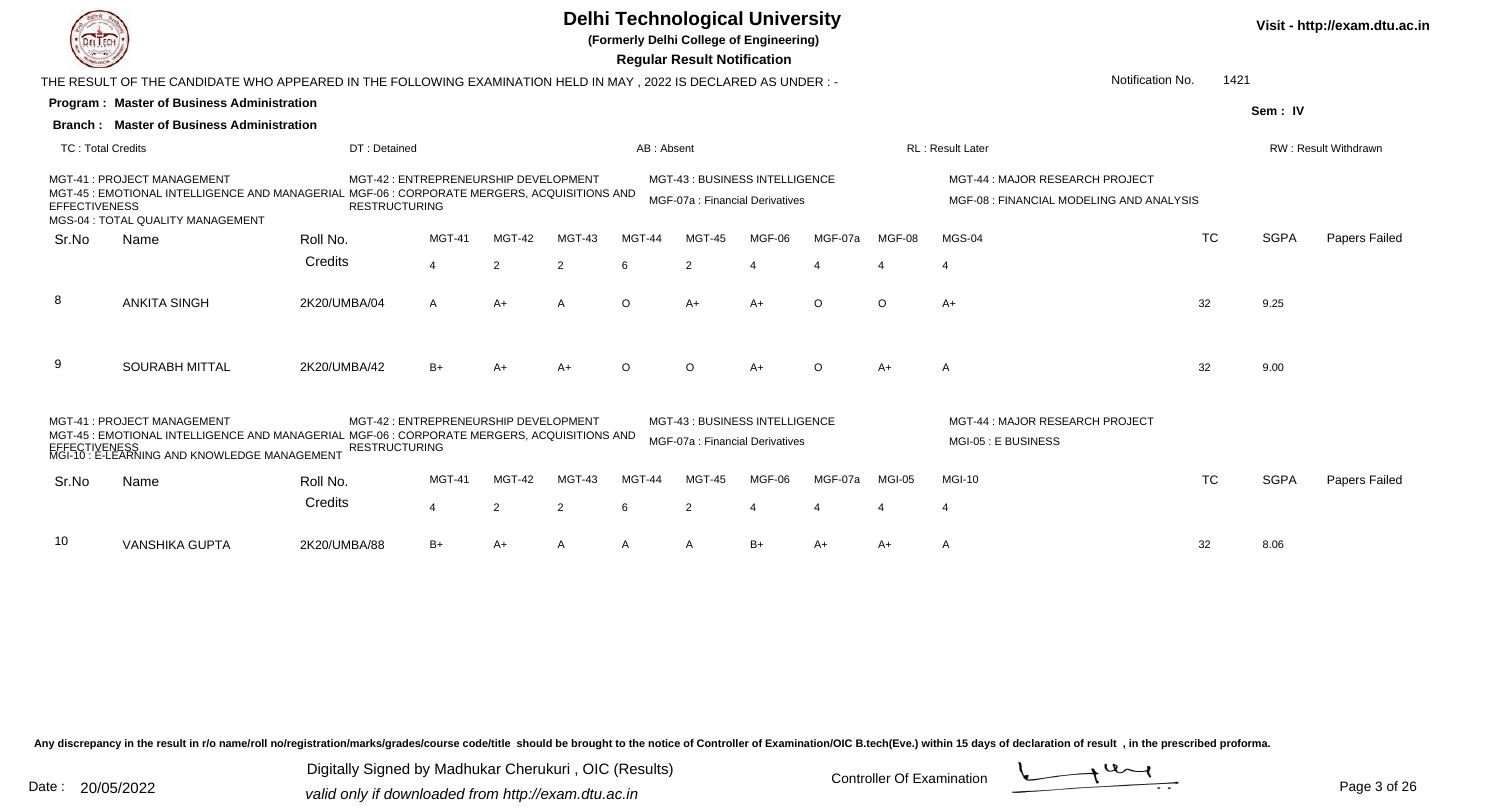

**(Formerly Delhi College of Engineering)**

 **Regular Result Notification**

|                          | THE RESULT OF THE CANDIDATE WHO APPEARED IN THE FOLLOWING EXAMINATION HELD IN MAY , 2022 IS DECLARED AS UNDER :-                                                       |              |                                                               | Notification No.<br>1421 |                |            |                                                                  |        |                                          |               |                                                                                                                  |           |             |                             |
|--------------------------|------------------------------------------------------------------------------------------------------------------------------------------------------------------------|--------------|---------------------------------------------------------------|--------------------------|----------------|------------|------------------------------------------------------------------|--------|------------------------------------------|---------------|------------------------------------------------------------------------------------------------------------------|-----------|-------------|-----------------------------|
|                          | Program: Master of Business Administration                                                                                                                             |              |                                                               |                          |                |            |                                                                  |        |                                          |               |                                                                                                                  |           | Sem: IV     |                             |
|                          | <b>Branch: Master of Business Administration</b>                                                                                                                       |              |                                                               |                          |                |            |                                                                  |        |                                          |               |                                                                                                                  |           |             |                             |
| <b>TC: Total Credits</b> |                                                                                                                                                                        | DT: Detained |                                                               |                          |                | AB: Absent |                                                                  |        |                                          |               | <b>RL</b> : Result Later                                                                                         |           |             | <b>RW: Result Withdrawn</b> |
| <b>EFFECTIVENESS</b>     | MGT-41: PROJECT MANAGEMENT<br>MGT-45 : EMOTIONAL INTELLIGENCE AND MANAGERIAL MGF-06 : CORPORATE MERGERS, ACQUISITIONS AND<br>MGM-11 : CUSTOMER RELATIONSHIP MANAGEMENT |              | MGT-42 : ENTREPRENEURSHIP DEVELOPMENT<br><b>RESTRUCTURING</b> |                          |                |            | MGT-43: BUSINESS INTELLIGENCE<br>MGF-07a : Financial Derivatives |        |                                          |               | MGT-44: MAJOR RESEARCH PROJECT<br>MGM-10 : DIGITAL MARKETING                                                     |           |             |                             |
| Sr.No                    | Name                                                                                                                                                                   | Roll No.     | <b>MGT-41</b>                                                 | <b>MGT-42</b>            | MGT-43         | MGT-44     | MGT-45                                                           | MGF-06 | MGF-07a                                  | <b>MGM-10</b> | <b>MGM-11</b>                                                                                                    | <b>TC</b> | <b>SGPA</b> | Papers Failed               |
|                          |                                                                                                                                                                        | Credits      | $\Delta$                                                      | 2                        | 2              | 6          | $\overline{2}$                                                   |        |                                          |               | $\boldsymbol{\Delta}$                                                                                            |           |             |                             |
| 11                       | CHIRAG WADHWA                                                                                                                                                          | 2K20/UMBA/09 | $B+$                                                          | A                        | $A+$           | $\circ$    | $\circ$                                                          |        | $A+$                                     | $A+$          | A                                                                                                                | 32        | 8.69        |                             |
| <b>EFFECTIVENESS</b>     | MGT-41: PROJECT MANAGEMENT<br>MGT-45 : EMOTIONAL INTELLIGENCE AND MANAGERIAL MGF-06 : CORPORATE MERGERS, ACQUISITIONS AND<br>MGH-07 : Performance management           |              | MGT-42 : ENTREPRENEURSHIP DEVELOPMENT<br><b>RESTRUCTURING</b> |                          |                |            | MGT-43: BUSINESS INTELLIGENCE                                    |        | MGF-08 : FINANCIAL MODELING AND ANALYSIS |               | MGT-44 : MAJOR RESEARCH PROJECT<br>MGH-06 : Cross Cultural and International Human<br><b>Resource Management</b> |           |             |                             |
| Sr.No                    | Name                                                                                                                                                                   | Roll No.     | MGT-41                                                        | MGT-42                   | MGT-43         | MGT-44     | MGT-45                                                           | MGF-06 | MGF-08                                   | MGH-06        | MGH-07                                                                                                           | <b>TC</b> | <b>SGPA</b> | Papers Failed               |
|                          |                                                                                                                                                                        | Credits      | $\overline{\mathbf{4}}$                                       | 2                        | 2              | 6          | $\overline{2}$                                                   |        | $\Delta$                                 |               | $\boldsymbol{\Delta}$                                                                                            |           |             |                             |
| -12                      | <b>MANVI GOEL</b>                                                                                                                                                      | 2K20/UMBA/19 | $B+$                                                          | $\circ$                  | $\overline{A}$ | $\circ$    | $\circ$                                                          | $A+$   | $\circ$                                  | $A+$          | A                                                                                                                | 32        | 9.00        |                             |
| 13                       | <b>MANSI KUMAR</b>                                                                                                                                                     | 2K20/UMBA/64 | B                                                             | $\mathsf{A}$             | $B+$           | $A+$       | $A+$                                                             | B      | $A+$                                     | A             | A                                                                                                                | 32        | 7.81        |                             |
| 14                       | RIYA AGGARWAL                                                                                                                                                          | 2K20/UMBA/93 | $B+$                                                          | A+                       | $B+$           | $\Omega$   | $B+$                                                             |        | $A+$                                     |               | B+                                                                                                               | 32        | 7.94        |                             |

Any discrepancy in the result in r/o name/roll no/registration/marks/grades/course code/title should be brought to the notice of Controller of Examination/OIC B.tech(Eve.) within 15 days of declaration of result, in the pr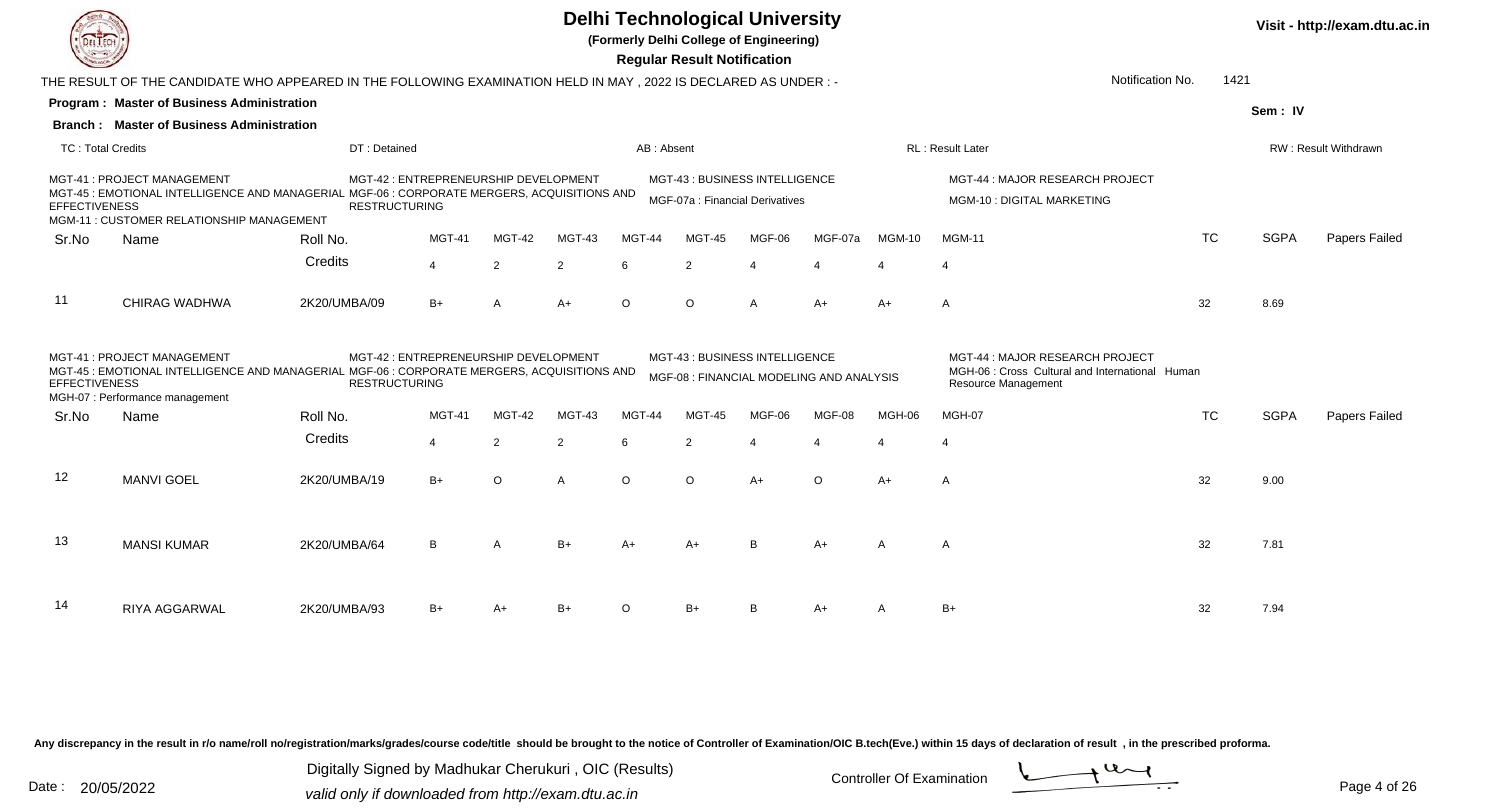

**(Formerly Delhi College of Engineering)**

**Visit - http://exam.dtu.ac.in**

 **Regular Result Notification**

|                          |                                                                                                                                                                                                                                                             |                      |                                       |                |                |               | <b>Negara Resait Retineation</b>                                           |        |         |              |                                                                                                           |           |             |                      |
|--------------------------|-------------------------------------------------------------------------------------------------------------------------------------------------------------------------------------------------------------------------------------------------------------|----------------------|---------------------------------------|----------------|----------------|---------------|----------------------------------------------------------------------------|--------|---------|--------------|-----------------------------------------------------------------------------------------------------------|-----------|-------------|----------------------|
|                          | THE RESULT OF THE CANDIDATE WHO APPEARED IN THE FOLLOWING EXAMINATION HELD IN MAY, 2022 IS DECLARED AS UNDER :-                                                                                                                                             |                      |                                       |                |                |               |                                                                            |        |         |              | Notification No.                                                                                          | 1421      |             |                      |
|                          | <b>Program: Master of Business Administration</b>                                                                                                                                                                                                           |                      |                                       |                |                |               |                                                                            |        |         |              |                                                                                                           |           | Sem: IV     |                      |
|                          | <b>Branch: Master of Business Administration</b>                                                                                                                                                                                                            |                      |                                       |                |                |               |                                                                            |        |         |              |                                                                                                           |           |             |                      |
| <b>TC: Total Credits</b> |                                                                                                                                                                                                                                                             | DT: Detained         |                                       |                |                | AB: Absent    |                                                                            |        |         |              | <b>RL: Result Later</b>                                                                                   |           |             | RW: Result Withdrawn |
| <b>EFFECTIVENESS</b>     | MGT-41 : PROJECT MANAGEMENT<br>MGT-45 : EMOTIONAL INTELLIGENCE AND MANAGERIAL MGF-06 : CORPORATE MERGERS, ACQUISITIONS AND<br>MGH-08 : Training and Development                                                                                             | <b>RESTRUCTURING</b> | MGT-42 : ENTREPRENEURSHIP DEVELOPMENT |                |                |               | MGT-43 : BUSINESS INTELLIGENCE<br>MGF-08 : FINANCIAL MODELING AND ANALYSIS |        |         |              | MGT-44 : MAJOR RESEARCH PROJECT<br>MGH-06 : Cross Cultural and International Human<br>Resource Management |           |             |                      |
| Sr.No                    | Name                                                                                                                                                                                                                                                        | Roll No.             | <b>MGT-41</b>                         | MGT-42         | MGT-43         | <b>MGT-44</b> | <b>MGT-45</b>                                                              | MGF-06 | MGF-08  | MGH-06       | MGH-08                                                                                                    | TC        | <b>SGPA</b> | Papers Failed        |
|                          |                                                                                                                                                                                                                                                             | Credits              | $\boldsymbol{\Delta}$                 | $\overline{2}$ | $\overline{2}$ | 6             | $\overline{2}$                                                             |        |         |              |                                                                                                           |           |             |                      |
| 15                       | <b>DIKSHA SINGH</b>                                                                                                                                                                                                                                         | 2K20/UMBA/57         | $B+$                                  | A              | $B+$           | $A+$          | $\mathsf{A}$                                                               | B      | $A+$    | $\mathsf{A}$ | $\mathsf{A}$                                                                                              | 32        | 7.88        |                      |
| 16                       | PRIYANSHI ARORA                                                                                                                                                                                                                                             | 2K20/UMBA/62         | $B+$                                  | $A+$           | $B+$           | $A+$          | A                                                                          | B      | $A+$    | A            | $B+$                                                                                                      | 32        | 7.81        |                      |
| 17                       | <b>SONAL KALRA</b>                                                                                                                                                                                                                                          | 2K20/UMBA/65         | $B+$                                  | A              | A              | A             | A                                                                          | $B+$   | $A+$    | A            | $B+$                                                                                                      | 32        | 7.75        |                      |
| 18                       | <b>BHAWNA</b>                                                                                                                                                                                                                                               | 2K20/UMBA/79         | $\mathsf{A}$                          | $A+$           | $B+$           |               | $A+$                                                                       | A      | $\circ$ | A            | $B+$                                                                                                      | 32        | 8.19        |                      |
|                          | MGT-41: PROJECT MANAGEMENT<br>MGT-42 : ENTREPRENEURSHIP DEVELOPMENT<br>MGT-45 : EMOTIONAL INTELLIGENCE AND MANAGERIAL MGF-06 : CORPORATE MERGERS, ACQUISITIONS AND<br><b>RESTRUCTURING</b><br>FFFECTIVENESS<br>MGI-10 : E-LEARNING AND KNOWLEDGE MANAGEMENT |                      |                                       |                |                |               | MGT-43 : BUSINESS INTELLIGENCE<br>MGF-08 : FINANCIAL MODELING AND ANALYSIS |        |         |              | MGT-44 : MAJOR RESEARCH PROJECT<br>MGI-05 : E BUSINESS                                                    |           |             |                      |
| Sr.No                    | Name                                                                                                                                                                                                                                                        | Roll No.             | <b>MGT-41</b>                         | MGT-42         | MGT-43         | MGT-44        | <b>MGT-45</b>                                                              | MGF-06 | MGF-08  | MGI-05       | <b>MGI-10</b>                                                                                             | <b>TC</b> | <b>SGPA</b> | Papers Failed        |
|                          |                                                                                                                                                                                                                                                             | Credits              | $\overline{4}$                        | $\overline{2}$ | $\overline{2}$ | 6             | $\overline{2}$                                                             |        | 4       |              | 4                                                                                                         |           |             |                      |
| 19                       | ANSHUMAN SINGH                                                                                                                                                                                                                                              | 2K20/UMBA/53         | $B+$                                  | $\circ$        | $A+$           | A+            | $\circ$                                                                    | A+     | $A+$    | A+           | A+                                                                                                        | 32        | 8.88        |                      |
|                          |                                                                                                                                                                                                                                                             |                      |                                       |                |                |               |                                                                            |        |         |              |                                                                                                           |           |             |                      |

Any discrepancy in the result in r/o name/roll no/registration/marks/grades/course code/title should be brought to the notice of Controller of Examination/OIC B.tech(Eve.) within 15 days of declaration of result, in the pr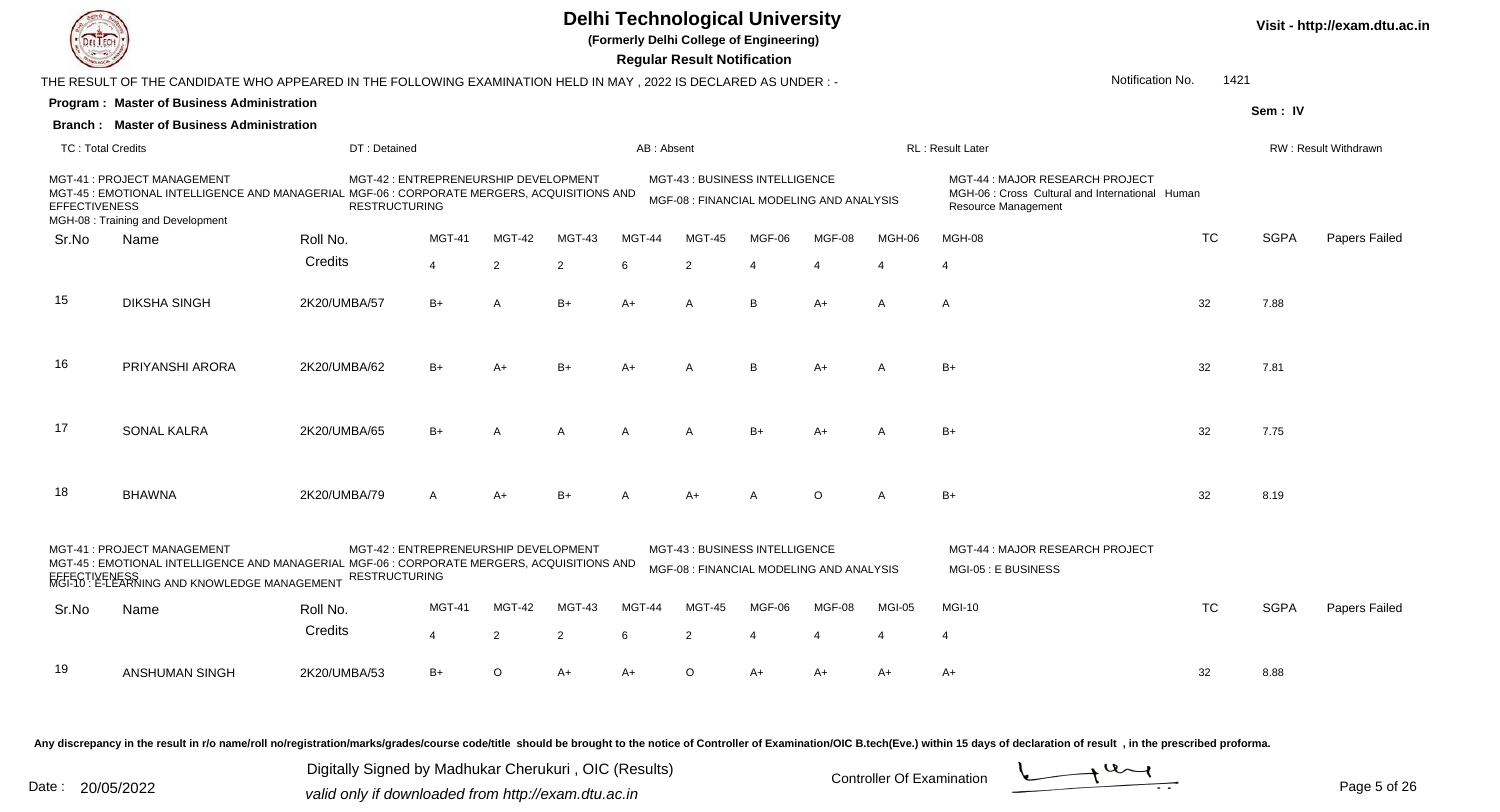**(Formerly Delhi College of Engineering)**

 **Regular Result Notification**

|                          | THE RESULT OF THE CANDIDATE WHO APPEARED IN THE FOLLOWING EXAMINATION HELD IN MAY, 2022 IS DECLARED AS UNDER :-                                                        |                      |                                       |        | Notification No.<br>1421 |            |                                                                           |                |         |                          |                                                                     |           |             |                             |
|--------------------------|------------------------------------------------------------------------------------------------------------------------------------------------------------------------|----------------------|---------------------------------------|--------|--------------------------|------------|---------------------------------------------------------------------------|----------------|---------|--------------------------|---------------------------------------------------------------------|-----------|-------------|-----------------------------|
|                          | Program: Master of Business Administration                                                                                                                             |                      |                                       |        |                          |            |                                                                           |                |         |                          |                                                                     |           | Sem: IV     |                             |
|                          | <b>Branch: Master of Business Administration</b>                                                                                                                       |                      |                                       |        |                          |            |                                                                           |                |         |                          |                                                                     |           |             |                             |
| <b>TC: Total Credits</b> |                                                                                                                                                                        | DT: Detained         |                                       |        |                          | AB: Absent |                                                                           |                |         |                          | RL: Result Later                                                    |           |             | <b>RW: Result Withdrawn</b> |
| <b>EFFECTIVENESS</b>     | MGT-41 : PROJECT MANAGEMENT<br>MGT-45 : EMOTIONAL INTELLIGENCE AND MANAGERIAL MGF-06 : CORPORATE MERGERS, ACQUISITIONS AND<br>MGM-11: CUSTOMER RELATIONSHIP MANAGEMENT | <b>RESTRUCTURING</b> | MGT-42 : ENTREPRENEURSHIP DEVELOPMENT |        |                          |            | MGT-43: BUSINESS INTELLIGENCE<br>MGF-08 : FINANCIAL MODELING AND ANALYSIS |                |         |                          | MGT-44 : MAJOR RESEARCH PROJECT<br>MGM-10 : DIGITAL MARKETING       |           |             |                             |
| Sr.No                    | Name                                                                                                                                                                   | Roll No.             | MGT-41                                | MGT-42 | MGT-43                   | MGT-44     | MGT-45                                                                    | MGF-06         | MGF-08  | <b>MGM-10</b>            | <b>MGM-11</b>                                                       | <b>TC</b> | <b>SGPA</b> | Papers Failed               |
|                          |                                                                                                                                                                        | Credits              | $\overline{4}$                        | 2      | $\overline{2}$           | 6          | $\overline{2}$                                                            |                |         | $\boldsymbol{\varDelta}$ | $\overline{4}$                                                      |           |             |                             |
| 20                       | <b>ANKIT JAIN</b>                                                                                                                                                      | 2K20/UMBA/03         | $\mathsf{A}$                          | $A+$   | A                        | $A+$       | $\overline{A}$                                                            | $\overline{A}$ | $\circ$ | $A+$                     | $A+$                                                                | 32        | 8.75        |                             |
| 21                       | <b>EKANSH SINGH</b>                                                                                                                                                    | 2K20/UMBA/11         | $B+$                                  | A      | A                        | A+         | $\Omega$                                                                  | $\overline{A}$ | $\circ$ | $\Omega$                 | $A+$                                                                | 32        | 8.81        |                             |
| <b>EFFECTIVENESS</b>     | MGT-41: PROJECT MANAGEMENT<br>MGT-45 : EMOTIONAL INTELLIGENCE AND MANAGERIAL MGF-06 : CORPORATE MERGERS, ACQUISITIONS AND<br>MGM-13: Strategic Brand Management        | <b>RESTRUCTURING</b> | MGT-42 : ENTREPRENEURSHIP DEVELOPMENT |        |                          |            | MGT-43: BUSINESS INTELLIGENCE<br>MGF-08 : FINANCIAL MODELING AND ANALYSIS |                |         |                          | MGT-44 : MAJOR RESEARCH PROJECT<br><b>MGM-10: DIGITAL MARKETING</b> |           |             |                             |
| Sr.No                    | Name                                                                                                                                                                   | Roll No.             | <b>MGT-41</b>                         | MGT-42 | MGT-43                   | MGT-44     | MGT-45                                                                    | MGF-06         | MGF-08  | <b>MGM-10</b>            | <b>MGM-13</b>                                                       | <b>TC</b> | <b>SGPA</b> | Papers Failed               |
|                          |                                                                                                                                                                        | Credits              | 4                                     | 2      | 2                        | 6          | $\overline{2}$                                                            |                |         | $\boldsymbol{\varDelta}$ |                                                                     |           |             |                             |
| 22                       | <b>JAYANT KUMAR</b>                                                                                                                                                    | 2K20/UMBA/15         | P                                     | C      | F                        | F          | $\mathbf{C}$                                                              | E              | $A+$    | $A+$                     | P                                                                   | 20        | 3.88        | MGT-43,<br>MGT-44, MGF-06,  |
| 23                       | SAURABH BHURADIA                                                                                                                                                       | 2K20/UMBA/35         | $B+$                                  |        |                          | A+         |                                                                           |                | $\circ$ | A+                       | A                                                                   | 32        | 8.44        |                             |

Any discrepancy in the result in r/o name/roll no/registration/marks/grades/course code/title should be brought to the notice of Controller of Examination/OIC B.tech(Eve.) within 15 days of declaration of result, in the pr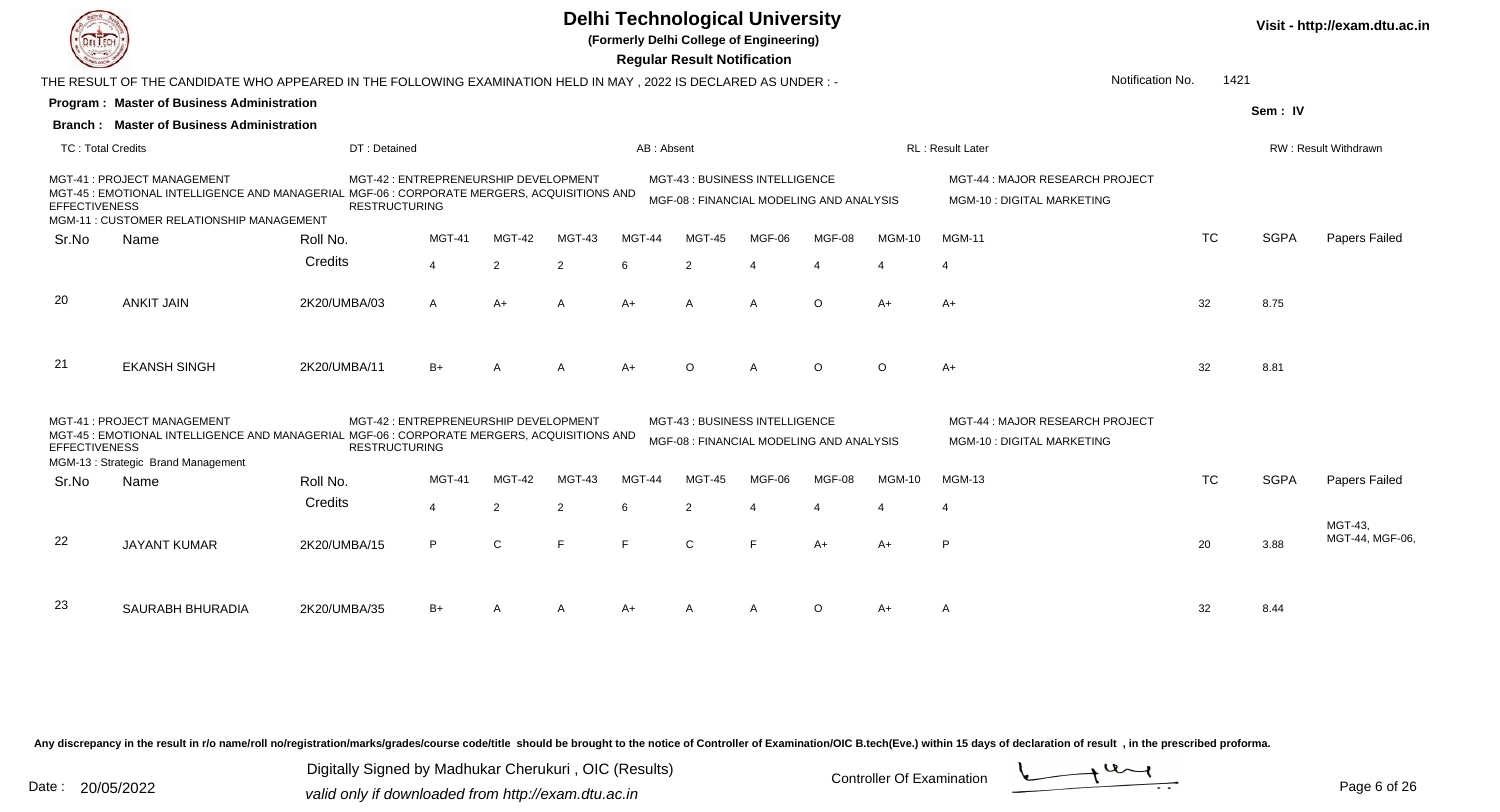**(Formerly Delhi College of Engineering)**

 **Regular Result Notification**

|                      |                                                                                                                                                                                                                                                                                                                                                                                                                                                                                                                                                                                                                                                                                                                                                                                                                                                                                                                                                                              |              | Notification No.<br>1421 |               |                |            |                                                                           |        |                       |               |                                                                              |           |             |                      |
|----------------------|------------------------------------------------------------------------------------------------------------------------------------------------------------------------------------------------------------------------------------------------------------------------------------------------------------------------------------------------------------------------------------------------------------------------------------------------------------------------------------------------------------------------------------------------------------------------------------------------------------------------------------------------------------------------------------------------------------------------------------------------------------------------------------------------------------------------------------------------------------------------------------------------------------------------------------------------------------------------------|--------------|--------------------------|---------------|----------------|------------|---------------------------------------------------------------------------|--------|-----------------------|---------------|------------------------------------------------------------------------------|-----------|-------------|----------------------|
|                      |                                                                                                                                                                                                                                                                                                                                                                                                                                                                                                                                                                                                                                                                                                                                                                                                                                                                                                                                                                              |              |                          |               |                |            |                                                                           |        |                       |               |                                                                              |           | Sem: IV     |                      |
|                      |                                                                                                                                                                                                                                                                                                                                                                                                                                                                                                                                                                                                                                                                                                                                                                                                                                                                                                                                                                              |              |                          |               |                |            |                                                                           |        |                       |               |                                                                              |           |             |                      |
|                      |                                                                                                                                                                                                                                                                                                                                                                                                                                                                                                                                                                                                                                                                                                                                                                                                                                                                                                                                                                              |              |                          |               |                | AB: Absent |                                                                           |        |                       |               | RL: Result Later                                                             |           |             | RW: Result Withdrawn |
| <b>EFFECTIVENESS</b> | THE RESULT OF THE CANDIDATE WHO APPEARED IN THE FOLLOWING EXAMINATION HELD IN MAY, 2022 IS DECLARED AS UNDER :-<br><b>Program: Master of Business Administration</b><br><b>Branch: Master of Business Administration</b><br>TC: Total Credits<br>DT: Detained<br>MGT-41 : PROJECT MANAGEMENT<br>MGT-42 : ENTREPRENEURSHIP DEVELOPMENT<br>MGT-45 : EMOTIONAL INTELLIGENCE AND MANAGERIAL MGF-06 : CORPORATE MERGERS, ACQUISITIONS AND<br><b>RESTRUCTURING</b><br>MGM-13 : Strategic Brand Management<br>MGT-41<br>Roll No.<br>Name<br>Credits<br>4<br>2<br><b>MANISH</b><br>2K20/UMBA/18<br>$B+$<br>$\circ$<br><b>NISHANT SHARMA</b><br>2K20/UMBA/22<br>$B+$<br>MGT-41: PROJECT MANAGEMENT<br>MGT-42 : ENTREPRENEURSHIP DEVELOPMENT<br>MGT-45 : EMOTIONAL INTELLIGENCE AND MANAGERIAL MGF-06 : CORPORATE MERGERS, ACQUISITIONS AND<br><b>RESTRUCTURING</b><br>MGS-05 : Business Process Management and Change<br>MGT-41<br>Roll No.<br>Name<br>Credits<br>$\overline{4}$<br>2 |              |                          |               |                |            | MGT-43: BUSINESS INTELLIGENCE<br>MGF-08 : FINANCIAL MODELING AND ANALYSIS |        |                       |               | MGT-44 : MAJOR RESEARCH PROJECT<br>MGM-11 : CUSTOMER RELATIONSHIP MANAGEMENT |           |             |                      |
| Sr.No                |                                                                                                                                                                                                                                                                                                                                                                                                                                                                                                                                                                                                                                                                                                                                                                                                                                                                                                                                                                              |              |                          | <b>MGT-42</b> | MGT-43         | MGT-44     | <b>MGT-45</b>                                                             | MGF-06 | MGF-08                | <b>MGM-11</b> | <b>MGM-13</b>                                                                | <b>TC</b> | <b>SGPA</b> | Papers Failed        |
|                      |                                                                                                                                                                                                                                                                                                                                                                                                                                                                                                                                                                                                                                                                                                                                                                                                                                                                                                                                                                              |              |                          |               | 2              | 6          | 2                                                                         |        | $\boldsymbol{\Delta}$ |               | $\overline{4}$                                                               |           |             |                      |
| 24                   |                                                                                                                                                                                                                                                                                                                                                                                                                                                                                                                                                                                                                                                                                                                                                                                                                                                                                                                                                                              |              |                          |               | $\mathsf{A}$   | $A+$       | $A+$                                                                      | A      | $\circ$               | $\circ$       | $A+$                                                                         | 32        | 8.88        |                      |
| 25                   |                                                                                                                                                                                                                                                                                                                                                                                                                                                                                                                                                                                                                                                                                                                                                                                                                                                                                                                                                                              |              |                          |               |                |            |                                                                           |        | $\circ$               | A+            | $B+$                                                                         | 32        | 8.38        |                      |
| <b>EFFECTIVENESS</b> |                                                                                                                                                                                                                                                                                                                                                                                                                                                                                                                                                                                                                                                                                                                                                                                                                                                                                                                                                                              |              |                          |               |                |            | MGT-43: BUSINESS INTELLIGENCE<br>MGF-08 : FINANCIAL MODELING AND ANALYSIS |        |                       |               | MGT-44 : MAJOR RESEARCH PROJECT<br>MGS-04 : TOTAL QUALITY MANAGEMENT         |           |             |                      |
| Sr.No                |                                                                                                                                                                                                                                                                                                                                                                                                                                                                                                                                                                                                                                                                                                                                                                                                                                                                                                                                                                              |              |                          | MGT-42        | MGT-43         | MGT-44     | MGT-45                                                                    | MGF-06 | MGF-08                | MGS-04        | <b>MGS-05</b>                                                                | <b>TC</b> | <b>SGPA</b> | Papers Failed        |
|                      |                                                                                                                                                                                                                                                                                                                                                                                                                                                                                                                                                                                                                                                                                                                                                                                                                                                                                                                                                                              |              |                          |               | $\overline{2}$ | 6          | 2                                                                         |        | $\boldsymbol{\Delta}$ |               | 4                                                                            |           |             |                      |
| 26                   | <b>MONIKA YADAV</b>                                                                                                                                                                                                                                                                                                                                                                                                                                                                                                                                                                                                                                                                                                                                                                                                                                                                                                                                                          | 2K20/UMBA/20 | $B+$                     | A             | A              | $\circ$    | $\mathsf{A}$                                                              | A      | $A+$                  | $\Omega$      | $\mathsf{A}$                                                                 | 32        | 8.63        |                      |
| 27                   | <b>PRACHI AIREN</b>                                                                                                                                                                                                                                                                                                                                                                                                                                                                                                                                                                                                                                                                                                                                                                                                                                                                                                                                                          | 2K20/UMBA/25 | $B+$                     |               | A+             | ∩          | ∩                                                                         |        | $\circ$               | A+            | A                                                                            | 32        | 9.00        |                      |

Any discrepancy in the result in r/o name/roll no/registration/marks/grades/course code/title should be brought to the notice of Controller of Examination/OIC B.tech(Eve.) within 15 days of declaration of result, in the pr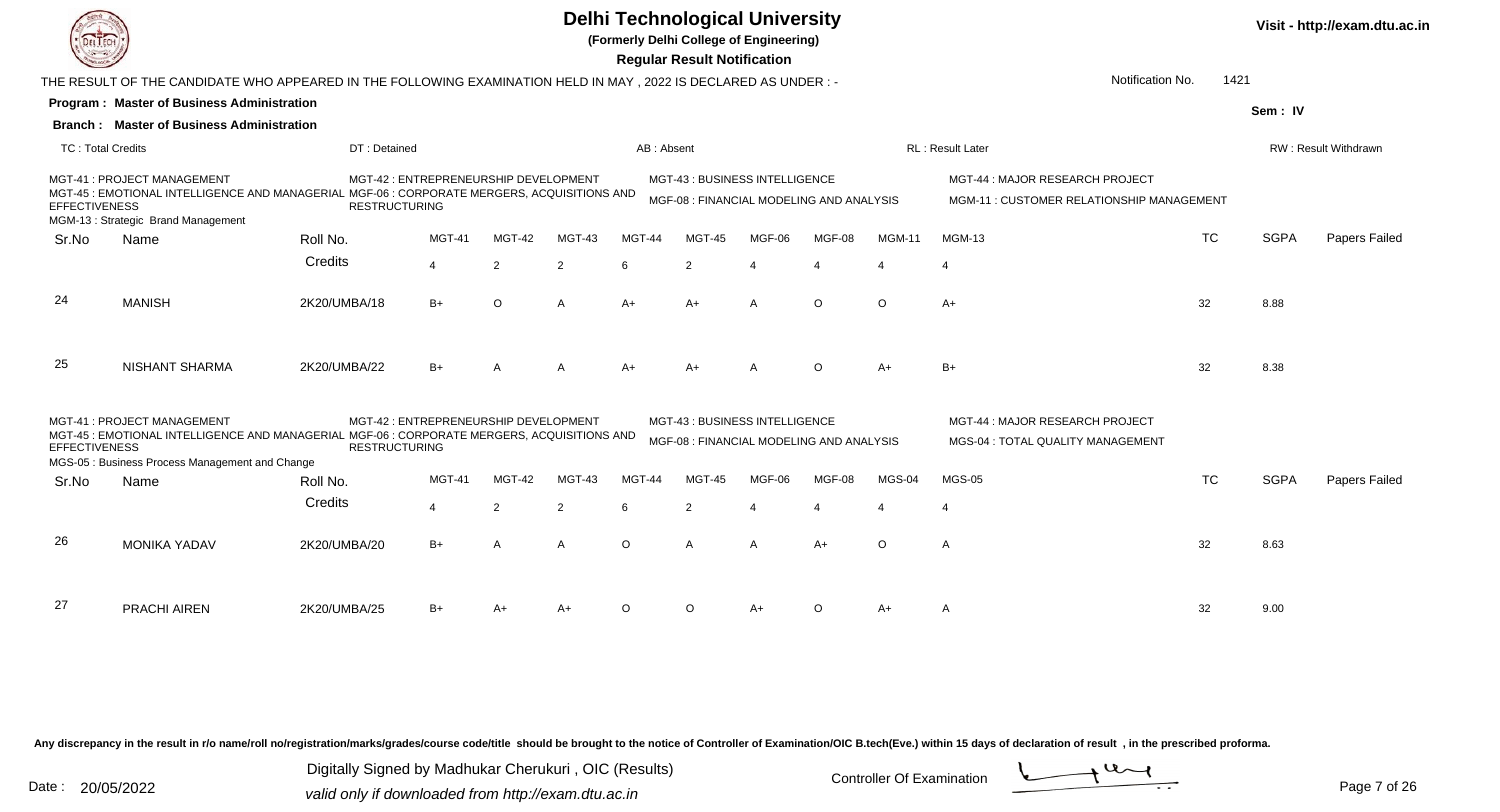

**(Formerly Delhi College of Engineering)**

 **Regular Result Notification**

|                          | THE RESULT OF THE CANDIDATE WHO APPEARED IN THE FOLLOWING EXAMINATION HELD IN MAY , 2022 IS DECLARED AS UNDER :-                                                |                      |                                       |                |                |            | Notification No.<br>1421                                                  |         |        |               |                                                                                                                  |           |             |                      |
|--------------------------|-----------------------------------------------------------------------------------------------------------------------------------------------------------------|----------------------|---------------------------------------|----------------|----------------|------------|---------------------------------------------------------------------------|---------|--------|---------------|------------------------------------------------------------------------------------------------------------------|-----------|-------------|----------------------|
|                          | <b>Program: Master of Business Administration</b>                                                                                                               |                      |                                       |                |                |            |                                                                           |         |        |               |                                                                                                                  |           | Sem: IV     |                      |
|                          | <b>Branch: Master of Business Administration</b>                                                                                                                |                      |                                       |                |                |            |                                                                           |         |        |               |                                                                                                                  |           |             |                      |
| <b>TC: Total Credits</b> |                                                                                                                                                                 | DT: Detained         |                                       |                |                | AB: Absent |                                                                           |         |        |               | <b>RL: Result Later</b>                                                                                          |           |             | RW: Result Withdrawn |
| <b>EFFECTIVENESS</b>     | MGT-41: PROJECT MANAGEMENT<br>MGT-45 : EMOTIONAL INTELLIGENCE AND MANAGERIAL MGF-06 : CORPORATE MERGERS, ACQUISITIONS AND<br>MGM-13: Strategic Brand Management | <b>RESTRUCTURING</b> | MGT-42 : ENTREPRENEURSHIP DEVELOPMENT |                |                |            | MGT-43: BUSINESS INTELLIGENCE<br>MGM-04 : International Marketing         |         |        |               | MGT-44 : MAJOR RESEARCH PROJECT<br>MGM-11 : CUSTOMER RELATIONSHIP MANAGEMENT                                     |           |             |                      |
| Sr.No                    | Name                                                                                                                                                            | Roll No.             | <b>MGT-41</b>                         | <b>MGT-42</b>  | MGT-43         | MGT-44     | MGT-45                                                                    | MGF-06  | MGM-04 | <b>MGM-11</b> | <b>MGM-13</b>                                                                                                    | <b>TC</b> | <b>SGPA</b> | Papers Failed        |
|                          |                                                                                                                                                                 | Credits              | $\overline{4}$                        | $\overline{2}$ | 2              | 6          | 2                                                                         |         |        |               | $\overline{4}$                                                                                                   |           |             |                      |
| 28                       | <b>TUHINA CHAKRAVERTY</b>                                                                                                                                       | 2K20/UMBA/45         | $B+$                                  | A+             | $A+$           | $A+$       | $\circ$                                                                   | $B+$    | $B+$   | A             | A                                                                                                                | 32        | 8.06        |                      |
| <b>EFFECTIVENESS</b>     | MGT-41: PROJECT MANAGEMENT<br>MGT-45: EMOTIONAL INTELLIGENCE AND MANAGERIAL MGF-07a: Financial Derivatives<br>MGH-08: Training and Development                  |                      | MGT-42 : ENTREPRENEURSHIP DEVELOPMENT |                |                |            | MGT-43: BUSINESS INTELLIGENCE<br>MGF-08 : FINANCIAL MODELING AND ANALYSIS |         |        |               | MGT-44 : MAJOR RESEARCH PROJECT<br>MGH-06 : Cross Cultural and International Human<br><b>Resource Management</b> |           |             |                      |
| Sr.No                    | Name                                                                                                                                                            | Roll No.             | MGT-41                                | MGT-42         | MGT-43         | MGT-44     | <b>MGT-45</b>                                                             | MGF-07a | MGF-08 | MGH-06        | MGH-08                                                                                                           | <b>TC</b> | <b>SGPA</b> | Papers Failed        |
|                          |                                                                                                                                                                 | Credits              | $\boldsymbol{\Delta}$                 | $\overline{2}$ | $\overline{2}$ | 6          | 2                                                                         |         |        |               |                                                                                                                  |           |             |                      |
| 29                       | <b>SAKSHI GUPTA</b>                                                                                                                                             | 2K20/UMBA/61         | A                                     | $A+$           | $B+$           | $\Omega$   | $A+$                                                                      |         | $A+$   | A             | A                                                                                                                | 32        | 8.56        |                      |
| 30                       | <b>DIVIJ ARORA</b>                                                                                                                                              | 2K20/UMBA/84         | B+                                    | A+             |                | A+         | $B+$                                                                      |         | $A+$   |               | $B+$                                                                                                             | 32        | 8.19        |                      |

Any discrepancy in the result in r/o name/roll no/registration/marks/grades/course code/title should be brought to the notice of Controller of Examination/OIC B.tech(Eve.) within 15 days of declaration of result, in the pr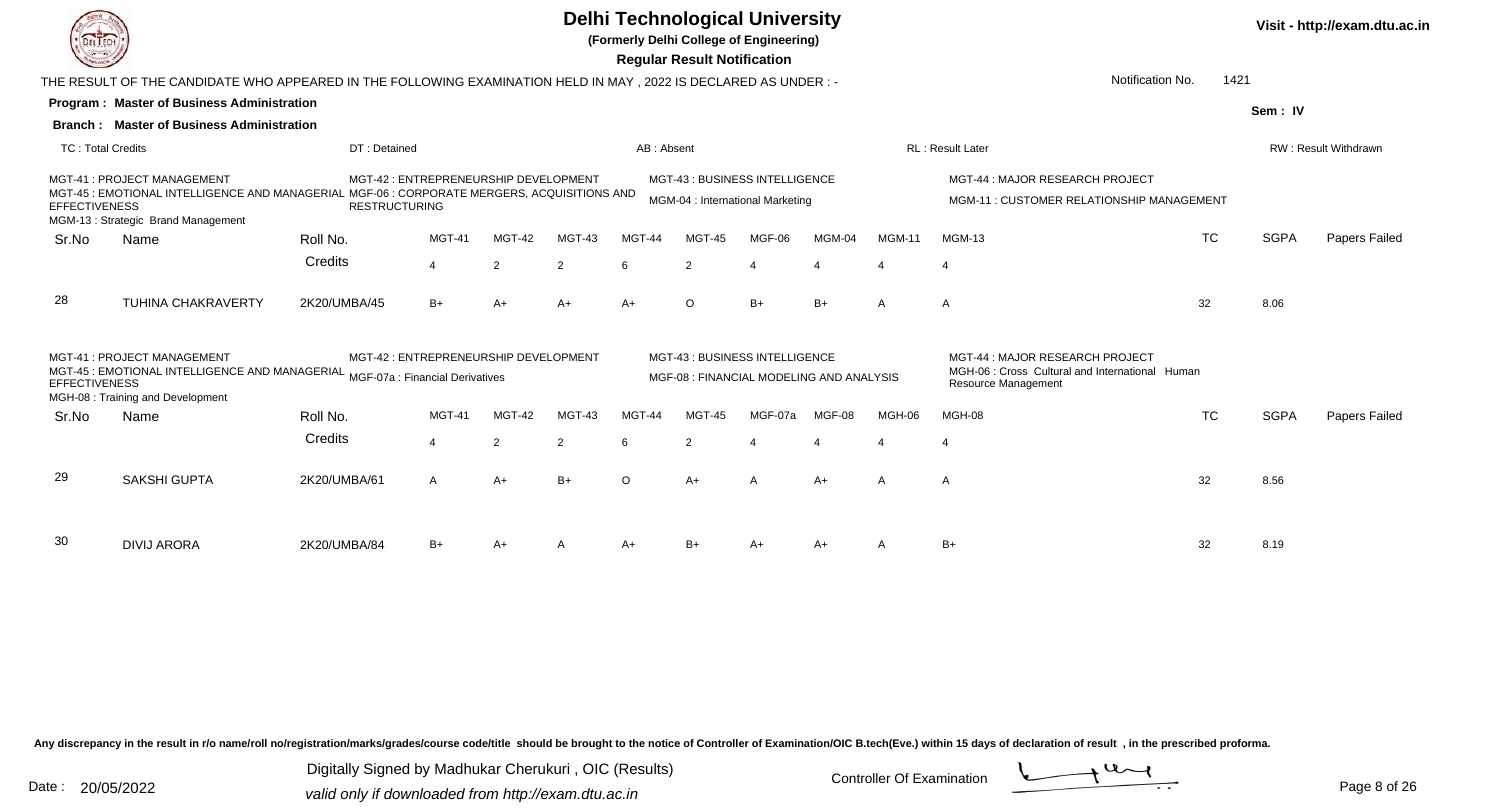

**(Formerly Delhi College of Engineering)**

 **Regular Result Notification**

| $\sim$                                                                                                                                                                                                                     |                                                                                                                  |              |                                       |                |                |            | n <del>c</del> yular n <del>c</del> sult notification                      |         |         |              |                                                                     |           |             |                      |
|----------------------------------------------------------------------------------------------------------------------------------------------------------------------------------------------------------------------------|------------------------------------------------------------------------------------------------------------------|--------------|---------------------------------------|----------------|----------------|------------|----------------------------------------------------------------------------|---------|---------|--------------|---------------------------------------------------------------------|-----------|-------------|----------------------|
|                                                                                                                                                                                                                            | THE RESULT OF THE CANDIDATE WHO APPEARED IN THE FOLLOWING EXAMINATION HELD IN MAY , 2022 IS DECLARED AS UNDER :- |              |                                       |                |                |            |                                                                            |         |         |              | Notification No.                                                    | 1421      |             |                      |
|                                                                                                                                                                                                                            | <b>Program: Master of Business Administration</b>                                                                |              |                                       |                |                |            |                                                                            |         |         |              |                                                                     |           | Sem: IV     |                      |
|                                                                                                                                                                                                                            | <b>Branch: Master of Business Administration</b>                                                                 |              |                                       |                |                |            |                                                                            |         |         |              |                                                                     |           |             |                      |
| <b>TC: Total Credits</b>                                                                                                                                                                                                   |                                                                                                                  | DT: Detained |                                       |                |                | AB: Absent |                                                                            |         |         |              | RL: Result Later                                                    |           |             | RW: Result Withdrawn |
|                                                                                                                                                                                                                            | MGT-41 : PROJECT MANAGEMENT<br>EFFECTIVENESS<br>MGI-10 : E-LEARNING AND KNOWLEDGE MANAGEMENT                     |              | MGT-42 : ENTREPRENEURSHIP DEVELOPMENT |                |                |            | MGT-43 : BUSINESS INTELLIGENCE<br>MGF-08 : FINANCIAL MODELING AND ANALYSIS |         |         |              | MGT-44 : MAJOR RESEARCH PROJECT<br>MGI-05 : E BUSINESS              |           |             |                      |
| Sr.No                                                                                                                                                                                                                      | Name                                                                                                             | Roll No.     | MGT-41                                | MGT-42         | MGT-43         | MGT-44     | MGT-45                                                                     | MGF-07a | MGF-08  | MGI-05       | <b>MGI-10</b>                                                       | TC        | <b>SGPA</b> | Papers Failed        |
|                                                                                                                                                                                                                            |                                                                                                                  | Credits      | 4                                     | $\overline{2}$ | $\overline{2}$ | 6          | $\overline{2}$                                                             |         |         |              | $\overline{4}$                                                      |           |             |                      |
| -31                                                                                                                                                                                                                        | SUPRIYA SINGH                                                                                                    | 2K20/UMBA/43 | $A+$                                  | $A+$           | $\circ$        | $\circ$    | $A+$                                                                       | $\circ$ | $\circ$ | $A+$         | $A+$                                                                | 32        | 9.50        |                      |
| MGT-41 : PROJECT MANAGEMENT<br>MGT-42 : ENTREPRENEURSHIP DEVELOPMENT<br>MC:<br>MGT-45: EMOTIONAL INTELLIGENCE AND MANAGERIAL MGF-07a : Financial Derivatives<br><b>EFFECTIVENESS</b><br>MGM-13: Strategic Brand Management |                                                                                                                  |              |                                       |                |                |            | MGT-43 : BUSINESS INTELLIGENCE<br>MGF-08 : FINANCIAL MODELING AND ANALYSIS |         |         |              | MGT-44 : MAJOR RESEARCH PROJECT<br>MGM-04 : International Marketing |           |             |                      |
| Sr.No                                                                                                                                                                                                                      | Name                                                                                                             | Roll No.     | <b>MGT-41</b>                         | MGT-42         | MGT-43         | MGT-44     | MGT-45                                                                     | MGF-07a | MGF-08  | MGM-04       | <b>MGM-13</b>                                                       | <b>TC</b> | <b>SGPA</b> | Papers Failed        |
|                                                                                                                                                                                                                            |                                                                                                                  | Credits      | 4                                     | 2              | 2              | 6          | $\overline{2}$                                                             |         |         |              | $\overline{4}$                                                      |           |             |                      |
| 32                                                                                                                                                                                                                         | <b>SHIVAM BATRA</b>                                                                                              | 2K20/UMBA/37 | $B+$                                  | $\mathsf{A}$   | $\overline{A}$ | $\circ$    | $\circ$                                                                    | A       | $A+$    | $\mathsf{A}$ | $A+$                                                                | 32        | 8.63        |                      |
| 33                                                                                                                                                                                                                         | <b>ARCHITA GUPTA</b>                                                                                             | 2K20/UMBA/58 | $B+$                                  | А              | $B+$           | $A+$       |                                                                            |         | A+      | A            | $B+$                                                                | 32        | 8.00        |                      |
| 34                                                                                                                                                                                                                         | PARUL AGGARWAL                                                                                                   | 2K20/UMBA/91 | $B+$                                  | A+             |                | A+         | $B+$                                                                       |         | A+      | $B+$         | $B+$                                                                | 32        | 7.94        |                      |
| 35                                                                                                                                                                                                                         | <b>ROHAN VERMA</b>                                                                                               | 2K20/UMBA/92 | B                                     |                | $B+$           | A+         | $B+$                                                                       |         | A+      |              | $B+$                                                                | 32        | 7.94        |                      |

Any discrepancy in the result in r/o name/roll no/registration/marks/grades/course code/title should be brought to the notice of Controller of Examination/OIC B.tech(Eve.) within 15 days of declaration of result, in the pr

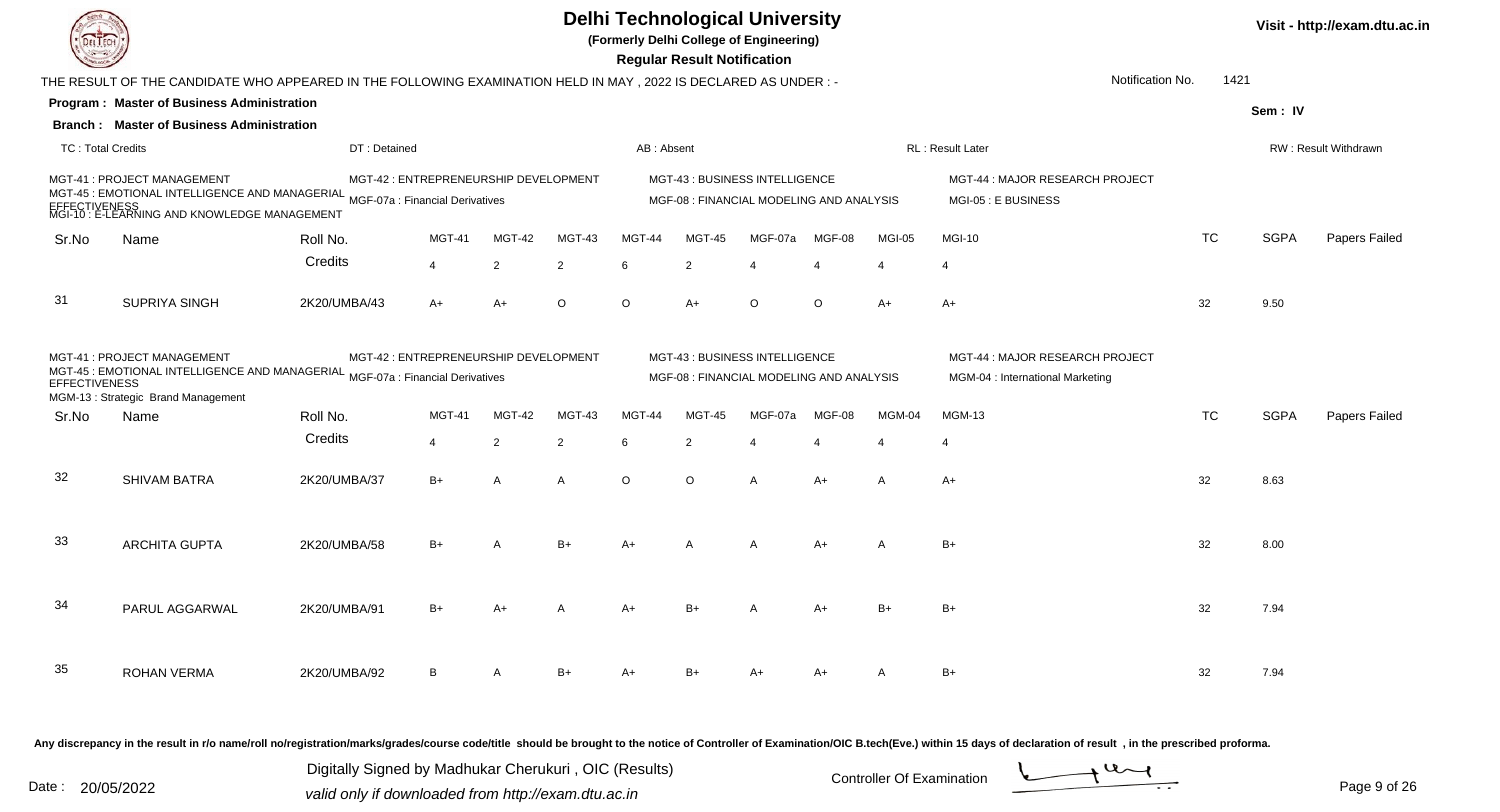**(Formerly Delhi College of Engineering)**

 **Regular Result Notification**

| <b>Courses A</b>         |                                                                                                                                                    |                                       |                |               |        |            | Regular Result Notification                                               |                |                |                          |                                                                                             |           |             |                      |
|--------------------------|----------------------------------------------------------------------------------------------------------------------------------------------------|---------------------------------------|----------------|---------------|--------|------------|---------------------------------------------------------------------------|----------------|----------------|--------------------------|---------------------------------------------------------------------------------------------|-----------|-------------|----------------------|
|                          | THE RESULT OF THE CANDIDATE WHO APPEARED IN THE FOLLOWING EXAMINATION HELD IN MAY , 2022 IS DECLARED AS UNDER :-                                   |                                       |                |               |        |            |                                                                           |                |                |                          | Notification No.                                                                            | 1421      |             |                      |
|                          | <b>Program: Master of Business Administration</b>                                                                                                  |                                       |                |               |        |            |                                                                           |                |                |                          |                                                                                             |           | Sem: IV     |                      |
|                          | <b>Branch: Master of Business Administration</b>                                                                                                   |                                       |                |               |        |            |                                                                           |                |                |                          |                                                                                             |           |             |                      |
| <b>TC: Total Credits</b> |                                                                                                                                                    | DT: Detained                          |                |               |        | AB: Absent |                                                                           |                |                |                          | <b>RL: Result Later</b>                                                                     |           |             | RW: Result Withdrawn |
| <b>EFFECTIVENESS</b>     | MGT-41: PROJECT MANAGEMENT<br>MGT-45 : EMOTIONAL INTELLIGENCE AND MANAGERIAL MGF-07a : Financial Derivatives<br>MGM-13: Strategic Brand Management | MGT-42 : ENTREPRENEURSHIP DEVELOPMENT |                |               |        |            | MGT-43: BUSINESS INTELLIGENCE<br>MGF-08 : FINANCIAL MODELING AND ANALYSIS |                |                |                          | MGT-44 : MAJOR RESEARCH PROJECT<br>MGM-08: PROMOTION MANAGEMENT AND B2B<br><b>MARKETING</b> |           |             |                      |
| Sr.No                    | Name                                                                                                                                               | Roll No.                              | <b>MGT-41</b>  | <b>MGT-42</b> | MGT-43 | MGT-44     | <b>MGT-45</b>                                                             | MGF-07a        | MGF-08         | <b>MGM-08</b>            | <b>MGM-13</b>                                                                               | <b>TC</b> | <b>SGPA</b> | Papers Failed        |
|                          |                                                                                                                                                    | Credits                               | $\overline{4}$ | 2             | 2      | 6          | 2                                                                         | $\overline{4}$ | $\overline{4}$ | $\overline{\mathcal{L}}$ | $\overline{4}$                                                                              |           |             |                      |
| 36                       | <b>ASHMEET SINGH</b><br>SABHARWAL                                                                                                                  | 2K20/UMBA/08                          | $B+$           | $A+$          | A      | $A+$       | $A+$                                                                      | A+             | A+             | A                        | A                                                                                           | 32        | 8.44        |                      |
| <b>EFFECTIVENESS</b>     | MGT-41: PROJECT MANAGEMENT<br>MGT-45 : EMOTIONAL INTELLIGENCE AND MANAGERIAL MGF-07a : Financial Derivatives<br>MGM-13: Strategic Brand Management | MGT-42 : ENTREPRENEURSHIP DEVELOPMENT |                |               |        |            | MGT-43: BUSINESS INTELLIGENCE<br>MGF-08 : FINANCIAL MODELING AND ANALYSIS |                |                |                          | MGT-44: MAJOR RESEARCH PROJECT<br>MGM-10 : DIGITAL MARKETING                                |           |             |                      |
| Sr.No                    | Name                                                                                                                                               | Roll No.                              | MGT-41         | MGT-42        | MGT-43 | MGT-44     | MGT-45                                                                    | MGF-07a        | MGF-08         | <b>MGM-10</b>            | <b>MGM-13</b>                                                                               | <b>TC</b> | <b>SGPA</b> | Papers Failed        |
|                          |                                                                                                                                                    | Credits                               | $\overline{4}$ | 2             | 2      | 6          | 2                                                                         |                |                |                          | $\overline{4}$                                                                              |           |             |                      |
| 37                       | KHUSHBOO GOEL                                                                                                                                      | 2K20/UMBA/17                          | $B+$           | A+            | A      | A          | A                                                                         | A+             | A+             | A+                       | A+                                                                                          | 32        | 8.44        |                      |
| 38                       | <b>PULKIT MITTAL</b>                                                                                                                               | 2K20/UMBA/29                          | $B+$           |               | $A+$   |            | A+                                                                        | A+             | $\circ$        | $\circ$                  | A+                                                                                          | 32        | 8.75        |                      |

Any discrepancy in the result in r/o name/roll no/registration/marks/grades/course code/title should be brought to the notice of Controller of Examination/OIC B.tech(Eve.) within 15 days of declaration of result, in the pr

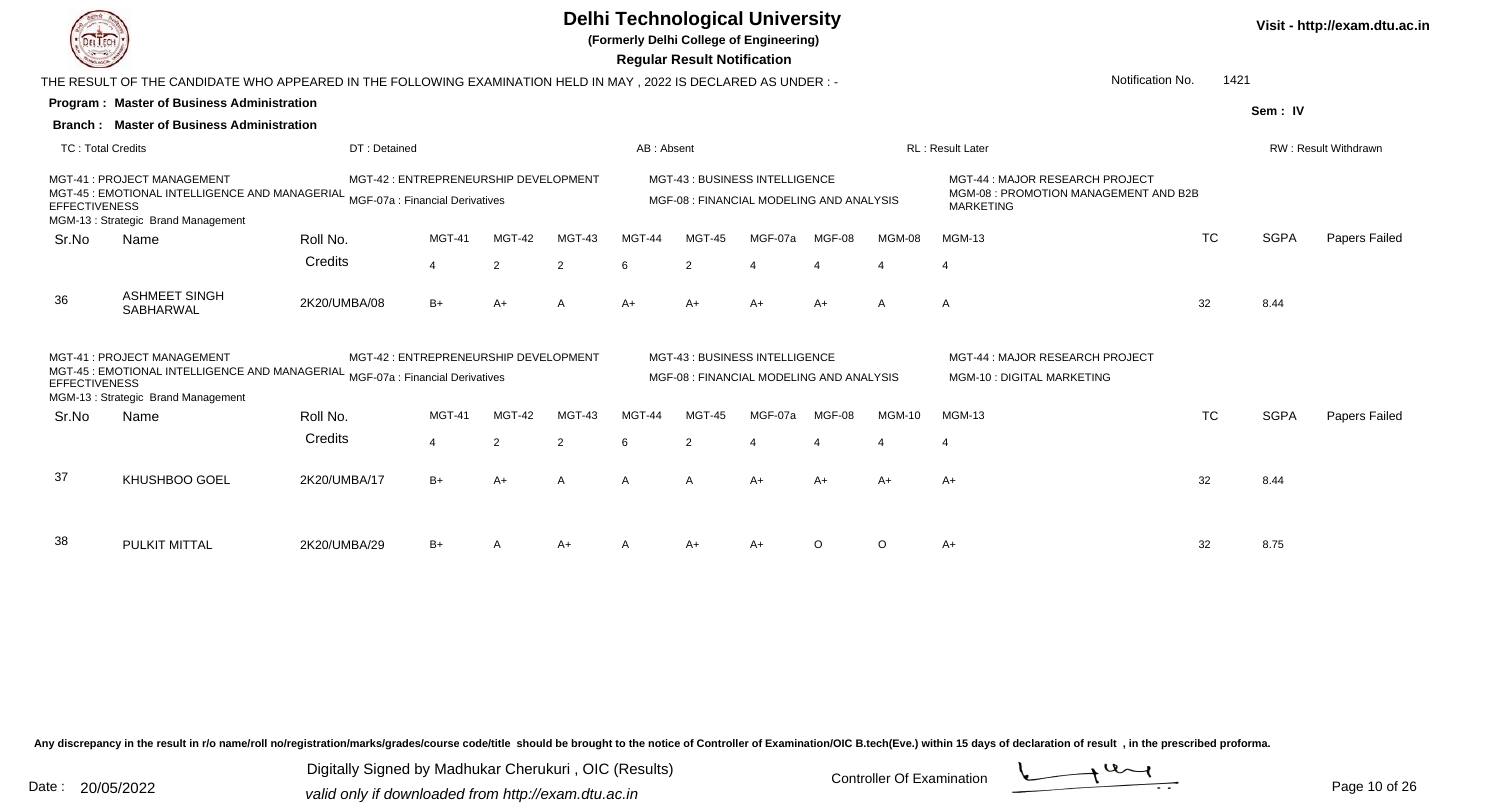

**(Formerly Delhi College of Engineering)**

 **Regular Result Notification**

|                          | THE RESULT OF THE CANDIDATE WHO APPEARED IN THE FOLLOWING EXAMINATION HELD IN MAY , 2022 IS DECLARED AS UNDER :-                                                                 |                            |                                       |                |                |            |                                                                            |         |        |               | Notification No.                                                             | 1421      |             |                      |
|--------------------------|----------------------------------------------------------------------------------------------------------------------------------------------------------------------------------|----------------------------|---------------------------------------|----------------|----------------|------------|----------------------------------------------------------------------------|---------|--------|---------------|------------------------------------------------------------------------------|-----------|-------------|----------------------|
|                          | <b>Program: Master of Business Administration</b>                                                                                                                                |                            |                                       |                |                |            |                                                                            |         |        |               |                                                                              |           | Sem: IV     |                      |
|                          | <b>Branch: Master of Business Administration</b>                                                                                                                                 |                            |                                       |                |                |            |                                                                            |         |        |               |                                                                              |           |             |                      |
| <b>TC: Total Credits</b> |                                                                                                                                                                                  | DT: Detained               |                                       |                |                | AB: Absent |                                                                            |         |        |               | <b>RL: Result Later</b>                                                      |           |             | RW: Result Withdrawn |
| <b>EFFECTIVENESS</b>     | MGT-41 : PROJECT MANAGEMENT<br>MCT-45: EMOTIONAL INTELLIGENCE AND MANAGERIAL MGF-07a : Financial Derivatives<br>MGM-13 : Strategic Brand Management                              |                            | MGT-42 : ENTREPRENEURSHIP DEVELOPMENT |                |                |            | MGT-43 : BUSINESS INTELLIGENCE<br>MGF-08 : FINANCIAL MODELING AND ANALYSIS |         |        |               | MGT-44 : MAJOR RESEARCH PROJECT<br>MGM-11 : CUSTOMER RELATIONSHIP MANAGEMENT |           |             |                      |
| Sr.No                    | Name                                                                                                                                                                             | Roll No.                   | <b>MGT-41</b>                         | MGT-42         | MGT-43         | MGT-44     | <b>MGT-45</b>                                                              | MGF-07a | MGF-08 | <b>MGM-11</b> | <b>MGM-13</b>                                                                | <b>TC</b> | <b>SGPA</b> | Papers Failed        |
|                          |                                                                                                                                                                                  | Credits                    | $\overline{4}$                        | $\overline{2}$ | $\overline{2}$ | 6          | 2                                                                          |         |        |               |                                                                              |           |             |                      |
| 39                       | RAHIL BATRA                                                                                                                                                                      | 2K20/UMBA/30               | $B+$                                  | A              | B              | A          | $A+$                                                                       | $A+$    | $A+$   | $A+$          | P                                                                            | 32        | 7.69        |                      |
| <b>EFFECTIVENESS</b>     | MGT-41 : PROJECT MANAGEMENT<br>MGT-45 : EMOTIONAL INTELLIGENCE AND MANAGERIAL MGF-07a : Financial Derivatives<br>MGS-05 : Business Process Management and Change                 |                            | MGT-42 : ENTREPRENEURSHIP DEVELOPMENT |                |                |            | MGT-43: BUSINESS INTELLIGENCE<br>MGF-08 : FINANCIAL MODELING AND ANALYSIS  |         |        |               | MGT-44 : MAJOR RESEARCH PROJECT<br>MGS-04 : TOTAL QUALITY MANAGEMENT         |           |             |                      |
| Sr.No                    | Name                                                                                                                                                                             | Roll No.                   | <b>MGT-41</b>                         | MGT-42         | MGT-43         | MGT-44     | <b>MGT-45</b>                                                              | MGF-07a | MGF-08 | MGS-04        | <b>MGS-05</b>                                                                | <b>TC</b> | <b>SGPA</b> | Papers Failed        |
|                          |                                                                                                                                                                                  | Credits                    | $\overline{4}$                        | $\overline{2}$ | $\overline{2}$ |            | 2                                                                          |         |        |               |                                                                              |           |             |                      |
| 40                       | <b>DRISHTI ARORA</b>                                                                                                                                                             | 2K20/UMBA/10               | $A+$                                  | $A+$           | $\overline{A}$ | $A+$       | A                                                                          | $A+$    | $A+$   | A             | $\mathsf{A}$                                                                 | 32        | 8.63        |                      |
|                          | MGT-41: PROJECT MANAGEMENT<br>MGT-45 : EMOTIONAL INTELLIGENCE AND MANAGERIAL MGH-06 : Cross Cultural and International Human<br>ΓIVENESS<br>∶E-LEARNING AND KNOWLEDGE MANAGEMENT | <b>Resource Management</b> | MGT-42 : ENTREPRENEURSHIP DEVELOPMENT |                |                |            | MGT-43 : BUSINESS INTELLIGENCE<br>MGH-07 : Performance management          |         |        |               | MGT-44 : MAJOR RESEARCH PROJECT<br>MGI-05 : E BUSINESS                       |           |             |                      |
| Sr.No                    | Name                                                                                                                                                                             | Roll No.                   | <b>MGT-41</b>                         | MGT-42         | MGT-43         | MGT-44     | <b>MGT-45</b>                                                              | MGH-06  | MGH-07 | MGI-05        | <b>MGI-10</b>                                                                | <b>TC</b> | <b>SGPA</b> | Papers Failed        |
|                          |                                                                                                                                                                                  | Credits                    | $\overline{4}$                        | 2              | 2              | 6          | 2                                                                          |         |        |               | 4                                                                            |           |             |                      |
| 41                       | <b>ALISHA KUMARI</b>                                                                                                                                                             | 2K20/UMBA/67               | A                                     | A              | A              | A+         | A+                                                                         | B+      | A      | A             | A+                                                                           | 32        | 8.25        |                      |

Any discrepancy in the result in r/o name/roll no/registration/marks/grades/course code/title should be brought to the notice of Controller of Examination/OIC B.tech(Eve.) within 15 days of declaration of result, in the pr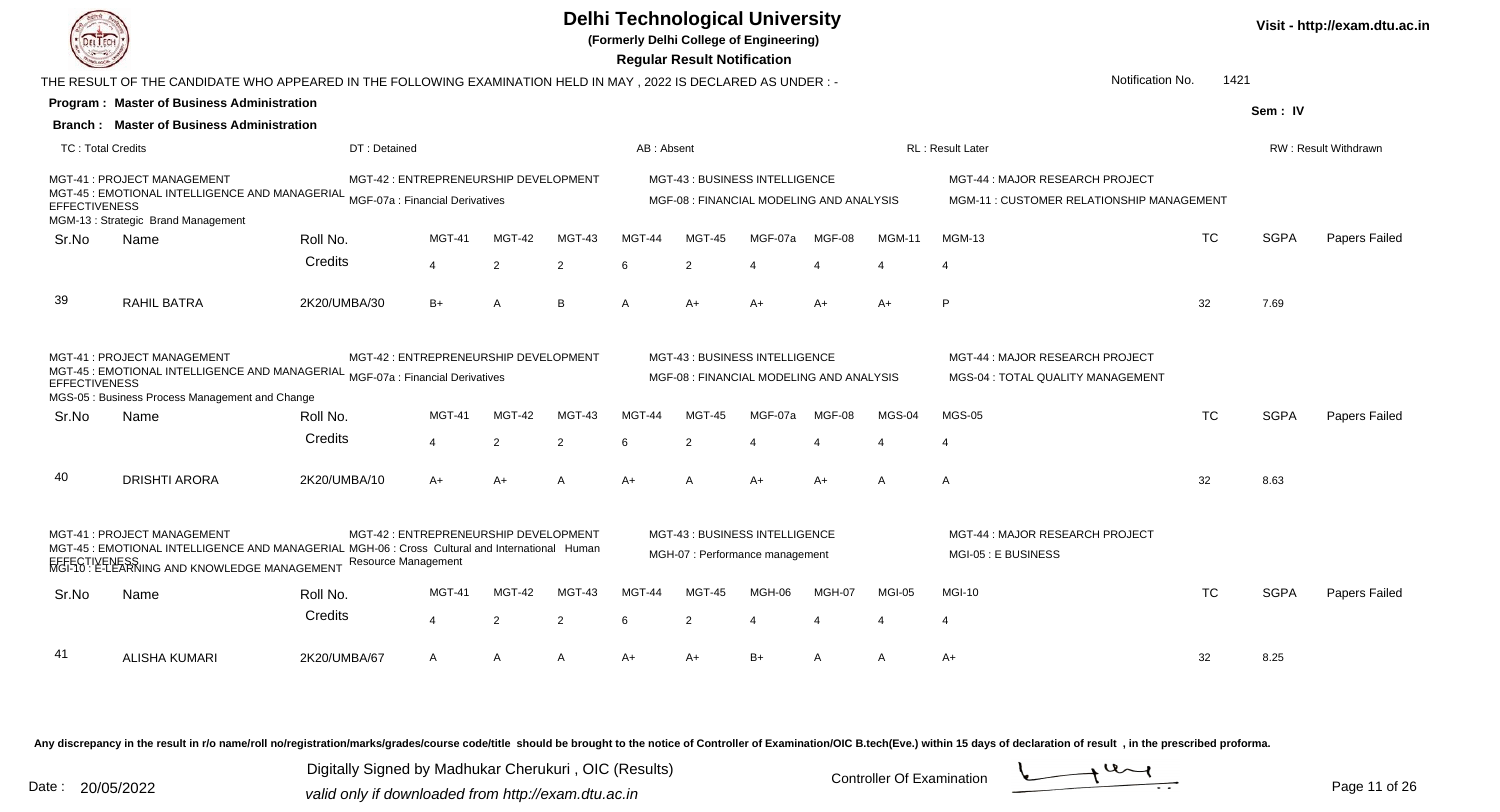

**(Formerly Delhi College of Engineering)**

 **Regular Result Notification**

|                          |                                                                                                                                                                    |                            |                                       |               |        |            | Regular Result Notification                                       |               |                          |                          |                                                                     |           |             |                      |
|--------------------------|--------------------------------------------------------------------------------------------------------------------------------------------------------------------|----------------------------|---------------------------------------|---------------|--------|------------|-------------------------------------------------------------------|---------------|--------------------------|--------------------------|---------------------------------------------------------------------|-----------|-------------|----------------------|
|                          | THE RESULT OF THE CANDIDATE WHO APPEARED IN THE FOLLOWING EXAMINATION HELD IN MAY , 2022 IS DECLARED AS UNDER :-                                                   |                            |                                       |               |        |            |                                                                   |               |                          |                          | Notification No.                                                    | 1421      |             |                      |
|                          | <b>Program: Master of Business Administration</b>                                                                                                                  |                            |                                       |               |        |            |                                                                   |               |                          |                          |                                                                     |           | Sem: IV     |                      |
|                          | <b>Branch: Master of Business Administration</b>                                                                                                                   |                            |                                       |               |        |            |                                                                   |               |                          |                          |                                                                     |           |             |                      |
| <b>TC: Total Credits</b> |                                                                                                                                                                    | DT: Detained               |                                       |               |        | AB: Absent |                                                                   |               |                          |                          | <b>RL</b> : Result Later                                            |           |             | RW: Result Withdrawn |
| <b>EFFECTIVENESS</b>     | MGT-41: PROJECT MANAGEMENT<br>MGT-45 : EMOTIONAL INTELLIGENCE AND MANAGERIAL MGH-06 : Cross Cultural and International Human<br>MGM-10: DIGITAL MARKETING          | <b>Resource Management</b> | MGT-42 : ENTREPRENEURSHIP DEVELOPMENT |               |        |            | MGT-43 : BUSINESS INTELLIGENCE<br>MGH-07 : Performance management |               |                          |                          | MGT-44 : MAJOR RESEARCH PROJECT<br>MGM-04 : International Marketing |           |             |                      |
| Sr.No                    | Name                                                                                                                                                               | Roll No.                   | <b>MGT-41</b>                         | <b>MGT-42</b> | MGT-43 | MGT-44     | <b>MGT-45</b>                                                     | MGH-06        | MGH-07                   | MGM-04                   | <b>MGM-10</b>                                                       | <b>TC</b> | <b>SGPA</b> | Papers Failed        |
|                          |                                                                                                                                                                    | Credits                    | $\overline{4}$                        | 2             | 2      | 6          | 2                                                                 | $\Delta$      | $\boldsymbol{\Delta}$    | $\boldsymbol{\varDelta}$ | 4                                                                   |           |             |                      |
| 42                       | PARITOSH SINGH                                                                                                                                                     | 2K20/UMBA/24               | B                                     | $B+$          | $A+$   | $A+$       | A                                                                 | $B+$          | $B+$                     | A                        | $A+$                                                                | 32        | 7.81        |                      |
| <b>EFFECTIVENESS</b>     | MGT-41: PROJECT MANAGEMENT<br>MGT-45 : EMOTIONAL INTELLIGENCE AND MANAGERIAL MGH-06 : Cross Cultural and International Human<br>MGM-13: Strategic Brand Management | <b>Resource Management</b> | MGT-42 : ENTREPRENEURSHIP DEVELOPMENT |               |        |            | MGT-43 : BUSINESS INTELLIGENCE<br>MGH-07 : Performance management |               |                          |                          | MGT-44 : MAJOR RESEARCH PROJECT<br>MGM-04 : International Marketing |           |             |                      |
| Sr.No                    | Name                                                                                                                                                               | Roll No.                   | <b>MGT-41</b>                         | <b>MGT-42</b> | MGT-43 | MGT-44     | <b>MGT-45</b>                                                     | <b>MGH-06</b> | MGH-07                   | MGM-04                   | <b>MGM-13</b>                                                       | <b>TC</b> | <b>SGPA</b> | Papers Failed        |
|                          |                                                                                                                                                                    | Credits                    | $\overline{4}$                        | 2             | 2      | 6          | 2                                                                 | $\Delta$      | $\boldsymbol{\varDelta}$ | $\boldsymbol{\varDelta}$ | 4                                                                   |           |             |                      |
| 43                       | <b>RAVI HASIJA</b>                                                                                                                                                 | 2K20/UMBA/82               | A                                     | $A+$          | $A+$   | A          | A                                                                 | A+            | $B+$                     | A+                       | O                                                                   | 32        | 8.50        |                      |
| <b>EFFECTIVENESS</b>     | MGT-41: PROJECT MANAGEMENT<br>MGT-45 : EMOTIONAL INTELLIGENCE AND MANAGERIAL MGH-06 : Cross Cultural and International Human<br>MGM-13: Strategic Brand Management | <b>Resource Management</b> | MGT-42 : ENTREPRENEURSHIP DEVELOPMENT |               |        |            | MGT-43: BUSINESS INTELLIGENCE<br>MGH-07 : Performance management  |               |                          |                          | MGT-44: MAJOR RESEARCH PROJECT<br>MGM-10 : DIGITAL MARKETING        |           |             |                      |
| Sr.No                    | Name                                                                                                                                                               | Roll No.                   | <b>MGT-41</b>                         | <b>MGT-42</b> | MGT-43 | MGT-44     | <b>MGT-45</b>                                                     | MGH-06        | MGH-07                   | <b>MGM-10</b>            | <b>MGM-13</b>                                                       | <b>TC</b> | <b>SGPA</b> | Papers Failed        |
|                          |                                                                                                                                                                    | Credits                    | $\overline{4}$                        | 2             | 2      | 6          | 2                                                                 | $\Delta$      | $\boldsymbol{\Delta}$    | $\boldsymbol{\Delta}$    | $\Delta$                                                            |           |             |                      |
| 44                       | PRIYA JOSHI                                                                                                                                                        | 2K20/UMBA/27               | $B+$                                  | A+            | A      | A+         | A                                                                 | $B+$          | Α                        | $\circ$                  | A+                                                                  | 32        | 8.38        |                      |
|                          |                                                                                                                                                                    |                            |                                       |               |        |            |                                                                   |               |                          |                          |                                                                     |           |             |                      |

Any discrepancy in the result in r/o name/roll no/registration/marks/grades/course code/title should be brought to the notice of Controller of Examination/OIC B.tech(Eve.) within 15 days of declaration of result, in the pr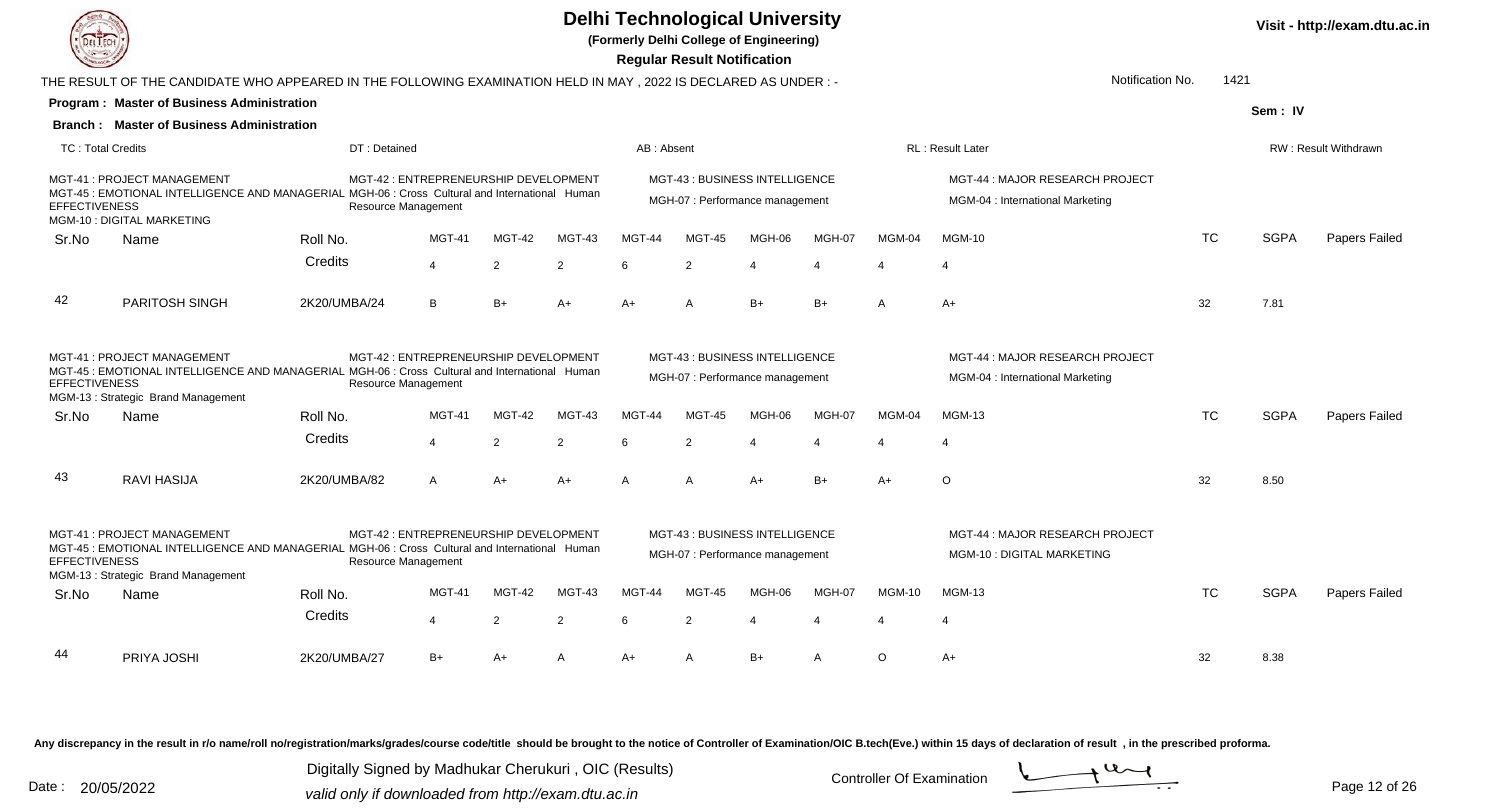**(Formerly Delhi College of Engineering)**

 **Regular Result Notification**

|                          |                                                                                                                                                                                               |                                                                     |                |                |                |                | Regular Result Notification                                               |                |                |                |                                                                      |           |             |                      |
|--------------------------|-----------------------------------------------------------------------------------------------------------------------------------------------------------------------------------------------|---------------------------------------------------------------------|----------------|----------------|----------------|----------------|---------------------------------------------------------------------------|----------------|----------------|----------------|----------------------------------------------------------------------|-----------|-------------|----------------------|
|                          | THE RESULT OF THE CANDIDATE WHO APPEARED IN THE FOLLOWING EXAMINATION HELD IN MAY , 2022 IS DECLARED AS UNDER :-                                                                              |                                                                     |                |                |                |                |                                                                           |                |                |                | Notification No.                                                     | 1421      |             |                      |
|                          | Program: Master of Business Administration                                                                                                                                                    |                                                                     |                |                |                |                |                                                                           |                |                |                |                                                                      |           | Sem: IV     |                      |
|                          | <b>Branch: Master of Business Administration</b>                                                                                                                                              |                                                                     |                |                |                |                |                                                                           |                |                |                |                                                                      |           |             |                      |
| <b>TC: Total Credits</b> |                                                                                                                                                                                               | DT: Detained                                                        |                |                |                | AB: Absent     |                                                                           |                |                |                | RL: Result Later                                                     |           |             | RW: Result Withdrawn |
| <b>EFFECTIVENESS</b>     | MGT-41: PROJECT MANAGEMENT<br>MGT-45 : EMOTIONAL INTELLIGENCE AND MANAGERIAL MGH-06 : Cross Cultural and International Human<br>MGS-05 : Business Process Management and Change               | MGT-42 : ENTREPRENEURSHIP DEVELOPMENT<br><b>Resource Management</b> |                |                |                |                | <b>MGT-43: BUSINESS INTELLIGENCE</b><br>MGH-07 : Performance management   |                |                |                | MGT-44 : MAJOR RESEARCH PROJECT<br>MGS-04 : TOTAL QUALITY MANAGEMENT |           |             |                      |
| Sr.No                    | Name                                                                                                                                                                                          | Roll No.                                                            | <b>MGT-41</b>  | MGT-42         | MGT-43         | <b>MGT-44</b>  | MGT-45                                                                    | MGH-06         | MGH-07         | MGS-04         | <b>MGS-05</b>                                                        | <b>TC</b> | <b>SGPA</b> | Papers Failed        |
|                          |                                                                                                                                                                                               | Credits                                                             | $\overline{4}$ | 2              | 2              | <b>6</b>       | $\overline{2}$                                                            |                |                |                |                                                                      |           |             |                      |
| 45                       | <b>KANIKA SAINI</b>                                                                                                                                                                           | 2K20/UMBA/16                                                        | $B+$           | A+             | $A+$           | $\overline{A}$ | $\overline{A}$                                                            | $\overline{A}$ | $A+$           | $\overline{A}$ | $\circ$                                                              | 32        | 8.38        |                      |
| 46                       | <b>PRAGYA</b>                                                                                                                                                                                 | 2K20/UMBA/26                                                        | $B+$           | $\overline{A}$ | $A+$           | $\overline{A}$ | $A+$                                                                      | $A+$           | $\overline{A}$ | $\overline{A}$ | $A+$                                                                 | 32        | 8.25        |                      |
| 47                       | <b>ANMOL TRIPATHI</b>                                                                                                                                                                         | 2K20/UMBA/78                                                        | $B+$           | $\overline{A}$ | $\Delta$       | $\Omega$       | $\overline{A}$                                                            | $\overline{A}$ | $B+$           | $\overline{A}$ | $\overline{A}$                                                       | 32        | 8.13        |                      |
|                          | MGT-41: PROJECT MANAGEMENT<br>MGT-45 : EMOTIONAL INTELLIGENCE AND MANAGERIAL MGH-06 : Cross Cultural and International Human<br>EFFECTIVENESS<br>MGI-10 : E-LEARNING AND KNOWLEDGE MANAGEMENT | MGT-42 : ENTREPRENEURSHIP DEVELOPMENT<br><b>Resource Management</b> |                |                |                |                | <b>MGT-43: BUSINESS INTELLIGENCE</b><br>MGH-08 : Training and Development |                |                |                | MGT-44 : MAJOR RESEARCH PROJECT<br>MGI-05 : E BUSINESS               |           |             |                      |
| Sr.No                    | Name                                                                                                                                                                                          | Roll No.                                                            | <b>MGT-41</b>  | MGT-42         | MGT-43         | MGT-44         | MGT-45                                                                    | MGH-06         | MGH-08         | MGI-05         | <b>MGI-10</b>                                                        | <b>TC</b> | <b>SGPA</b> | Papers Failed        |
|                          |                                                                                                                                                                                               | Credits                                                             | $\overline{4}$ | $\overline{2}$ | $\overline{2}$ | 6              | $\overline{2}$                                                            |                |                |                | $\overline{4}$                                                       |           |             |                      |
| 48                       | <b>NEHA GUPTA</b>                                                                                                                                                                             | 2K20/UMBA/66                                                        | A              | $A+$           | $B+$           | $A+$           | A                                                                         | A              | $B+$           | A+             | A+                                                                   | 32        | 8.31        |                      |
|                          |                                                                                                                                                                                               |                                                                     |                |                |                |                |                                                                           |                |                |                |                                                                      |           |             |                      |

Any discrepancy in the result in r/o name/roll no/registration/marks/grades/course code/title should be brought to the notice of Controller of Examination/OIC B.tech(Eve.) within 15 days of declaration of result, in the pr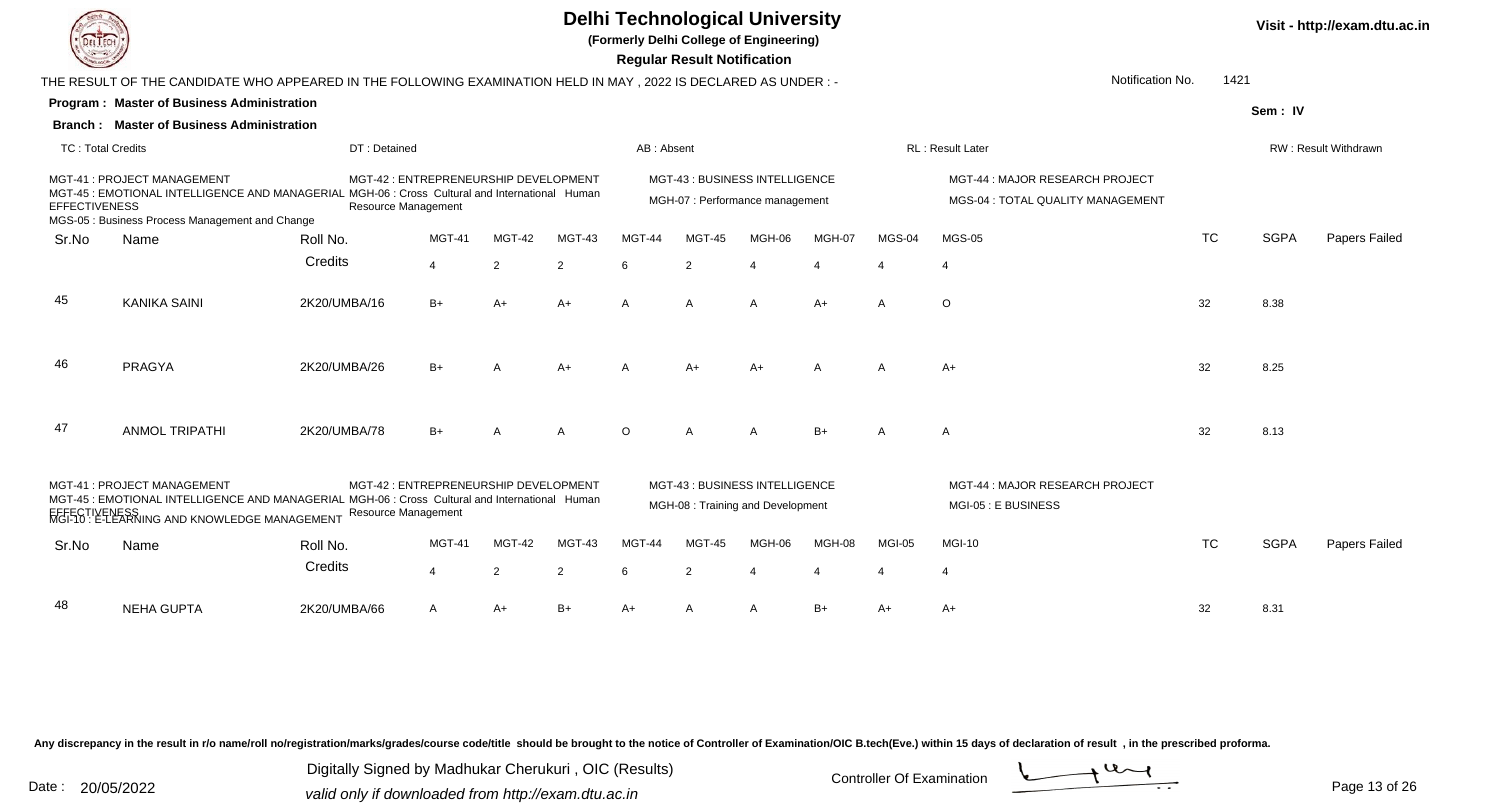

**(Formerly Delhi College of Engineering)**

 **Regular Result Notification**

|                      | THE RESULT OF THE CANDIDATE WHO APPEARED IN THE FOLLOWING EXAMINATION HELD IN MAY, 2022 IS DECLARED AS UNDER:-                                                     |                     |                                       |               |        |            |        |                                                                     |        |        | Notification No.                                                                      | 1421 |             |                             |
|----------------------|--------------------------------------------------------------------------------------------------------------------------------------------------------------------|---------------------|---------------------------------------|---------------|--------|------------|--------|---------------------------------------------------------------------|--------|--------|---------------------------------------------------------------------------------------|------|-------------|-----------------------------|
|                      | <b>Program: Master of Business Administration</b>                                                                                                                  |                     |                                       |               |        |            |        |                                                                     |        |        |                                                                                       |      | Sem: IV     |                             |
|                      | <b>Branch: Master of Business Administration</b>                                                                                                                   |                     |                                       |               |        |            |        |                                                                     |        |        |                                                                                       |      |             |                             |
| TC: Total Credits    |                                                                                                                                                                    | DT: Detained        |                                       |               |        | AB: Absent |        |                                                                     |        |        | <b>RL</b> : Result Later                                                              |      |             | <b>RW: Result Withdrawn</b> |
| <b>EFFECTIVENESS</b> | MGT-41: PROJECT MANAGEMENT<br>MGT-45 : EMOTIONAL INTELLIGENCE AND MANAGERIAL MGH-06 : Cross Cultural and International Human<br>MGM-13: Strategic Brand Management | Resource Management | MGT-42 : ENTREPRENEURSHIP DEVELOPMENT |               |        |            |        | MGT-43 : BUSINESS INTELLIGENCE<br>MGH-08 : Training and Development |        |        | MGT-44 : MAJOR RESEARCH PROJECT<br>MGM-08 : PROMOTION MANAGEMENT AND B2B<br>MARKETING |      |             |                             |
| Sr.No                | Name                                                                                                                                                               | Roll No.            | MGT-41                                | <b>MGT-42</b> | MGT-43 | MGT-44     | MGT-45 | MGH-06                                                              | MGH-08 | MGM-08 | <b>MGM-13</b>                                                                         | TC   | <b>SGPA</b> | Papers Failed               |
|                      |                                                                                                                                                                    | Credits             | 4                                     |               | 2      | 6          | 2      |                                                                     |        |        |                                                                                       |      |             |                             |
| 49                   | <b>MANSI CHAUDHARY</b>                                                                                                                                             | 2K20/UMBA/68        | A                                     | A+            | A      | A+         | $A+$   | A+                                                                  | A      | A+     | $A+$                                                                                  | 32   | 8.69        |                             |

Any discrepancy in the result in r/o name/roll no/registration/marks/grades/course code/title should be brought to the notice of Controller of Examination/OIC B.tech(Eve.) within 15 days of declaration of result, in the pr

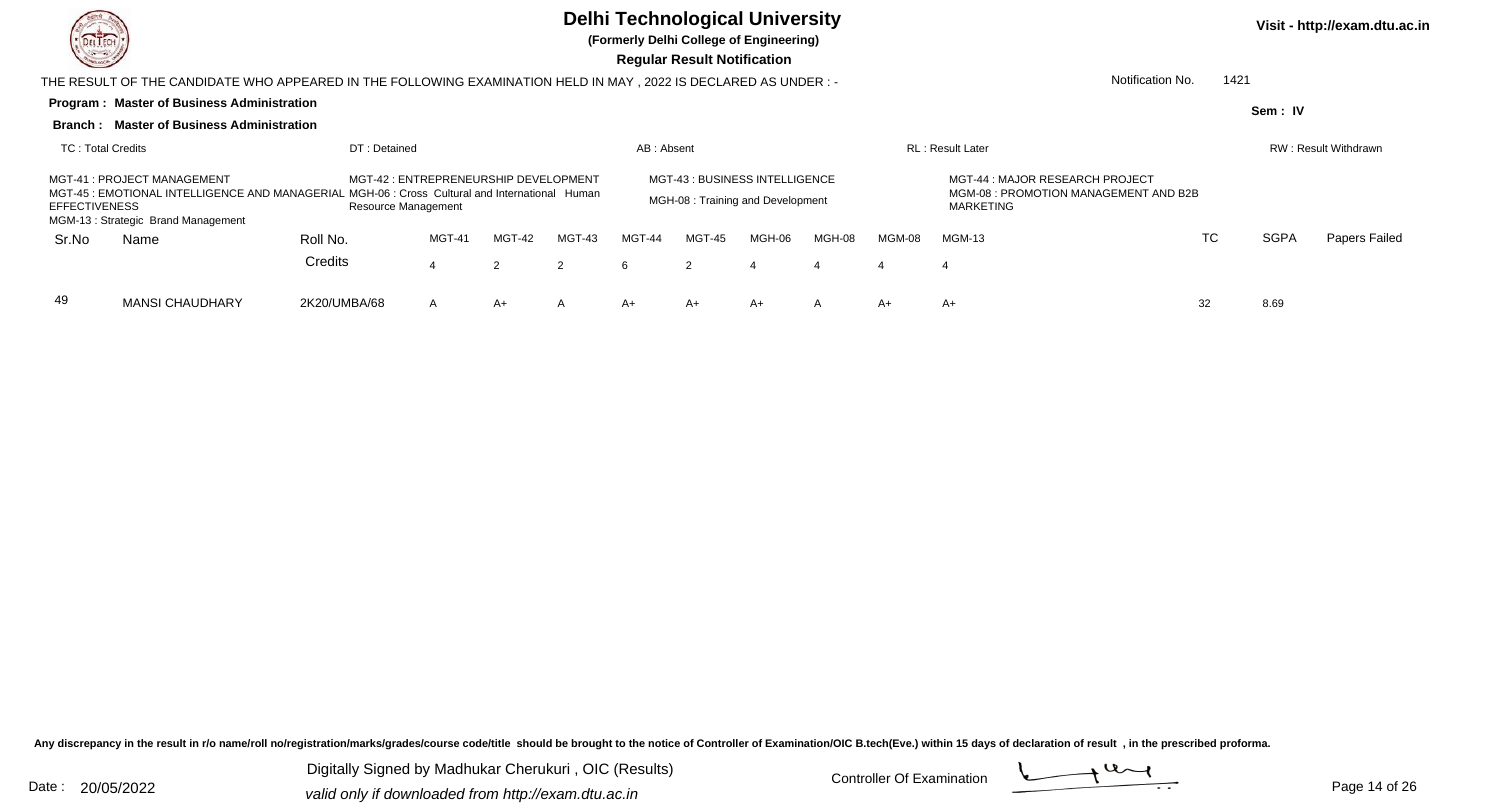## **Delhi Technological University**

**(Formerly Delhi College of Engineering)**

| <b>DEFATAI</b><br><b>Common</b> |                                                                                                                                                                                |                     |                                       |                          |                          | li ormany Domn conage or Engineering | <b>Regular Result Notification</b>                                  |                |                          |                          |                                                        |                  |      |                              |
|---------------------------------|--------------------------------------------------------------------------------------------------------------------------------------------------------------------------------|---------------------|---------------------------------------|--------------------------|--------------------------|--------------------------------------|---------------------------------------------------------------------|----------------|--------------------------|--------------------------|--------------------------------------------------------|------------------|------|------------------------------|
|                                 | THE RESULT OF THE CANDIDATE WHO APPEARED IN THE FOLLOWING EXAMINATION HELD IN MAY, 2022 IS DECLARED AS UNDER :-                                                                |                     |                                       |                          |                          |                                      |                                                                     |                |                          |                          |                                                        | Notification No. | 1421 |                              |
|                                 | <b>Program: Master of Business Administration</b>                                                                                                                              |                     |                                       |                          |                          |                                      |                                                                     |                |                          |                          |                                                        |                  |      | Sem: IV                      |
| <b>TC: Total Credits</b>        | <b>Branch: Master of Business Administration</b>                                                                                                                               | DT: Detained        |                                       |                          |                          | AB: Absent                           |                                                                     |                |                          |                          | RL: Result Later                                       |                  |      | RW: Result Withdrawn         |
|                                 | MGT-41 : PROJECT MANAGEMENT<br>MCT-45 : EMOTIONAL INTELLIGENCE AND MANAGERIAL MGH-07 : Performance management<br>EFFECTIVENESS<br>MGI-10 : E-LEARNING AND KNOWLEDGE MANAGEMENT |                     | MGT-42 : ENTREPRENEURSHIP DEVELOPMENT |                          |                          |                                      | MGT-43 : BUSINESS INTELLIGENCE<br>MGH-08 : Training and Development |                |                          |                          | MGT-44 : MAJOR RESEARCH PROJECT<br>MGI-05 : E BUSINESS |                  |      |                              |
| Sr.No                           | Name                                                                                                                                                                           | Roll No.<br>Credits | <b>MGT-41</b><br>$\overline{4}$       | MGT-42<br>$\overline{2}$ | MGT-43<br>$\overline{2}$ | MGT-44<br>6                          | <b>MGT-45</b><br>$\overline{2}$                                     | MGH-07         | MGH-08<br>$\overline{4}$ | MGI-05<br>$\overline{4}$ | <b>MGI-10</b><br>$\overline{4}$                        | <b>TC</b>        |      | <b>SGPA</b><br>Papers Failec |
| 50                              | ARUSHI SHARDA                                                                                                                                                                  | 2K20/UMBA/07        | $\mathsf{A}$                          | $A+$                     | $\circ$                  | $\circ$                              | $\mathsf{A}$                                                        | A              | $\mathsf{A}$             | $A+$                     | $A+$                                                   | 32               | 8.81 |                              |
| 51                              | <b>MUDITA NIMJE</b>                                                                                                                                                            | 2K20/UMBA/21        | $B+$                                  | A+                       | $\circ$                  | $A+$                                 | A                                                                   | $\overline{A}$ | $B+$                     | $A+$                     | $A+$                                                   | 32               | 8.38 |                              |
| 52                              | SHARANYA VOJJALA                                                                                                                                                               | 2K20/UMBA/36        | $\mathsf{A}$                          | $A+$                     | $\circ$                  | $\circ$                              | A                                                                   | $\overline{A}$ | $A+$                     | $A+$                     | $A+$                                                   | 32               | 8.94 |                              |
| 53                              | SHIVANI JOSHI                                                                                                                                                                  | 2K20/UMBA/38        | $B+$                                  |                          | A+                       | A+                                   | A+                                                                  |                | $\mathsf{A}$             | $A+$                     | A+                                                     | 32               | 8.50 |                              |
| 54                              | AKANKSHA DUBEY                                                                                                                                                                 | 2K20/UMBA/60        | A                                     | A                        | A                        | A+                                   | A                                                                   | A              | A+                       | A+                       | A                                                      | 32               | 8.44 |                              |

2K20/UMBA/60 <sup>A</sup> <sup>A</sup> <sup>A</sup> A+ <sup>A</sup> <sup>A</sup> A+ A+ <sup>A</sup> <sup>32</sup> 8.44

Any discrepancy in the result in r/o name/roll no/registration/marks/grades/course code/title should be brought to the notice of Controller of Examination/OIC B.tech(Eve.) within 15 days of declaration of result, in the pr

Date : 20/05/2022 Valid only if downloaded from http://exam.dtu.ac.in<br>
Date : 20/05/2022 valid only if downloaded from http://exam.dtu.ac.in Digitally Signed by Madhukar Cherukuri , OIC (Results)

**Visit - http://exam.dtu.ac.in**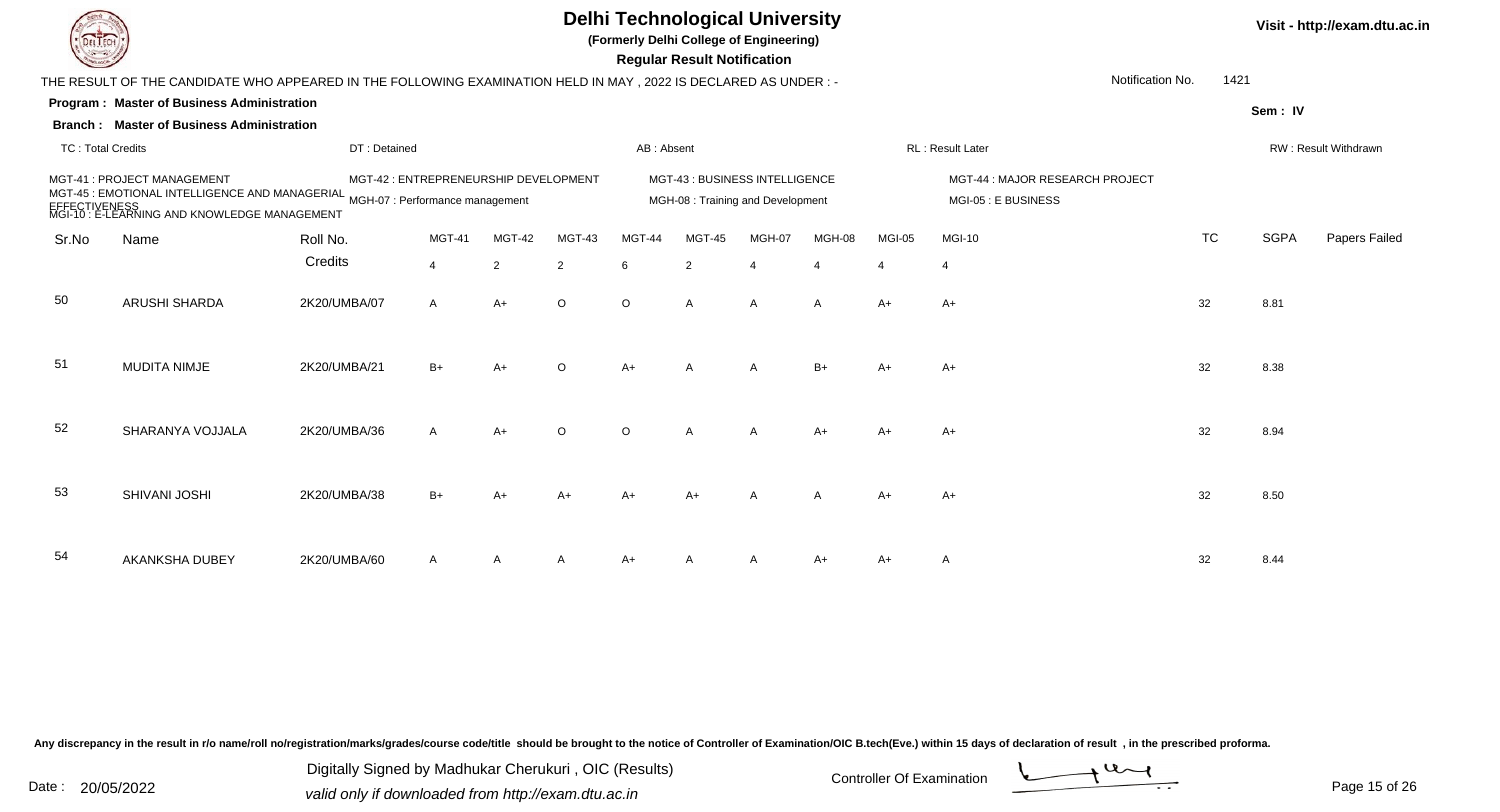

**(Formerly Delhi College of Engineering)**

 **Regular Result Notification**

| <b>Chassen /</b>         |                                                                                                                                                     |                                 |                                       |                |                |               | <b>Regular Result Notification</b>                                  |        |              |               |                                                                                              |           |             |                      |
|--------------------------|-----------------------------------------------------------------------------------------------------------------------------------------------------|---------------------------------|---------------------------------------|----------------|----------------|---------------|---------------------------------------------------------------------|--------|--------------|---------------|----------------------------------------------------------------------------------------------|-----------|-------------|----------------------|
|                          | THE RESULT OF THE CANDIDATE WHO APPEARED IN THE FOLLOWING EXAMINATION HELD IN MAY, 2022 IS DECLARED AS UNDER :-                                     |                                 |                                       |                |                |               |                                                                     |        |              |               | Notification No.                                                                             | 1421      |             |                      |
|                          | Program: Master of Business Administration                                                                                                          |                                 |                                       |                |                |               |                                                                     |        |              |               |                                                                                              |           | Sem: IV     |                      |
|                          | <b>Branch: Master of Business Administration</b>                                                                                                    |                                 |                                       |                |                |               |                                                                     |        |              |               |                                                                                              |           |             |                      |
| <b>TC: Total Credits</b> |                                                                                                                                                     | DT: Detained                    |                                       |                |                | AB: Absent    |                                                                     |        |              |               | RL: Result Later                                                                             |           |             | RW: Result Withdrawn |
| <b>EFFECTIVENESS</b>     | MGT-41 : PROJECT MANAGEMENT<br>MGT-45 : EMOTIONAL INTELLIGENCE AND MANAGERIAL MGH-07 : Performance management<br>MGM-13: Strategic Brand Management |                                 | MGT-42 : ENTREPRENEURSHIP DEVELOPMENT |                |                |               | MGT-43 : BUSINESS INTELLIGENCE<br>MGH-08 : Training and Development |        |              |               | MGT-44 : MAJOR RESEARCH PROJECT<br>MGM-04 : International Marketing                          |           |             |                      |
| Sr.No                    | Name                                                                                                                                                | Roll No.                        | <b>MGT-41</b>                         | MGT-42         | MGT-43         | MGT-44        | <b>MGT-45</b>                                                       | MGH-07 | MGH-08       | MGM-04        | <b>MGM-13</b>                                                                                | <b>TC</b> | <b>SGPA</b> | Papers Failed        |
|                          |                                                                                                                                                     | Credits                         | 4                                     | $\overline{2}$ | $\overline{2}$ | 6             | $\overline{2}$                                                      |        | Δ            |               |                                                                                              |           |             |                      |
| 55                       | <b>DRISHTI JOSHI</b>                                                                                                                                | 2K20/UMBA/76                    | $B+$                                  | $A+$           | $B+$           | A+            | $A+$                                                                | A+     | $\mathsf{A}$ | $A+$          | $A+$                                                                                         | 32        | 8.50        |                      |
| <b>EFFECTIVENESS</b>     | MGT-41: PROJECT MANAGEMENT<br>MGT-45 : EMOTIONAL INTELLIGENCE AND MANAGERIAL<br>MGM-13: Strategic Brand Management                                  | MGH-07 : Performance management | MGT-42 : ENTREPRENEURSHIP DEVELOPMENT |                |                |               | MGT-43 : BUSINESS INTELLIGENCE<br>MGH-08 : Training and Development |        |              |               | MGT-44 : MAJOR RESEARCH PROJECT<br>MGM-08 : PROMOTION MANAGEMENT AND B2B<br><b>MARKETING</b> |           |             |                      |
| Sr.No                    | Name                                                                                                                                                | Roll No.                        | <b>MGT-41</b>                         | MGT-42         | MGT-43         | <b>MGT-44</b> | MGT-45                                                              | MGH-07 | MGH-08       | <b>MGM-08</b> | MGM-13                                                                                       | <b>TC</b> | <b>SGPA</b> | Papers Failed        |
|                          |                                                                                                                                                     | Credits                         | $\overline{4}$                        | $\overline{2}$ | 2              | 6             | 2                                                                   |        |              |               |                                                                                              |           |             |                      |
| 56                       | ANNANYA VERMA                                                                                                                                       | 2K20/UMBA/06                    | $\mathsf{A}$                          | A+             | $A+$           | A+            | $A+$                                                                | A      | $\circ$      | A             | $A+$                                                                                         | 32        | 8.75        |                      |
| 57                       | <b>HIMANSHU KUMAR</b>                                                                                                                               | 2K20/UMBA/14                    | $B+$                                  | $A+$           | A              | A             | $\circ$                                                             | $A+$   | A            | A+            | $B+$                                                                                         | 32        | 8.19        |                      |
| 58                       | <b>SNEHA GUPTA</b>                                                                                                                                  | 2K20/UMBA/41                    | $B+$                                  | $\Omega$       | $A+$           |               | $\Omega$                                                            |        | A            | $\circ$       | $\circ$                                                                                      | 32        | 8.88        |                      |

Any discrepancy in the result in r/o name/roll no/registration/marks/grades/course code/title should be brought to the notice of Controller of Examination/OIC B.tech(Eve.) within 15 days of declaration of result, in the pr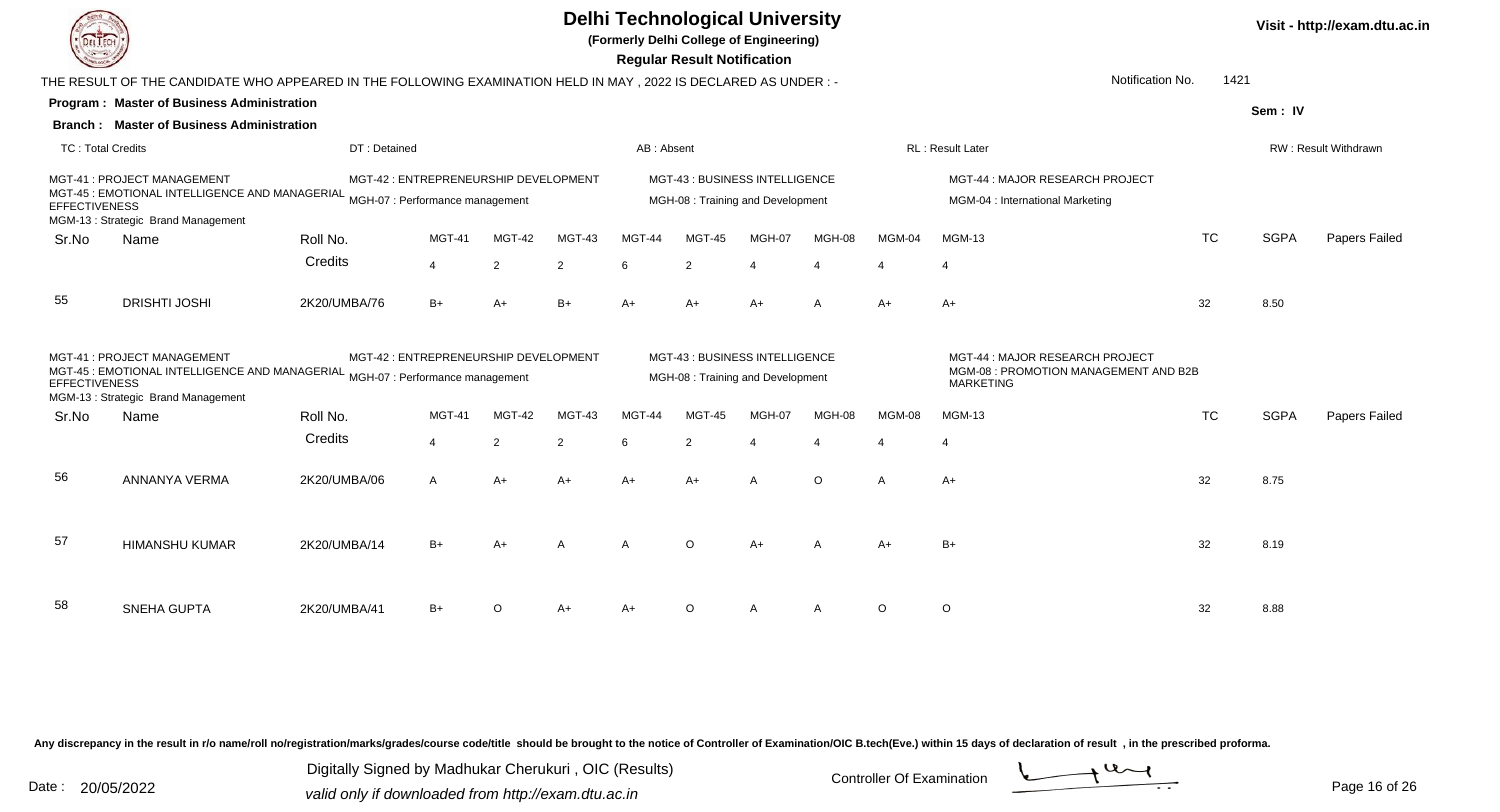**(Formerly Delhi College of Engineering)**

 **Regular Result Notification**

**Visit - http://exam.dtu.ac.in**

|                          | THE RESULT OF THE CANDIDATE WHO APPEARED IN THE FOLLOWING EXAMINATION HELD IN MAY , 2022 IS DECLARED AS UNDER :-                                           |                                       |                |                |                |            |                                                                               |                |               |               | Notification No.                                                    | 1421      |             |                      |
|--------------------------|------------------------------------------------------------------------------------------------------------------------------------------------------------|---------------------------------------|----------------|----------------|----------------|------------|-------------------------------------------------------------------------------|----------------|---------------|---------------|---------------------------------------------------------------------|-----------|-------------|----------------------|
|                          | Program: Master of Business Administration                                                                                                                 |                                       |                |                |                |            |                                                                               |                |               |               |                                                                     |           | Sem: IV     |                      |
|                          | <b>Branch: Master of Business Administration</b>                                                                                                           |                                       |                |                |                |            |                                                                               |                |               |               |                                                                     |           |             |                      |
| <b>TC: Total Credits</b> |                                                                                                                                                            | DT: Detained                          |                |                |                | AB: Absent |                                                                               |                |               |               | RL: Result Later                                                    |           |             | RW: Result Withdrawn |
| <b>EFFECTIVENESS</b>     | MGT-41 : PROJECT MANAGEMENT<br>MCT-45 : EMOTIONAL INTELLIGENCE AND MANAGERIAL MGH-07 : Performance management<br>MGM-11 : CUSTOMER RELATIONSHIP MANAGEMENT | MGT-42 : ENTREPRENEURSHIP DEVELOPMENT |                |                |                |            | MGT-43 : BUSINESS INTELLIGENCE<br>MGH-08 : Training and Development           |                |               |               | MGT-44 : MAJOR RESEARCH PROJECT<br>MGM-10 : DIGITAL MARKETING       |           |             |                      |
| Sr.No                    | Name                                                                                                                                                       | Roll No.                              | <b>MGT-41</b>  | MGT-42         | MGT-43         | MGT-44     | MGT-45                                                                        | MGH-07         | MGH-08        | <b>MGM-10</b> | <b>MGM-11</b>                                                       | <b>TC</b> | <b>SGPA</b> | Papers Failed        |
|                          |                                                                                                                                                            | Credits                               | $\overline{4}$ | $\overline{2}$ | 2              | 6          | 2                                                                             |                |               |               | $\Delta$                                                            |           |             |                      |
| 59                       | <b>VAMA SIKKA</b>                                                                                                                                          | 2K20/UMBA/71                          | B              | $A+$           | $A+$           | $A+$       | $A+$                                                                          | $B+$           | $B+$          | A+            | $\overline{A}$                                                      | 32        | 8.00        |                      |
| 60                       | <b>VACHA SIKKA</b>                                                                                                                                         | 2K20/UMBA/72                          | B              | $A+$           | $\overline{A}$ | A+         | $\overline{A}$                                                                | $\overline{A}$ | $B+$          | $\Omega$      | A                                                                   | 32        | 8.13        |                      |
| 61                       | <b>MANMEET KAUR</b>                                                                                                                                        | 2K20/UMBA/80                          | $B+$           | $A+$           | $B+$           | $A+$       | $\overline{A}$                                                                | B              | $B+$          | $\circ$       | B                                                                   | 32        | 7.69        |                      |
| <b>EFFECTIVENESS</b>     | MGT-41 : PROJECT MANAGEMENT<br>MCT-45 : EMOTIONAL INTELLIGENCE AND MANAGERIAL MGI-05 : E BUSINESS<br>MGM-10 : DIGITAL MARKETING                            | MGT-42 : ENTREPRENEURSHIP DEVELOPMENT |                |                |                |            | MGT-43 : BUSINESS INTELLIGENCE<br>MGI-10: E-LEARNING AND KNOWLEDGE MANAGEMENT |                |               |               | MGT-44 : MAJOR RESEARCH PROJECT<br>MGM-04 : International Marketing |           |             |                      |
| Sr.No                    | Name                                                                                                                                                       | Roll No.                              | MGT-41         | MGT-42         | MGT-43         | MGT-44     | MGT-45                                                                        | MGI-05         | <b>MGI-10</b> | MGM-04        | <b>MGM-10</b>                                                       | <b>TC</b> | <b>SGPA</b> | Papers Failed        |
|                          |                                                                                                                                                            | Credits                               | $\overline{4}$ | $\overline{2}$ | 2              | 6          | 2                                                                             |                |               |               |                                                                     |           |             |                      |
| 62                       | PALLAVI PRIYANKA                                                                                                                                           | 2K20/UMBA/23                          | $\mathsf{A}$   | $\overline{A}$ | $\circ$        | $A+$       | $\Omega$                                                                      | $A+$           | $A+$          | $A+$          | $A+$                                                                | 32        | 8.94        |                      |
| 63                       | <b>SARANSH JAIN</b>                                                                                                                                        | 2K20/UMBA/34                          | $B+$           | $A+$           | $\Omega$       | $A+$       |                                                                               | $\Omega$       | $A+$          | A+            | $\circ$                                                             | 32        | 9.00        |                      |

Any discrepancy in the result in r/o name/roll no/registration/marks/grades/course code/title should be brought to the notice of Controller of Examination/OIC B.tech(Eve.) within 15 days of declaration of result, in the pr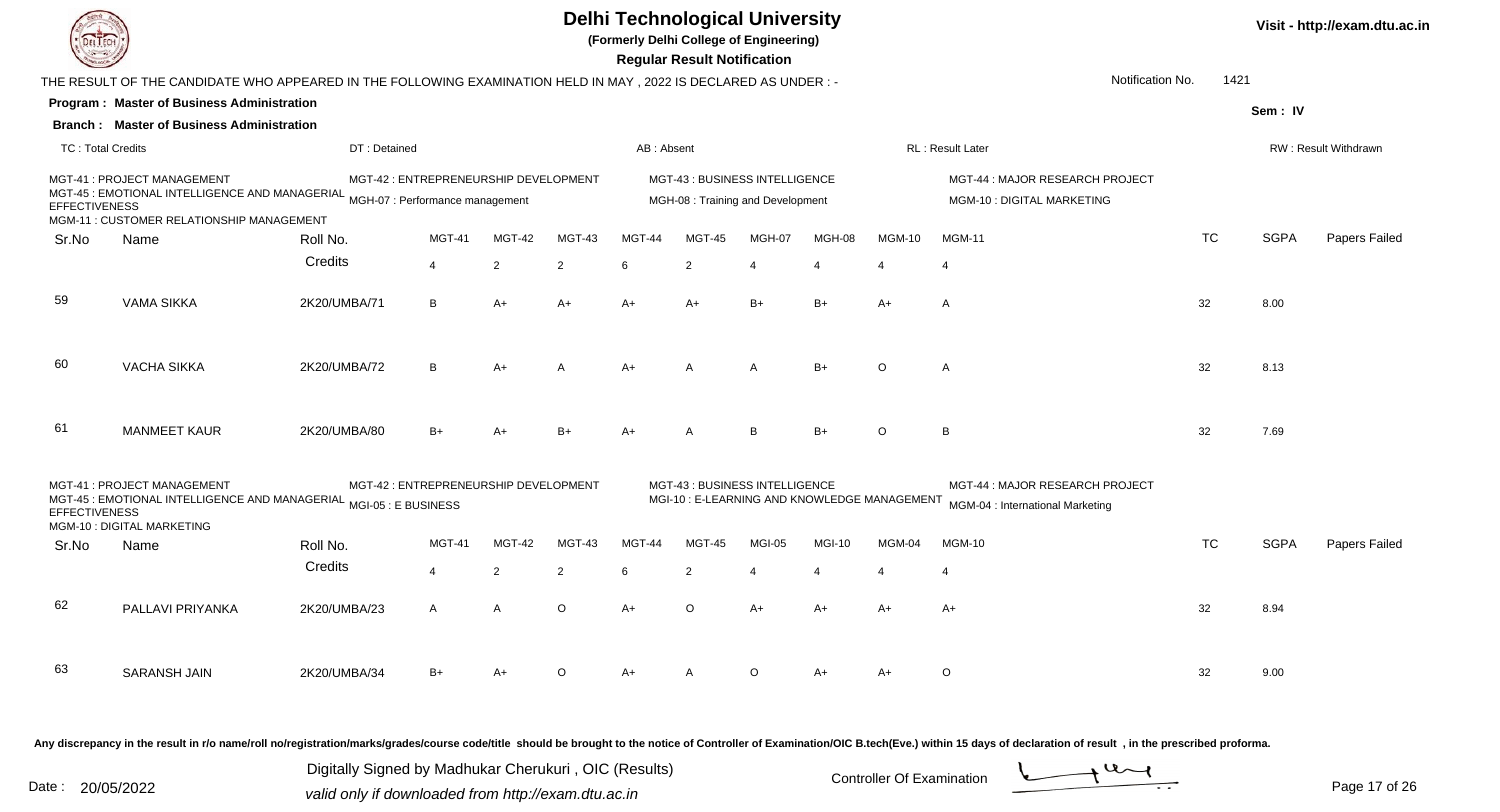**(Formerly Delhi College of Engineering)**

| <b>Courses of</b>        |                                                                                                                    |                                                              |                       |                |                |            | <b>Regular Result Notification</b> |                          |                                             |                          |                                                                     |                  |      |             |                      |
|--------------------------|--------------------------------------------------------------------------------------------------------------------|--------------------------------------------------------------|-----------------------|----------------|----------------|------------|------------------------------------|--------------------------|---------------------------------------------|--------------------------|---------------------------------------------------------------------|------------------|------|-------------|----------------------|
|                          | THE RESULT OF THE CANDIDATE WHO APPEARED IN THE FOLLOWING EXAMINATION HELD IN MAY, 2022 IS DECLARED AS UNDER :-    |                                                              |                       |                |                |            |                                    |                          |                                             |                          |                                                                     | Notification No. | 1421 |             |                      |
|                          | <b>Program: Master of Business Administration</b>                                                                  |                                                              |                       |                |                |            |                                    |                          |                                             |                          |                                                                     |                  |      | Sem: IV     |                      |
|                          | <b>Branch: Master of Business Administration</b>                                                                   |                                                              |                       |                |                |            |                                    |                          |                                             |                          |                                                                     |                  |      |             |                      |
| <b>TC: Total Credits</b> |                                                                                                                    | DT: Detained                                                 |                       |                |                | AB: Absent |                                    |                          |                                             |                          | RL: Result Later                                                    |                  |      |             | RW: Result Withdrawn |
| <b>EFFECTIVENESS</b>     | MGT-41: PROJECT MANAGEMENT<br>MGT-45 : EMOTIONAL INTELLIGENCE AND MANAGERIAL<br>MGM-13: Strategic Brand Management | MGT-42 : ENTREPRENEURSHIP DEVELOPMENT<br>MGI-05 : E BUSINESS |                       |                |                |            | MGT-43: BUSINESS INTELLIGENCE      |                          | MGI-10: E-LEARNING AND KNOWLEDGE MANAGEMENT |                          | MGT-44 : MAJOR RESEARCH PROJECT<br>MGM-04 : International Marketing |                  |      |             |                      |
| Sr.No                    | Name                                                                                                               | Roll No.                                                     | MGT-41                | <b>MGT-42</b>  | MGT-43         | MGT-44     | MGT-45                             | MGI-05                   | MGI-10                                      | MGM-04                   | <b>MGM-13</b>                                                       | <b>TC</b>        |      | <b>SGPA</b> | Papers Failed        |
|                          |                                                                                                                    | Credits                                                      | $\overline{4}$        | $\overline{2}$ | $\overline{2}$ | -6         | 2                                  | $\boldsymbol{\varDelta}$ | $\boldsymbol{\varDelta}$                    | $\overline{4}$           | -4                                                                  |                  |      |             |                      |
| 64                       | <b>SUHAIL FAROOQ</b>                                                                                               | 2K20/UMBA/85                                                 | $B+$                  | A+             | $B+$           | A+         | $A+$                               | $A+$                     | $\overline{A}$                              | $B+$                     | $\overline{A}$                                                      | 32               |      | 8.13        |                      |
| 65                       | NISHTHA JOSHI                                                                                                      | 2K20/UMBA/89                                                 | $\mathsf{A}$          | $\overline{A}$ | $\overline{A}$ | $\circ$    | $\circ$                            | $\overline{A}$           | $\overline{A}$                              | $\overline{A}$           | $A+$                                                                | 32               |      | 8.63        |                      |
| <b>EFFECTIVENESS</b>     | MGT-41: PROJECT MANAGEMENT<br>MGT-45 : EMOTIONAL INTELLIGENCE AND MANAGERIAL                                       | MGT-42 : ENTREPRENEURSHIP DEVELOPMENT<br>MGI-05 : E BUSINESS |                       |                |                |            | MGT-43: BUSINESS INTELLIGENCE      |                          | MGI-10: E-LEARNING AND KNOWLEDGE MANAGEMENT |                          | MGT-44 : MAJOR RESEARCH PROJECT<br>MGM-10 : DIGITAL MARKETING       |                  |      |             |                      |
|                          | MGM-11: CUSTOMER RELATIONSHIP MANAGEMENT                                                                           |                                                              | MGT-41                | MGT-42         | MGT-43         | MGT-44     | MGT-45                             | MGI-05                   | MGI-10                                      | <b>MGM-10</b>            | <b>MGM-11</b>                                                       | <b>TC</b>        |      | <b>SGPA</b> | Papers Failed        |
| Sr.No                    | Name                                                                                                               | Roll No.                                                     |                       |                |                |            |                                    |                          |                                             |                          |                                                                     |                  |      |             |                      |
|                          |                                                                                                                    | Credits                                                      | $\boldsymbol{\Delta}$ | $\overline{2}$ | $\overline{2}$ | 6          | $\overline{2}$                     |                          | $\boldsymbol{\vartriangle}$                 | $\boldsymbol{\varDelta}$ | $\boldsymbol{4}$                                                    |                  |      |             |                      |
| 66                       | <b>RISHABH GUPTA</b>                                                                                               | 2K20/UMBA/32                                                 | A                     | A              | $\circ$        | A+         |                                    | $A+$                     | $A+$                                        | A+                       | A                                                                   | 32               |      | 8.69        |                      |

Any discrepancy in the result in r/o name/roll no/registration/marks/grades/course code/title should be brought to the notice of Controller of Examination/OIC B.tech(Eve.) within 15 days of declaration of result, in the pr

Digitally Signed by Madhukar Cherukuri, OIC (Results)<br>Date : 20/05/2022 valid only if downloaded from http://oxam.dtu.ac.in Digitally Signed by Madhukar Cherukuri , OIC (Results)valid only if downloaded from http://exam.dtu.ac.in

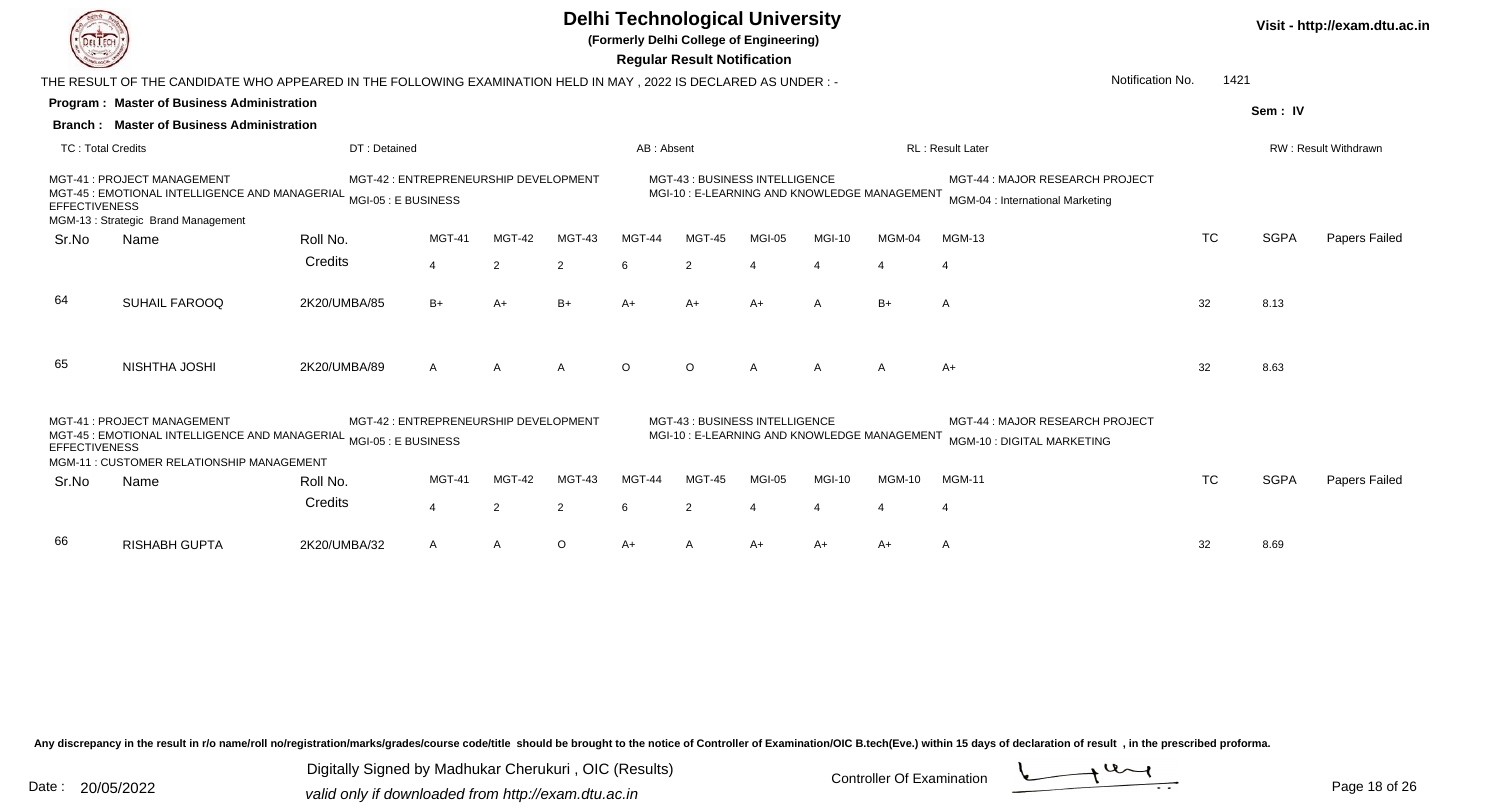

**(Formerly Delhi College of Engineering)**

 **Regular Result Notification**

|                      | THE RESULT OF THE CANDIDATE WHO APPEARED IN THE FOLLOWING EXAMINATION HELD IN MAY , 2022 IS DECLARED AS UNDER : -                                  |                                       |                                                                               |        |        |            |        |                                                               |                |        |                          |    |  |             |                             |
|----------------------|----------------------------------------------------------------------------------------------------------------------------------------------------|---------------------------------------|-------------------------------------------------------------------------------|--------|--------|------------|--------|---------------------------------------------------------------|----------------|--------|--------------------------|----|--|-------------|-----------------------------|
|                      | <b>Program: Master of Business Administration</b>                                                                                                  |                                       |                                                                               |        |        |            |        |                                                               |                |        |                          |    |  | Sem: IV     |                             |
|                      | <b>Branch: Master of Business Administration</b>                                                                                                   |                                       |                                                                               |        |        |            |        |                                                               |                |        |                          |    |  |             |                             |
| TC: Total Credits    |                                                                                                                                                    | DT: Detained                          |                                                                               |        |        | AB: Absent |        |                                                               |                |        | <b>RL</b> : Result Later |    |  |             | <b>RW: Result Withdrawn</b> |
| <b>EFFECTIVENESS</b> | MGT-41 : PROJECT MANAGEMENT<br>MGT-45 : EMOTIONAL INTELLIGENCE AND MANAGERIAL <sub>MGI-05</sub> : E BUSINESS<br>MGM-13: Strategic Brand Management | MGT-42 : ENTREPRENEURSHIP DEVELOPMENT | MGT-43 : BUSINESS INTELLIGENCE<br>MGI-10: E-LEARNING AND KNOWLEDGE MANAGEMENT |        |        |            |        | MGT-44 : MAJOR RESEARCH PROJECT<br>MGM-10 : DIGITAL MARKETING |                |        |                          |    |  |             |                             |
| Sr.No                | Name                                                                                                                                               | Roll No.                              | MGT-41                                                                        | MGT-42 | MGT-43 | MGT-44     | MGT-45 | MGI-05                                                        | MGI-10         | MGM-10 | <b>MGM-13</b>            | TC |  | <b>SGPA</b> | Papers Failed               |
|                      |                                                                                                                                                    | Credits                               |                                                                               | 2      | 2      | 6          | 2      | -4                                                            | $\overline{4}$ | 4      | 4                        |    |  |             |                             |
| 67                   | <b>ABHINAV GUPTA</b>                                                                                                                               | 2K20/UMBA/59                          | B                                                                             | B+     | A      | A+         | A      | A+                                                            | A              | A+     | A                        | 32 |  | 8.13        |                             |

Any discrepancy in the result in r/o name/roll no/registration/marks/grades/course code/title should be brought to the notice of Controller of Examination/OIC B.tech(Eve.) within 15 days of declaration of result, in the pr

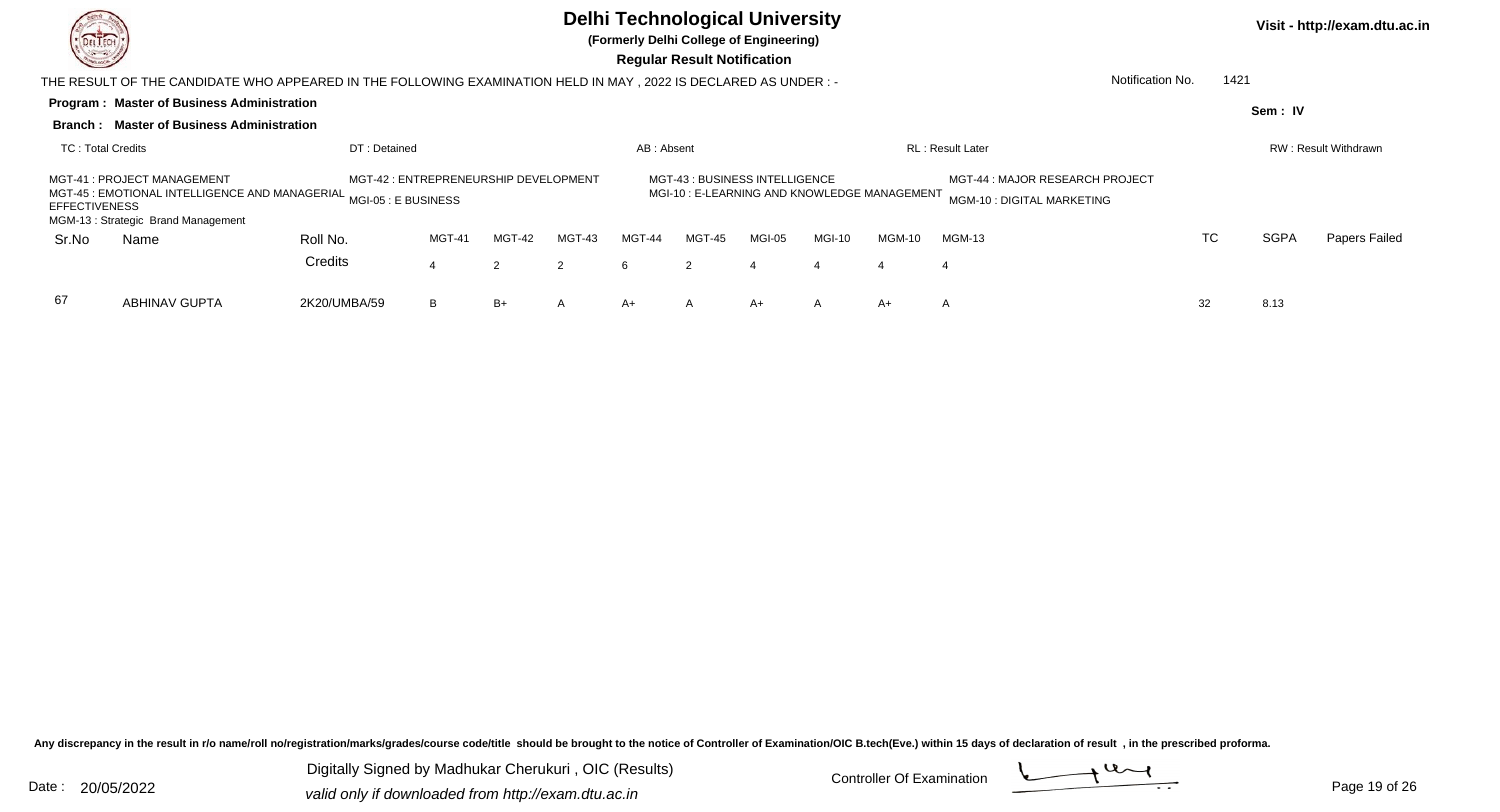**(Formerly Delhi College of Engineering)**

**Visit - http://exam.dtu.ac.in**

 **Regular Result Notification**

|                          | THE RESULT OF THE CANDIDATE WHO APPEARED IN THE FOLLOWING EXAMINATION HELD IN MAY, 2022 IS DECLARED AS UNDER :- |              |                                       |        |                |            |                                                                              |                       |                |                          | Notification No.                                                     | 1421      |             |                      |
|--------------------------|-----------------------------------------------------------------------------------------------------------------|--------------|---------------------------------------|--------|----------------|------------|------------------------------------------------------------------------------|-----------------------|----------------|--------------------------|----------------------------------------------------------------------|-----------|-------------|----------------------|
|                          | Program: Master of Business Administration                                                                      |              |                                       |        |                |            |                                                                              |                       |                |                          |                                                                      |           | Sem: IV     |                      |
|                          | <b>Branch: Master of Business Administration</b>                                                                |              |                                       |        |                |            |                                                                              |                       |                |                          |                                                                      |           |             |                      |
| <b>TC: Total Credits</b> |                                                                                                                 | DT: Detained |                                       |        |                | AB: Absent |                                                                              |                       |                |                          | RL: Result Later                                                     |           |             | RW: Result Withdrawn |
| <b>EFFECTIVENESS</b>     | MGT-41: PROJECT MANAGEMENT<br>MGT-45 : EMOTIONAL INTELLIGENCE AND MANAGERIAL MGI-05 : E BUSINESS                |              | MGT-42 : ENTREPRENEURSHIP DEVELOPMENT |        |                |            | MGT-43: BUSINESS INTELLIGENCE<br>MGI-10: E-LEARNING AND KNOWLEDGE MANAGEMENT |                       |                |                          | MGT-44 : MAJOR RESEARCH PROJECT<br>MGS-04 : TOTAL QUALITY MANAGEMENT |           |             |                      |
| Sr.No                    | MGS-05 : Business Process Management and Change<br>Name                                                         | Roll No.     | MGT-41                                | MGT-42 | MGT-43         | MGT-44     | MGT-45                                                                       | MGI-05                | <b>MGI-10</b>  | MGS-04                   | <b>MGS-05</b>                                                        | <b>TC</b> | <b>SGPA</b> | Papers Failed        |
|                          |                                                                                                                 |              |                                       |        |                |            |                                                                              |                       |                |                          |                                                                      |           |             |                      |
|                          |                                                                                                                 | Credits      | $\overline{4}$                        | 2      | $\overline{2}$ | 6          | $\overline{2}$                                                               | $\boldsymbol{\Delta}$ | $\overline{4}$ | $\boldsymbol{\varDelta}$ | $\overline{4}$                                                       |           |             |                      |
| 68                       | <b>ROHIT SINGH</b>                                                                                              | 2K20/UMBA/33 | $B+$                                  | A      | $\circ$        | $\circ$    | $A+$                                                                         | $A+$                  | $A+$           | $\overline{A}$           | $B+$                                                                 | 32        | 8.56        |                      |
| 69                       | <b>SHRUTI JAIN</b>                                                                                              | 2K20/UMBA/39 | $B+$                                  | A+     | $A+$           | $A+$       | A                                                                            | $A+$                  | A              | $\circ$                  | A+                                                                   | 32        | 8.69        |                      |
| 70                       | <b>MUSKAN ARORA</b>                                                                                             | 2K20/UMBA/52 | $B+$                                  | A      | A              | $A+$       |                                                                              | $A+$                  | $A+$           | $\overline{A}$           | $\overline{A}$                                                       | 32        | 8.38        |                      |
| 71                       | <b>CHITRANGI GUPTA</b>                                                                                          | 2K20/UMBA/70 | $B+$                                  | A+     | $B+$           | A+         |                                                                              | $A+$                  | $A+$           | A                        | $B+$                                                                 | 32        | 8.25        |                      |
| 72                       | <b>AAKASH VERMA</b>                                                                                             | 2K20/UMBA/75 | $B+$                                  |        | A              | A+         | $A+$                                                                         | $A+$                  | A              | Α                        | $\mathsf{A}$                                                         | 32        | 8.25        |                      |

Any discrepancy in the result in r/o name/roll no/registration/marks/grades/course code/title should be brought to the notice of Controller of Examination/OIC B.tech(Eve.) within 15 days of declaration of result, in the pr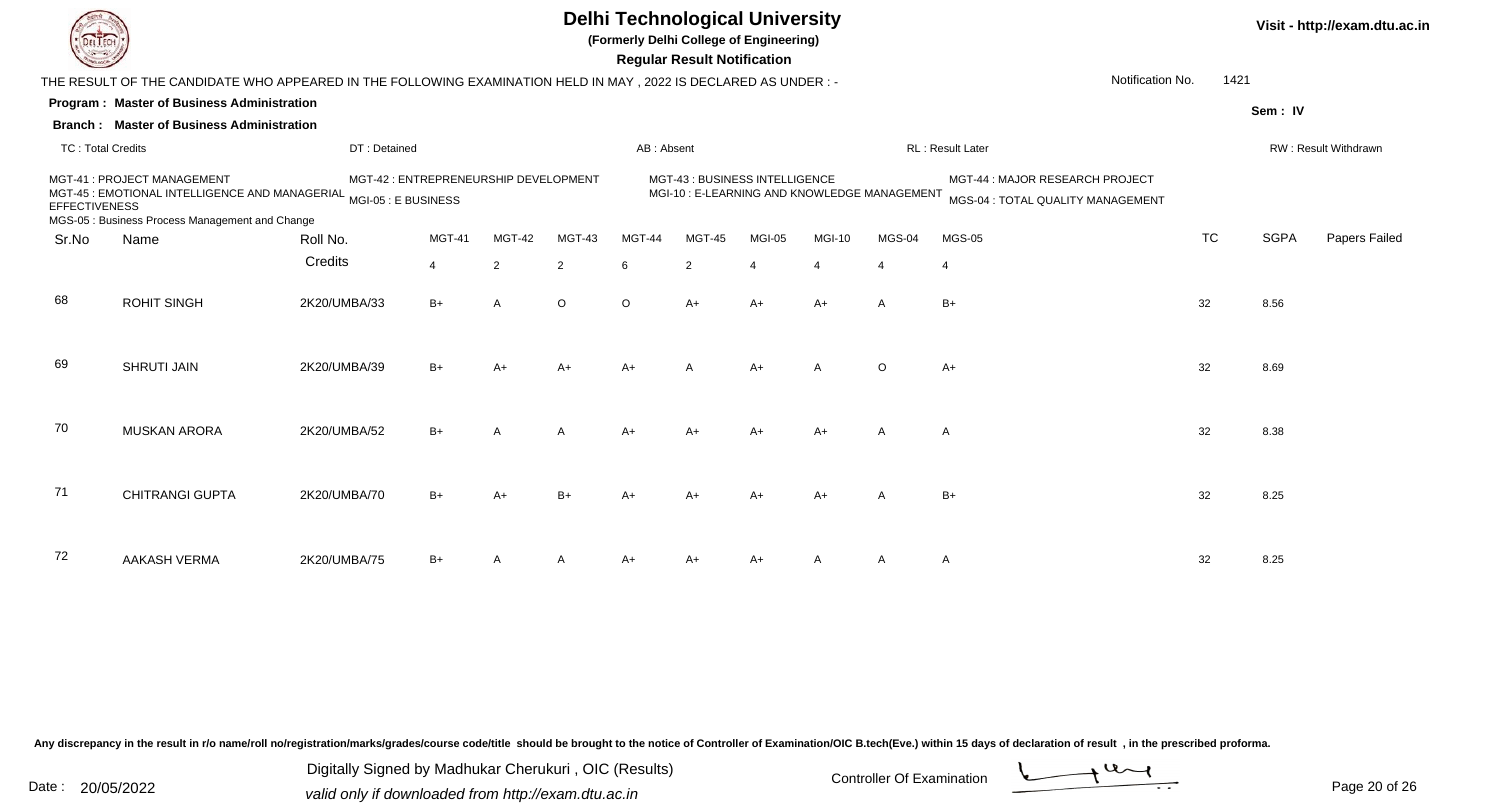**(Formerly Delhi College of Engineering)**

**Visit - http://exam.dtu.ac.in**

| 1000                 |                                                                                                                                                                                                       |                                       |                |                |         |            | <b>Regular Result Notification</b>                                 |                       |                       |               |                                                               |                  |             |                      |
|----------------------|-------------------------------------------------------------------------------------------------------------------------------------------------------------------------------------------------------|---------------------------------------|----------------|----------------|---------|------------|--------------------------------------------------------------------|-----------------------|-----------------------|---------------|---------------------------------------------------------------|------------------|-------------|----------------------|
|                      | THE RESULT OF THE CANDIDATE WHO APPEARED IN THE FOLLOWING EXAMINATION HELD IN MAY , 2022 IS DECLARED AS UNDER :-                                                                                      |                                       |                |                |         |            |                                                                    |                       |                       |               |                                                               | Notification No. | 1421        |                      |
|                      | <b>Program: Master of Business Administration</b>                                                                                                                                                     |                                       |                |                |         |            |                                                                    |                       |                       |               |                                                               |                  | Sem: IV     |                      |
|                      | <b>Branch: Master of Business Administration</b>                                                                                                                                                      |                                       |                |                |         |            |                                                                    |                       |                       |               |                                                               |                  |             |                      |
| TC: Total Credits    |                                                                                                                                                                                                       | DT: Detained                          |                |                |         | AB: Absent |                                                                    |                       |                       |               | <b>RL: Result Later</b>                                       |                  |             | RW: Result Withdrawn |
| <b>EFFECTIVENESS</b> | MGT-41: PROJECT MANAGEMENT<br>MCT-45 : EMOTIONAL INTELLIGENCE AND MANAGERIAL MGI-05 : E BUSINESS<br>MGM-13: Strategic Brand Management                                                                | MGT-42 : ENTREPRENEURSHIP DEVELOPMENT |                |                |         |            | MGT-43 : BUSINESS INTELLIGENCE<br>MGM-04 : International Marketing |                       |                       |               | MGT-44: MAJOR RESEARCH PROJECT<br>MGM-10 : DIGITAL MARKETING  |                  |             |                      |
| Sr.No                | Name                                                                                                                                                                                                  | Roll No.                              | <b>MGT-41</b>  | <b>MGT-42</b>  | MGT-43  | MGT-44     | MGT-45                                                             | MGI-05                | MGM-04                | <b>MGM-10</b> | <b>MGM-13</b>                                                 | <b>TC</b>        | <b>SGPA</b> | Papers Failed        |
|                      |                                                                                                                                                                                                       | Credits                               | $\overline{4}$ | $\overline{2}$ | 2       | 6          | 2                                                                  | $\boldsymbol{\Delta}$ | $\Delta$              | $\Delta$      | $\overline{4}$                                                |                  |             |                      |
| 73                   | <b>SARTHAK BHAUMIK</b>                                                                                                                                                                                | 2K20/UMBA/50                          | A              | $\circ$        | A       | $\circ$    | $A+$                                                               | $A+$                  | $\circ$               | $\circ$       | $\circ$                                                       | 32               | 9.44        |                      |
| 74                   | <b>ISHITAA KATHURIA</b>                                                                                                                                                                               | 2K20/UMBA/55                          | P              | $\mathsf{C}$   | A       | A          | $B+$                                                               | $B+$                  | P                     | A+            | $A+$                                                          | 32               | 6.88        |                      |
| 75                   | <b>SRISHTI KALRA</b>                                                                                                                                                                                  | 2K20/UMBA/81                          | $B+$           | A+             | $B+$    |            |                                                                    |                       | $A+$                  | $\Omega$      | $\circ$                                                       | 32               | 8.88        |                      |
| <b>EFFECTIVENESS</b> | MGT-41: PROJECT MANAGEMENT<br>MGT-45 : EMOTIONAL INTELLIGENCE AND MANAGERIAL MGI-10 : E-LEARNING AND KNOWLEDGE MANAGEMENT MGM-08 : PROMOTION MANAGEMENT AND B2B<br>MGM-13: Strategic Brand Management | MGT-42 : ENTREPRENEURSHIP DEVELOPMENT |                |                |         |            | MGT-43: BUSINESS INTELLIGENCE<br><b>MARKETING</b>                  |                       |                       |               | MGT-44 : MAJOR RESEARCH PROJECT<br>MGM-10 : DIGITAL MARKETING |                  |             |                      |
| Sr.No                | Name                                                                                                                                                                                                  | Roll No.                              | MGT-41         | MGT-42         | MGT-43  | MGT-44     | MGT-45                                                             | <b>MGI-10</b>         | MGM-08                | <b>MGM-10</b> | <b>MGM-13</b>                                                 | <b>TC</b>        | <b>SGPA</b> | Papers Failed        |
|                      |                                                                                                                                                                                                       | Credits                               | $\overline{4}$ | 2              | 2       | 6          | 2                                                                  | $\overline{4}$        | $\boldsymbol{\Delta}$ | $\Delta$      | $\overline{4}$                                                |                  |             |                      |
| 76                   | <b>SHIVAM SHUKLA</b>                                                                                                                                                                                  | 2K20/UMBA/73                          | A              | A              | $\circ$ | A+         | $\circ$                                                            | A+                    | A+                    | $\circ$       | $\circ$                                                       | 32               | 9.19        |                      |

Any discrepancy in the result in r/o name/roll no/registration/marks/grades/course code/title should be brought to the notice of Controller of Examination/OIC B.tech(Eve.) within 15 days of declaration of result, in the pr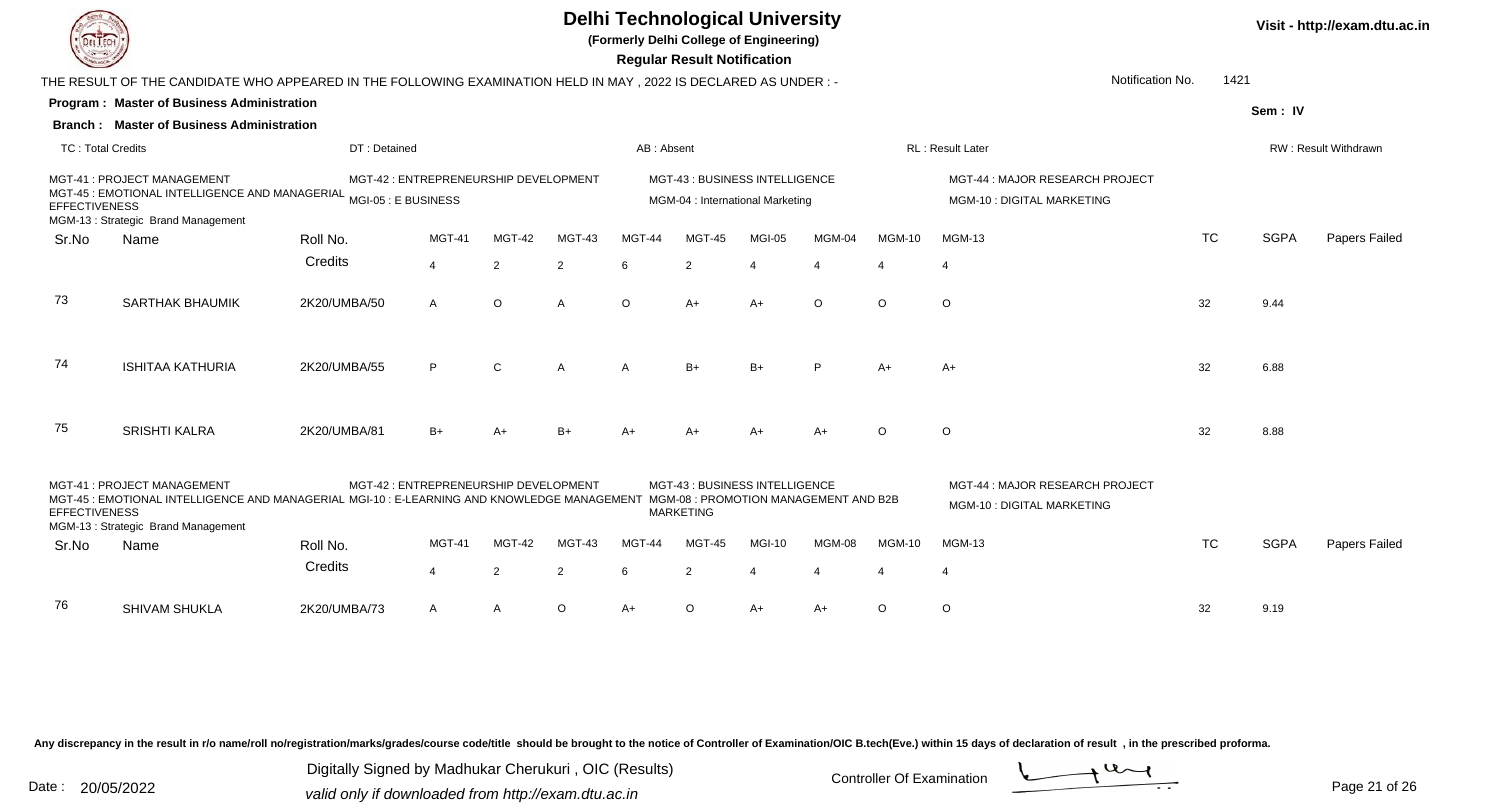**Regular Result Notification(Formerly Delhi College of Engineering)**

**Program : Master of Business AdministrationSem : IVBranch : Master of Business Administration**THE RESULT OF THE CANDIDATE WHO APPEARED IN THE FOLLOWING EXAMINATION HELD IN MAY , 2022 IS DECLARED AS UNDER : -TC : Total Credits DT : Detainedd AB : Absent RL : Result Later RW : Result Withdrawn Notification No. 1421Sr.Noo Name Roll No. **Credits** MGT-41 : PROJECT MANAGEMENTMGT-41 : PROJECT MANAGEMENT MGT-42 : ENTREPRENEURSHIP DEVELOPMENT MGT-43 : BUSINESS INTELLIGENCE MGT-44 : MAJOR RESEARCH PROJECT<br>MGT-45 : EMOTIONAL INTELLIGENCE AND MANAGERIAL <sub>MGM-04</sub> : Internat MGT-43 : BUSINESS INTELLIGENCE MGT-44 : MAJOR RESEARCH PROJECT **EFFECTIVENESS** MGS-05 : Business Process Management and ChangeMGT-41 MGT-42 MGT-43 MGT-44 MGT-45 MGM-04 MGM-10 MGS-04 MGS-05 TCTC SGPA Papers Failed 44 2 2 6 2 4 4 4 4 77 SIDDHANT ARYAA 2K20/UMBA/40 B A B A B+ B+ B A A 32 7.19 Sr.NoName Roll No. **Credits** MGT-41 : PROJECT MANAGEMENTMGT-41 : PROJECT MANAGEMENT MOT-42 : ENTREPRENEURSHIP DEVELOPMENT MOT-43 : BUSINESS INTELLIGENCE MOTEAT MOT-44 : MAJOR RESEARCH PROJEC<br>MGT-45 : EMOTIONAL INTELLIGENCE AND MANAGERIAL <sub>MGM-04</sub> : International Marketing Manag MGT-43 : BUSINESS INTELLIGENCE MGT-44 : MAJOR RESEARCH PROJECT **EFFECTIVENESS** MGS-04 : TOTAL QUALITY MANAGEMENTMGT-41 MGT-42 MGT-43 MGT-44 MGT-45 MGM-04 MGM-11 MGM-13 MGS-04 TCTC SGPA Papers Failed 44 2 2 6 2 4 4 4 4 ABHIMANYU SINGHPARMAR78 2K20/UMBA/01B+ <sup>A</sup> A+ A+ <sup>A</sup> <sup>A</sup> B+ <sup>A</sup> <sup>A</sup> <sup>32</sup> 8.00

Any discrepancy in the result in r/o name/roll no/registration/marks/grades/course code/title should be brought to the notice of Controller of Examination/OIC B.tech(Eve.) within 15 days of declaration of result , in the p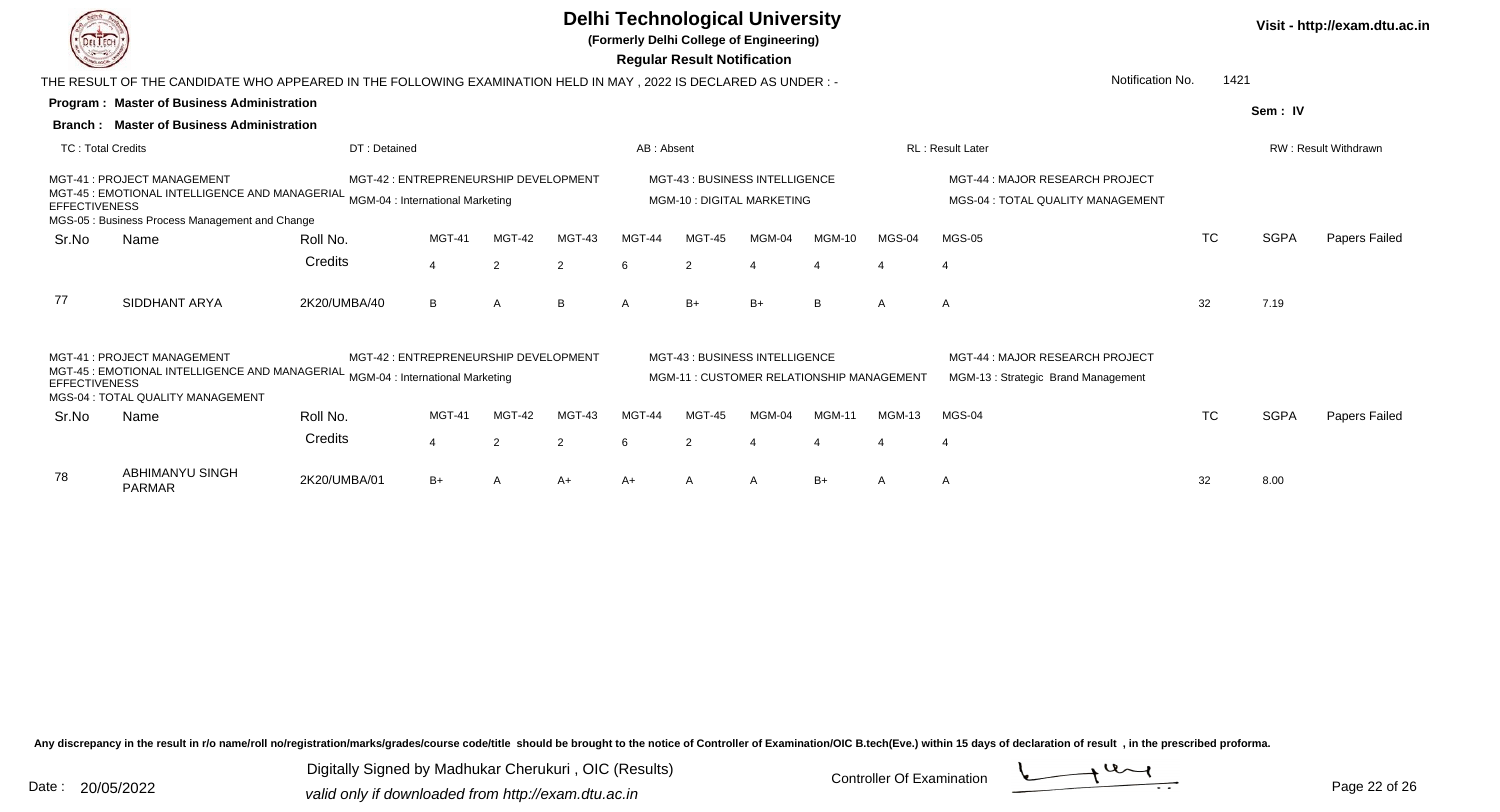**(Formerly Delhi College of Engineering)**

 **Regular Result Notification**

|                     |                                                                                                                                                |                                                                                                                                                                                                                                                 |                               |                                                                                           |                                                                                                                                                                                  |                |                         |                                       |                                                                                                                                                                                                                                                                           |                                                                      |                                          |                               | RW: Result Withdrawn           |
|---------------------|------------------------------------------------------------------------------------------------------------------------------------------------|-------------------------------------------------------------------------------------------------------------------------------------------------------------------------------------------------------------------------------------------------|-------------------------------|-------------------------------------------------------------------------------------------|----------------------------------------------------------------------------------------------------------------------------------------------------------------------------------|----------------|-------------------------|---------------------------------------|---------------------------------------------------------------------------------------------------------------------------------------------------------------------------------------------------------------------------------------------------------------------------|----------------------------------------------------------------------|------------------------------------------|-------------------------------|--------------------------------|
|                     |                                                                                                                                                |                                                                                                                                                                                                                                                 |                               |                                                                                           |                                                                                                                                                                                  |                |                         |                                       |                                                                                                                                                                                                                                                                           | MGT-44 : MAJOR RESEARCH PROJECT<br>MGS-04 : TOTAL QUALITY MANAGEMENT |                                          |                               |                                |
| Name                | Roll No.                                                                                                                                       | <b>MGT-41</b>                                                                                                                                                                                                                                   | MGT-42                        | MGT-43                                                                                    | MGT-44                                                                                                                                                                           | MGT-45         | MGM-04                  | <b>MGM-13</b>                         | MGS-04                                                                                                                                                                                                                                                                    | <b>MGS-05</b>                                                        | <b>TC</b>                                | <b>SGPA</b>                   | Papers Failed                  |
|                     | Credits                                                                                                                                        | $\Delta$                                                                                                                                                                                                                                        | $\overline{2}$                | $\overline{2}$                                                                            | 6                                                                                                                                                                                | $\overline{2}$ |                         | $\boldsymbol{\varDelta}$              | $\boldsymbol{\varDelta}$                                                                                                                                                                                                                                                  | $\overline{4}$                                                       |                                          |                               |                                |
| <b>VEDANT JAIN</b>  | 2K20/UMBA/46                                                                                                                                   | $\mathsf{A}$                                                                                                                                                                                                                                    | $\mathsf{A}$                  | $B+$                                                                                      | $A+$                                                                                                                                                                             | $A+$           | $\mathsf{A}$            | $\mathsf{A}$                          | $\overline{A}$                                                                                                                                                                                                                                                            | $\overline{A}$                                                       | 32                                       | 8.19                          |                                |
| SHASHANK SHRIVASTAV | 2K20/UMBA/86                                                                                                                                   | B.                                                                                                                                                                                                                                              | $B+$                          | $B+$                                                                                      | $\overline{\mathsf{A}}$                                                                                                                                                          | $B+$           | $\overline{\mathsf{A}}$ | $A+$                                  | $\overline{A}$                                                                                                                                                                                                                                                            | $B+$                                                                 | 32                                       | 7.56                          |                                |
|                     |                                                                                                                                                |                                                                                                                                                                                                                                                 |                               |                                                                                           |                                                                                                                                                                                  |                |                         |                                       |                                                                                                                                                                                                                                                                           | MGT-44 : MAJOR RESEARCH PROJECT<br>MGS-04 : TOTAL QUALITY MANAGEMENT |                                          |                               |                                |
|                     |                                                                                                                                                |                                                                                                                                                                                                                                                 |                               |                                                                                           |                                                                                                                                                                                  |                |                         |                                       |                                                                                                                                                                                                                                                                           |                                                                      |                                          |                               |                                |
|                     |                                                                                                                                                |                                                                                                                                                                                                                                                 |                               |                                                                                           |                                                                                                                                                                                  |                |                         |                                       |                                                                                                                                                                                                                                                                           |                                                                      |                                          |                               | Papers Failed                  |
|                     |                                                                                                                                                | $\Delta$                                                                                                                                                                                                                                        | $\overline{2}$                | $\overline{2}$                                                                            | 6                                                                                                                                                                                | 2              |                         |                                       |                                                                                                                                                                                                                                                                           | $\Delta$                                                             |                                          |                               |                                |
| <b>GEETA</b>        | 2K20/UMBA/94                                                                                                                                   | $B+$                                                                                                                                                                                                                                            | $A+$                          | $\overline{A}$                                                                            | $A+$                                                                                                                                                                             | $A+$           | $A+$                    | $\circ$                               | $\overline{A}$                                                                                                                                                                                                                                                            | $\circ$                                                              | 32                                       | 8.81                          |                                |
| <b>ANKUR KUMAR</b>  | 2K20/UMBA/96                                                                                                                                   | B                                                                                                                                                                                                                                               | A                             | B+                                                                                        |                                                                                                                                                                                  |                |                         | $A+$                                  |                                                                                                                                                                                                                                                                           | A                                                                    | 32                                       | 8.06                          |                                |
|                     | <b>TC: Total Credits</b><br>MGT-41 : PROJECT MANAGEMENT<br><b>EFFECTIVENESS</b><br>MGT-41 : PROJECT MANAGEMENT<br><b>EFFECTIVENESS</b><br>Name | Program: Master of Business Administration<br><b>Branch: Master of Business Administration</b><br>MGS-05 : Business Process Management and Change<br><b>MARKETING</b><br>MGS-05 : Business Process Management and Change<br>Roll No.<br>Credits | DT: Detained<br><b>MGT-41</b> | MGT-45 : EMOTIONAL INTELLIGENCE AND MANAGERIAL MGM-04 : International Marketing<br>MGT-42 | MGT-42 : ENTREPRENEURSHIP DEVELOPMENT<br>MGT-42 : ENTREPRENEURSHIP DEVELOPMENT<br>MGT-45 : EMOTIONAL INTELLIGENCE AND MANAGERIAL MGM-08 : PROMOTION MANAGEMENT AND B2B<br>MGT-43 | <b>MGT-44</b>  | AB: Absent<br>MGT-45    | Regular Result Notification<br>MGM-08 | THE RESULT OF THE CANDIDATE WHO APPEARED IN THE FOLLOWING EXAMINATION HELD IN MAY , 2022 IS DECLARED AS UNDER :-<br>MGT-43 : BUSINESS INTELLIGENCE<br>MGM-13: Strategic Brand Management<br>MGT-43 : BUSINESS INTELLIGENCE<br>MGM-10 : DIGITAL MARKETING<br><b>MGM-10</b> | MGS-04                                                               | <b>RL: Result Later</b><br><b>MGS-05</b> | Notification No.<br><b>TC</b> | 1421<br>Sem: IV<br><b>SGPA</b> |

Any discrepancy in the result in r/o name/roll no/registration/marks/grades/course code/title should be brought to the notice of Controller of Examination/OIC B.tech(Eve.) within 15 days of declaration of result, in the pr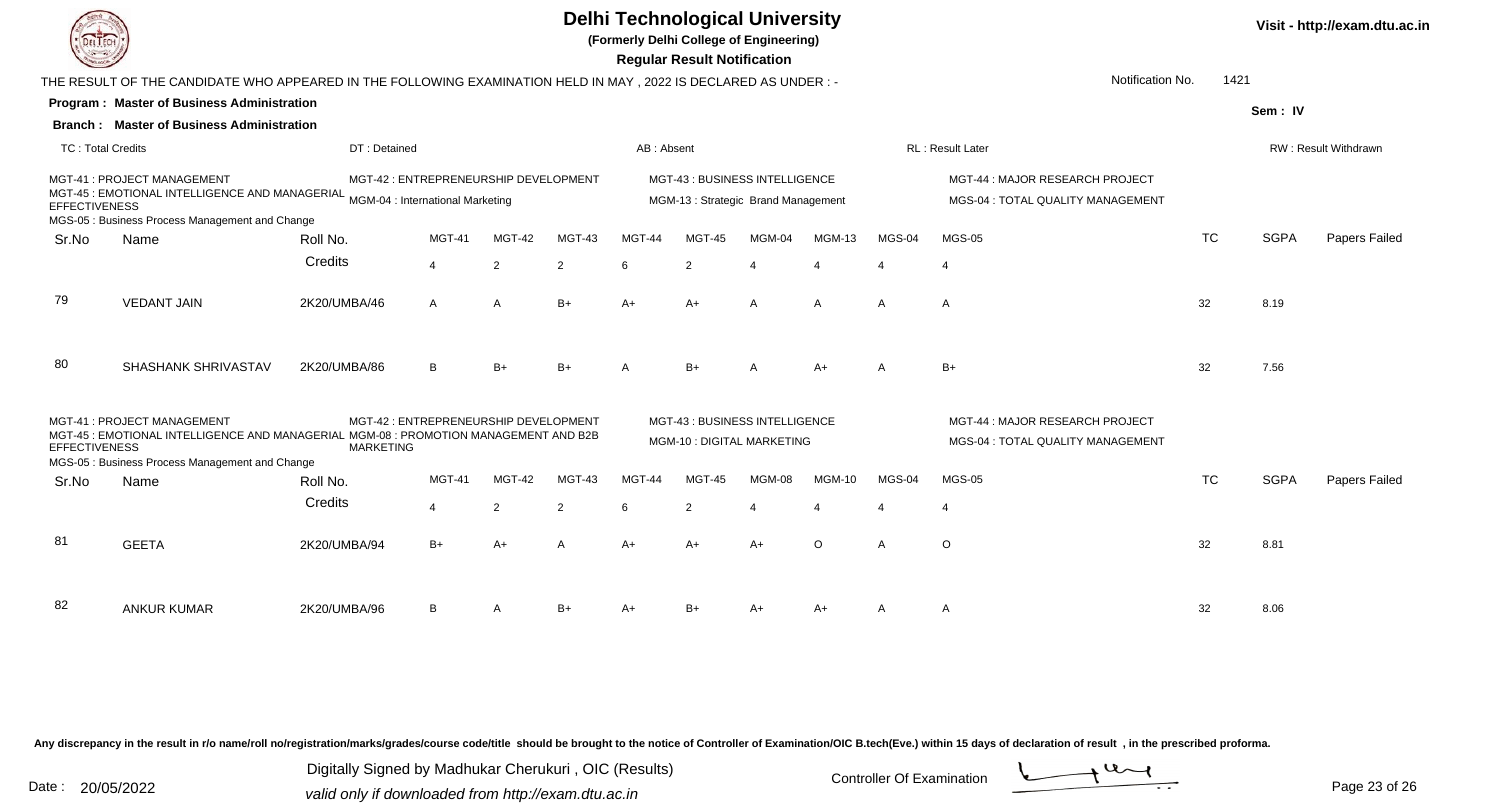

**(Formerly Delhi College of Engineering)**

| <b>County</b>            |                                                                                                                                                                        |                  |                                       |                |                |            | <b>Regular Result Notification</b>                                   |                |                |                |                                                                                                                                                                                                                                |           |             |                      |
|--------------------------|------------------------------------------------------------------------------------------------------------------------------------------------------------------------|------------------|---------------------------------------|----------------|----------------|------------|----------------------------------------------------------------------|----------------|----------------|----------------|--------------------------------------------------------------------------------------------------------------------------------------------------------------------------------------------------------------------------------|-----------|-------------|----------------------|
|                          | THE RESULT OF THE CANDIDATE WHO APPEARED IN THE FOLLOWING EXAMINATION HELD IN MAY, 2022 IS DECLARED AS UNDER:-                                                         |                  |                                       |                |                |            |                                                                      |                |                |                | Notification No.                                                                                                                                                                                                               | 1421      |             |                      |
|                          | Program: Master of Business Administration                                                                                                                             |                  |                                       |                |                |            |                                                                      |                |                |                |                                                                                                                                                                                                                                |           | Sem: IV     |                      |
|                          | <b>Branch: Master of Business Administration</b>                                                                                                                       |                  |                                       |                |                |            |                                                                      |                |                |                |                                                                                                                                                                                                                                |           |             |                      |
| <b>TC: Total Credits</b> |                                                                                                                                                                        | DT: Detained     |                                       |                |                | AB: Absent |                                                                      |                |                |                | RL: Result Later                                                                                                                                                                                                               |           |             | RW: Result Withdrawn |
| <b>EFFECTIVENESS</b>     | MGT-41 : PROJECT MANAGEMENT<br>MGT-45 : EMOTIONAL INTELLIGENCE AND MANAGERIAL MGM-08 : PROMOTION MANAGEMENT AND B2B<br>MGS-05 : Business Process Management and Change | <b>MARKETING</b> | MGT-42 : ENTREPRENEURSHIP DEVELOPMENT |                |                |            | MGT-43 : BUSINESS INTELLIGENCE<br>MGM-13: Strategic Brand Management |                |                |                | MGT-44 : MAJOR RESEARCH PROJECT<br>MGS-04 : TOTAL QUALITY MANAGEMENT                                                                                                                                                           |           |             |                      |
| Sr.No                    | Name                                                                                                                                                                   | Roll No.         | MGT-41                                | MGT-42         | MGT-43         | MGT-44     | <b>MGT-45</b>                                                        | MGM-08         | MGM-13         | <b>MGS-04</b>  | <b>MGS-05</b>                                                                                                                                                                                                                  | <b>TC</b> | <b>SGPA</b> | Papers Failed        |
|                          |                                                                                                                                                                        | Credits          | $\overline{4}$                        | $\overline{2}$ | $\overline{2}$ | 6          | $\overline{2}$                                                       | $\overline{4}$ | $\overline{4}$ | $\overline{4}$ | $\overline{4}$                                                                                                                                                                                                                 |           |             |                      |
| 83                       | <b>HANISH GURNANI</b>                                                                                                                                                  | 2K20/UMBA/12     | A                                     | $A+$           | A              | $A+$       | A+                                                                   | A              | A              | A              | A                                                                                                                                                                                                                              | 32        | 8.31        |                      |
| 84                       | <b>HIMADRI KAUSHIK</b>                                                                                                                                                 | 2K20/UMBA/13     | $B+$                                  | $A+$           | A              | A          | A+                                                                   | A+             | $A+$           | A              | $B+$                                                                                                                                                                                                                           | 32        | 8.13        |                      |
| 85                       | PULKIT GUPTA                                                                                                                                                           | 2K20/UMBA/28     | $\mathsf{A}$                          | $\circ$        | A              | A          | $A+$                                                                 | $A+$           | $A+$           | $A+$           | A                                                                                                                                                                                                                              | 32        | 8.56        |                      |
| 86                       | RISHAB JOSHI                                                                                                                                                           | 2K20/UMBA/31     | Α                                     | $A+$           | A              | $A+$       | $\circ$                                                              | А              | $\circ$        | A              | A+                                                                                                                                                                                                                             | 32        | 8.75        |                      |
| 87                       | <b>TANYA KOHLI</b>                                                                                                                                                     | 2K20/UMBA/44     | A                                     | $A+$           | A              | A+         | A+                                                                   | A+             | A              | A              | $A+$                                                                                                                                                                                                                           | 32        | 8.56        |                      |
| 88                       | <b>VIVEK BHARDWAJ</b>                                                                                                                                                  | 2K20/UMBA/49     | A+                                    | $\Omega$       | A              | A+         | A+                                                                   | A+             | A              | A              | A                                                                                                                                                                                                                              | 32        | 8.63        |                      |
| 89                       | ARUSHI SRIVASTAVA                                                                                                                                                      | 2K20/UMBA/83     | $B+$                                  |                | A              | $A+$       | A                                                                    | A+             | A              | A              | $A+$                                                                                                                                                                                                                           | 32        | 8.38        |                      |
|                          |                                                                                                                                                                        |                  |                                       |                |                |            |                                                                      |                |                |                | Any discrepancy in the result in r/o name/roll no/registration/marks/grades/course code/title should be brought to the notice of Controller of Examination/OIC B.tech(Eve.) within 15 days of declaration of result , in the p |           |             |                      |

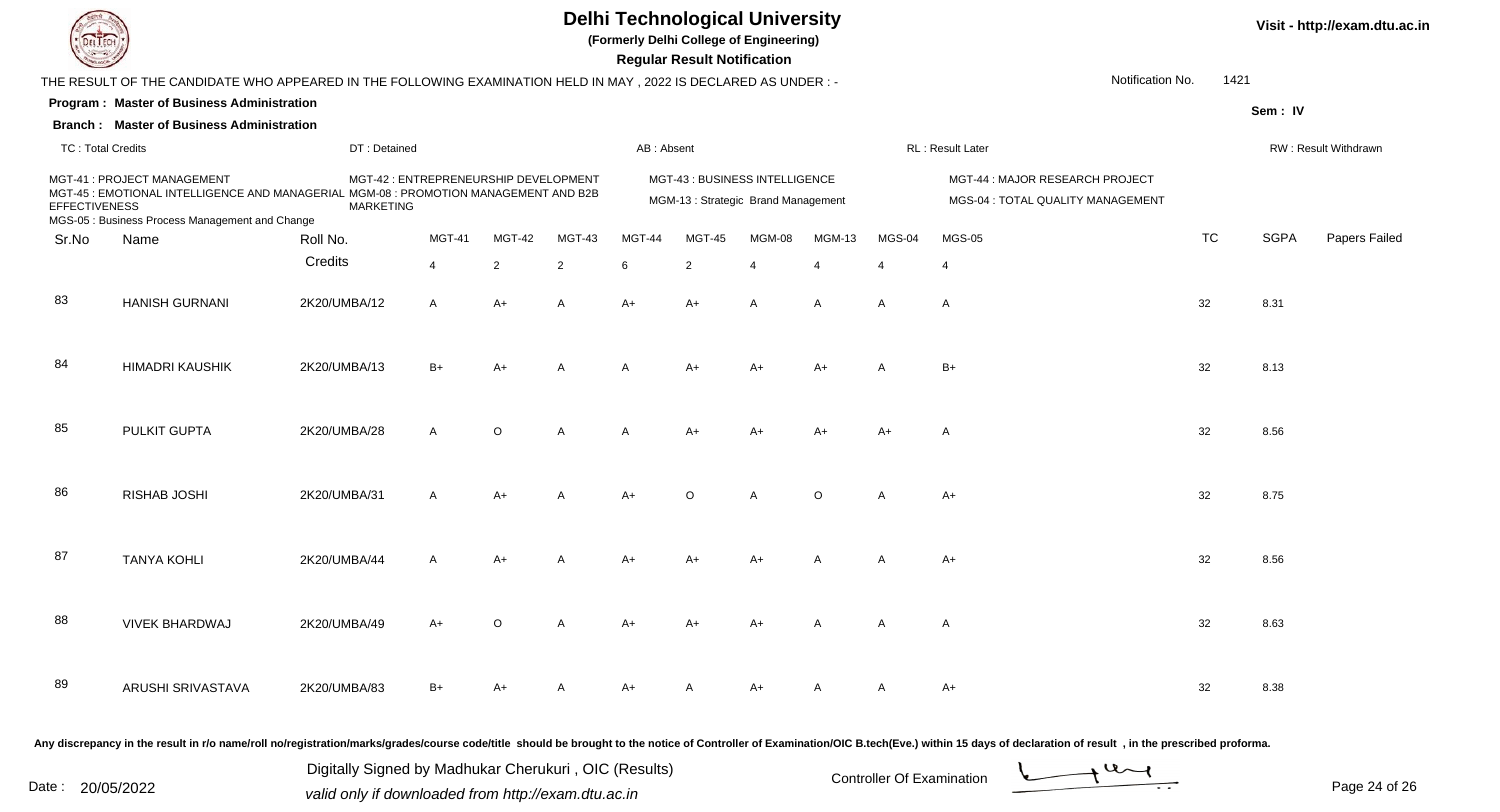

**(Formerly Delhi College of Engineering)**

 **Regular Result Notification**

|                          | Notification No.<br>1421<br>THE RESULT OF THE CANDIDATE WHO APPEARED IN THE FOLLOWING EXAMINATION HELD IN MAY , 2022 IS DECLARED AS UNDER :- |                                                                                                     |               |         |        |            |               |                                                                            |               |               |                                                                       |           |             |                             |
|--------------------------|----------------------------------------------------------------------------------------------------------------------------------------------|-----------------------------------------------------------------------------------------------------|---------------|---------|--------|------------|---------------|----------------------------------------------------------------------------|---------------|---------------|-----------------------------------------------------------------------|-----------|-------------|-----------------------------|
|                          | <b>Program: Master of Business Administration</b>                                                                                            |                                                                                                     |               |         |        |            |               |                                                                            |               |               |                                                                       |           | Sem: IV     |                             |
| Branch:                  | <b>Master of Business Administration</b>                                                                                                     |                                                                                                     |               |         |        |            |               |                                                                            |               |               |                                                                       |           |             |                             |
| <b>TC: Total Credits</b> |                                                                                                                                              | DT: Detained                                                                                        |               |         |        | AB: Absent |               |                                                                            |               |               | <b>RL: Result Later</b>                                               |           |             | <b>RW: Result Withdrawn</b> |
| <b>EFFECTIVENESS</b>     | MGT-41: PROJECT MANAGEMENT<br>MGT-45 : EMOTIONAL INTELLIGENCE AND MANAGERIAL<br>MGS-05 : Business Process Management and Change              | MGT-42: ENTREPRENEURSHIP DEVELOPMENT<br>. MGM-08 : PROMOTION MANAGEMENT AND B2B<br><b>MARKETING</b> |               |         |        |            |               | MGT-43 : BUSINESS INTELLIGENCE<br>MGM-13: Strategic Brand Management       |               |               | MGT-44 : MAJOR RESEARCH PROJECT<br>MGS-04 : TOTAL QUALITY MANAGEMENT  |           |             |                             |
| Sr.No                    | Name                                                                                                                                         | Roll No.                                                                                            | <b>MGT-41</b> | MGT-42  | MGT-43 | MGT-44     | MGT-45        | MGM-08                                                                     | <b>MGM-13</b> | MGS-04        | <b>MGS-05</b>                                                         | <b>TC</b> | <b>SGPA</b> | Papers Failed               |
|                          |                                                                                                                                              | Credits                                                                                             | 4             | 2       | 2      | 6          | 2             |                                                                            |               |               |                                                                       |           |             |                             |
| 90                       | <b>MISHA</b>                                                                                                                                 | 2K20/UMBA/90                                                                                        | B             | $\circ$ | A      |            | $A+$          | $A+$                                                                       | $A+$          | A             | $A+$                                                                  | 32        | 8.31        |                             |
| <b>EFFECTIVENESS</b>     | MGT-41: PROJECT MANAGEMENT<br>MGT-45 : EMOTIONAL INTELLIGENCE AND MANAGERIAL<br>MGS-05 : Business Process Management and Change              | MGT-42: ENTREPRENEURSHIP DEVELOPMENT<br>MGM-10 : DIGITAL MARKETING                                  |               |         |        |            |               | MGT-43 : BUSINESS INTELLIGENCE<br>MGM-11: CUSTOMER RELATIONSHIP MANAGEMENT |               |               | MGT-44 : MAJOR RESEARCH PROJECT<br>MGM-13: Strategic Brand Management |           |             |                             |
| Sr.No                    | Name                                                                                                                                         | Roll No.                                                                                            | MGT-41        | MGT-42  | MGT-43 | MGT-44     | MGT-45        | <b>MGM-10</b>                                                              | <b>MGM-11</b> | <b>MGM-13</b> | <b>MGS-05</b>                                                         | <b>TC</b> | <b>SGPA</b> | Papers Failed               |
|                          |                                                                                                                                              | Credits                                                                                             | 4             | 2       | 2      | 6          | $\mathcal{P}$ |                                                                            |               |               | -4                                                                    |           |             |                             |
| 91                       | <b>GARIMA MEHTA</b>                                                                                                                          | 2K20/UMBA/77                                                                                        | $B+$          | A+      | $B+$   | A+         | A+            | A+                                                                         | A             | $\circ$       | $\mathsf{A}$                                                          | 32        | 8.50        |                             |

Any discrepancy in the result in r/o name/roll no/registration/marks/grades/course code/title should be brought to the notice of Controller of Examination/OIC B.tech(Eve.) within 15 days of declaration of result, in the pr